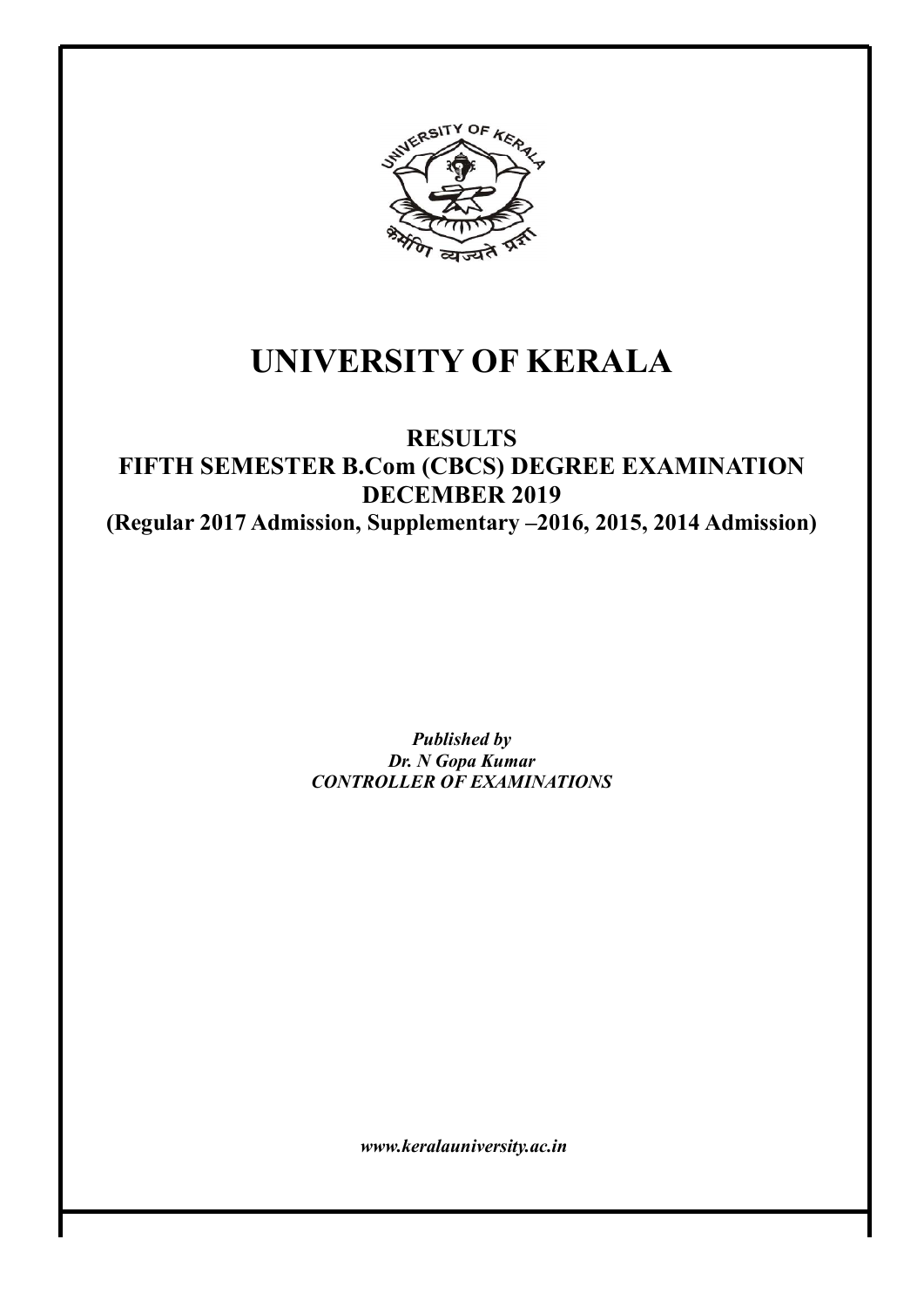Not to be published before 23.06.2020



# UNIVERSITY OF KERALA

# Notification

1. The following is successful candidates of Fifth Semester B. Com Degree Examination December 2019 (Regular – 2017 Admission & Supplementary –2016, 2015& 2014 Admission) of the declared by the Board the provisional list of Register Numbers of the the First Degree Programme under CBCS System as Board of Examiners. Examiners.

2. a) From 2015 Admission onwards, a student has to score a minimum 35% marks each for ESE & CE for a course pass. However, 40% in aggregate (CE + ESE) is required for a semester pass.<br>b) For the successful completion of 35% marks each for ESE & CE for a course pass. However, 40% 40% in aggregate  $(CE + ESE)$  is required for a semester pass.

b) For the successful completion of a semester, for 2013 & 2014 Admission candidates, a student has to score a minimum SCPA of 4.00(E Grade). A minimum of 40% (E Grade) is required for passing a Evaluation and End semester Evaluation.

course with a separate minimum of 40% (E Grade) for Continuous<br>Evaluation and End semester Evaluation.<br>. The draft mark lists will be made available in the University web site.<br>. The draft mark lists will be made available 3. The draft mark lists will be made available in the University web site. Candidates can use this draft mark lists for applying for scrutiny and revaluation

4. The last date of applying for scrutiny & revaluation by on-line registration is  $06.07.2020$ .

> Controller of Examinations Sd/-

University Buildings, Thiruvananthapuram, Dated: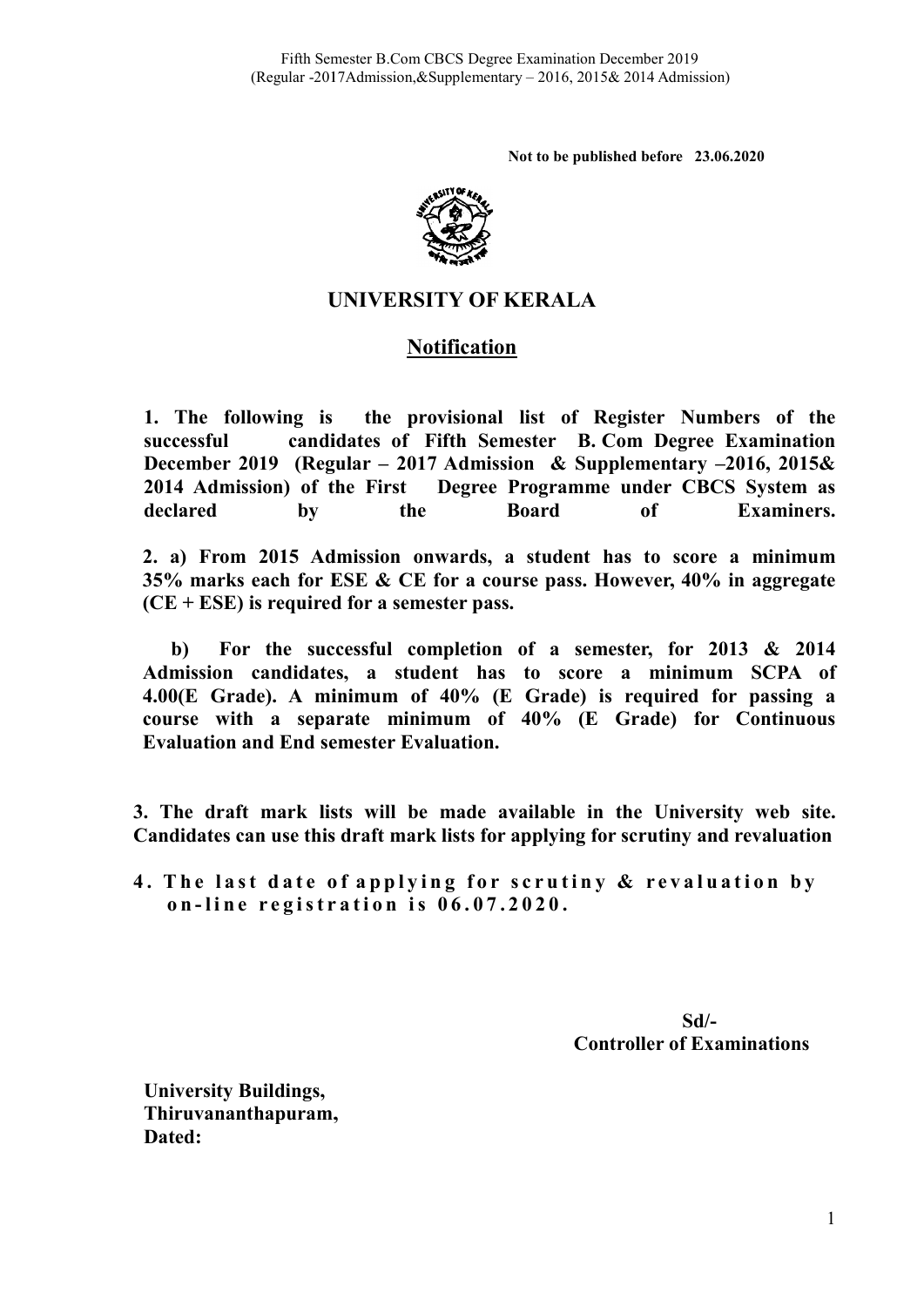

# UNIVERSITY OF KERALA

No. CBCS B.Com/2020

 Thiruvananthapuram Dated: Dated:

# SYNDICATE – IN – CIRCULATION

The results of the Fifth Semester CBCS B. Com Degree Examination Dec 2019 (Regular – 2017Admission & Supplementary –2016,2015&2014 Admission) as declared by the respective Board of Examiners are given below.

|                  |                                     | 2015 Scheme | 2014 Scheme |
|------------------|-------------------------------------|-------------|-------------|
| 1.               | <b>No. of Candidates Registered</b> | 5395        | 91          |
| $\overline{2}$ . | <b>No. of Candidates Appeared</b>   | 5307        | 74          |
| 3.               | <b>No. of Candidates With held</b>  | 48          | 0           |
| 4.               | <b>No. of Candidates Passed</b>     | 3811        | 26          |
| 5.               | <b>Pass Percentage</b>              | 71.64       | 35.14       |

Controller of Examinations Sd/-

 University Buildings, Thiruvananthapuram, Dated: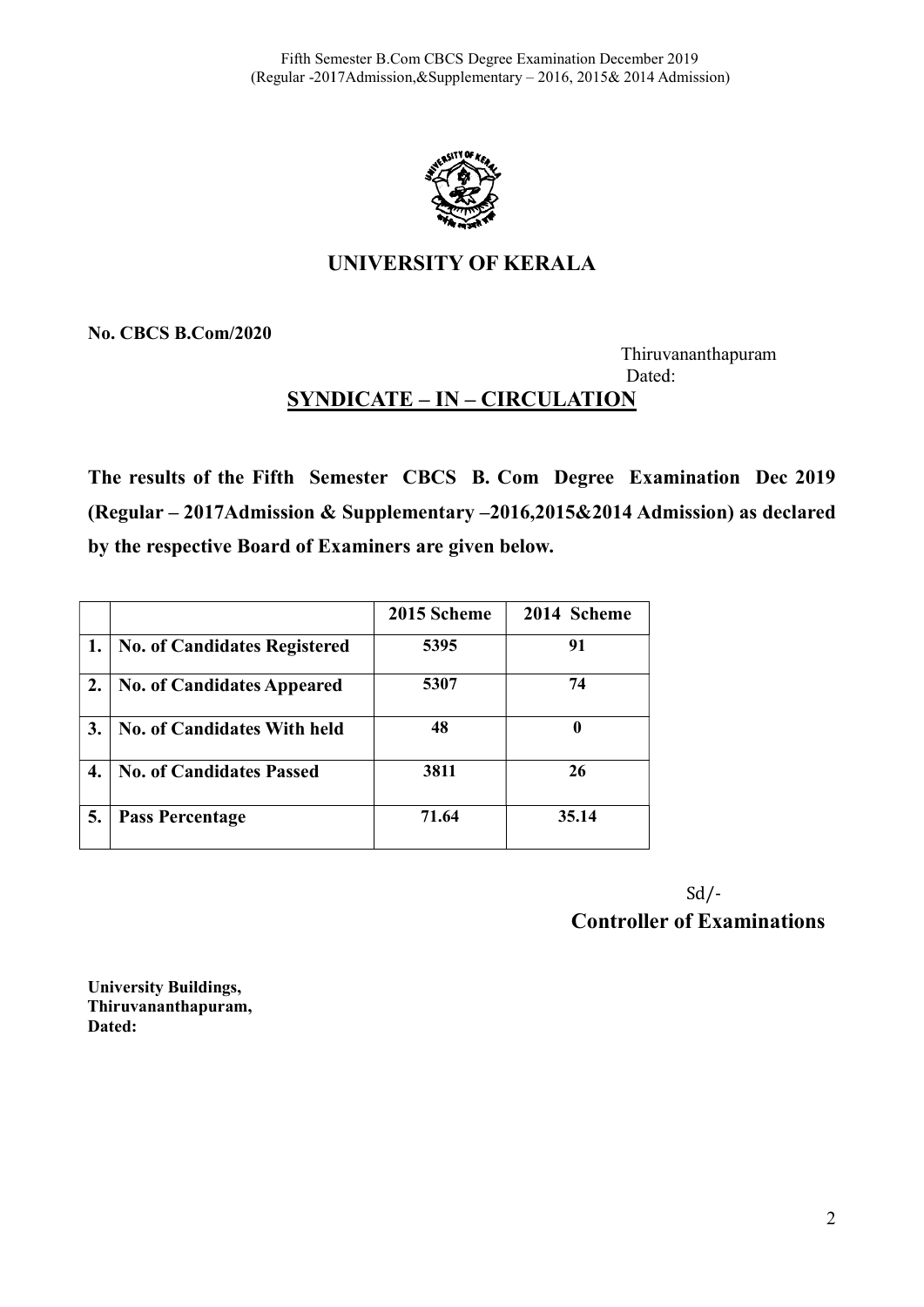### All Saint's College, Chakai, Thiruvananthapuram

B.Com - (159)

| All Pass (Semester scores given in brackets)      |                  |             |                       |             |
|---------------------------------------------------|------------------|-------------|-----------------------|-------------|
| 17100001(8.05A)                                   | 002(5.86 D)      | 003(6.88 C) | 004(6.21 C)           | 005(8.62 A) |
| 006(5.55 D)                                       | 007(7.00 B)      | 009(6.70 C) | 010(7.46 B)           | 011(8.07 A) |
| 012(5.27 D)                                       | 013(6.74 C)      | 014(5.80 D) | 015(6.53 C)           | 016(7.62 B) |
| 017(8.08 A)                                       | 018(7.64 B)      | 019(6.48 C) | 020(4.92 E)           | 021(5.46 D) |
| 022(8.01 A)                                       | 023(8.00 A)      | 024(6.19 C) | 027(7.22 B)           | 029(5.45 D) |
| 030(7.37 B)                                       | 031(7.51 B)      | 032(7.93 B) | 036(7.14 B)           | 038(6.62 C) |
| 039(6.40 C)                                       | 040(8.60 A)      | 041(6.41 C) | $042(8.11 \text{ A})$ | 043(7.31 B) |
| 044(7.14 B)                                       | 046(7.38 B)      | 047(7.27 B) | 048(6.56 C)           | 049(5.70 D) |
| 050(7.00 B)                                       | 051(8.15 A)      | 054(6.91 C) | 056(8.80 A)           | 057(8.96 A) |
| 058(8.38 A)                                       | 059(8.49 A)      | 060(8.45 A) | 061(6.10 C)           | 062(6.98 C) |
| 064(6.69 C)                                       | 065(5.76 D)      | 067(8.81 A) | 069(8.50 A)           | 070(8.89 A) |
| 071(8.88 A)                                       | 072(8.50 A)      | 073(8.32 A) | 074(7.94 B)           | 075(5.96 D) |
| 076(6.30 C)                                       | 077(6.15 C)      | 079(5.91 D) | 080(6.14 C)           | 081(7.50 B) |
| 082(6.24 C)                                       | 083(7.94 B)      | 084(6.32 C) | 085(7.03 B)           | 086(6.44 C) |
| 087(6.74 C)                                       | 089(6.81 C)      | 090(7.10 B) | 093(7.92 B)           | 094(7.11 B) |
| 095(6.90 C)                                       | 097(6.53 C)      | 100(6.79 C) | 106(7.75 B)           | 107(6.92 C) |
| 109(7.23 B)                                       | 110(6.97 C)      | 115(7.96 B) | 116(6.73 C)           | 119(6.50 C) |
| 122(6.71 C)                                       | 123(6.29 C)      | 125(7.00 B) | 128(6.55 C)           | 129(6.45 C) |
| 131(7.04 B)                                       | 16100010(6.71 C) | 023(5.68 D) | 035(5.93 D)           | 062(5.83 D) |
| 067(6.36 C)                                       | 074(5.03 D)      | 092(6.56 C) | 15100119(4.50 E)      |             |
| Passed in Parts (Subject codes given in brackets) |                  |             |                       |             |
| 17100008(1245)                                    | 025(124)         | 033(1245)   | 034(1245)             | 035(1245)   |
| 037(1245)                                         | 045(245)         | 052(1245)   | 053(12)               | 068(1245)   |
| 078(245)                                          | 091(1245)        | 092(1245)   | 098(1245)             | 099(245)    |
| 101(245)                                          | 103(245)         | 104(1245)   | 105(1245)             | 108(245)    |
| 111(1245)                                         | 112(1245)        | 113(1245)   | 114(1245)             | 117(45)     |
| 118(1245)                                         | 120(1245)        | 124(1245)   | 126(1245)             | 127(1245)   |
| 130(1245)                                         | 132(24)          | 134(4)      | 16100030(13)          | 031(125)    |

College Code : 101

### Bishop Moore College, Mavelikara, Alappuzha

| All Pass (Semester scores given in brackets) |                       |                       |                        |  |  |
|----------------------------------------------|-----------------------|-----------------------|------------------------|--|--|
| $002(8.85 \text{ A})$                        | 003(5.51 D)           | 005(6.16 C)           | $007(9.47 \text{ A+})$ |  |  |
| 010(8.36 A)                                  | $011(8.13 \text{ A})$ | $012(8.42 \text{ A})$ | 015(7.43 B)            |  |  |
| 018(8.19 A)                                  | 019(7.62 B)           | 020(6.62 C)           | 021(6.69 C)            |  |  |
| 024(7.43 B)                                  | 025(6.87 C)           | $026(5.84 \text{ D})$ | 028(6.93 C)            |  |  |
| 030(7.73 B)                                  | $032(8.80 \text{ A})$ | 034(5.76 D)           | 035(6.21 C)            |  |  |
| 037(4.84 E)                                  | 038(6.83 C)           | 039(8.46 A)           | 040(5.82 D)            |  |  |
| 042(7.37 B)                                  | 044(5.93 D)           | 045(7.21 B)           | 046(6.10 C)            |  |  |
| 048(4.99 E)                                  | $049(9.19 A+)$        | 051(7.51 B)           | 053(5.52 D)            |  |  |
| 056(6.69 C)                                  | 058(8.27 A)           | 060(7.55 B)           | 062(6.33 C)            |  |  |
| 064(6.25 C)                                  | 065(5.97 D)           | 067(7.96 B)           | 068(6.19 C)            |  |  |
| 071(5.57 D)                                  | $074(9.08 A+)$        | 077(7.09 B)           | 078(6.49 C)            |  |  |
| 081(5.66 D)                                  | 082(5.04 D)           | 083(5.93 D)           | 084(8.34 A)            |  |  |
| 086(7.95 B)                                  | 088(7.46 B)           | 089(6.79 C)           | 090(7.23 B)            |  |  |
| 093(5.25 D)                                  | 094(8.49 A)           | 095(6.23 C)           | 096(7.17 B)            |  |  |
|                                              |                       |                       |                        |  |  |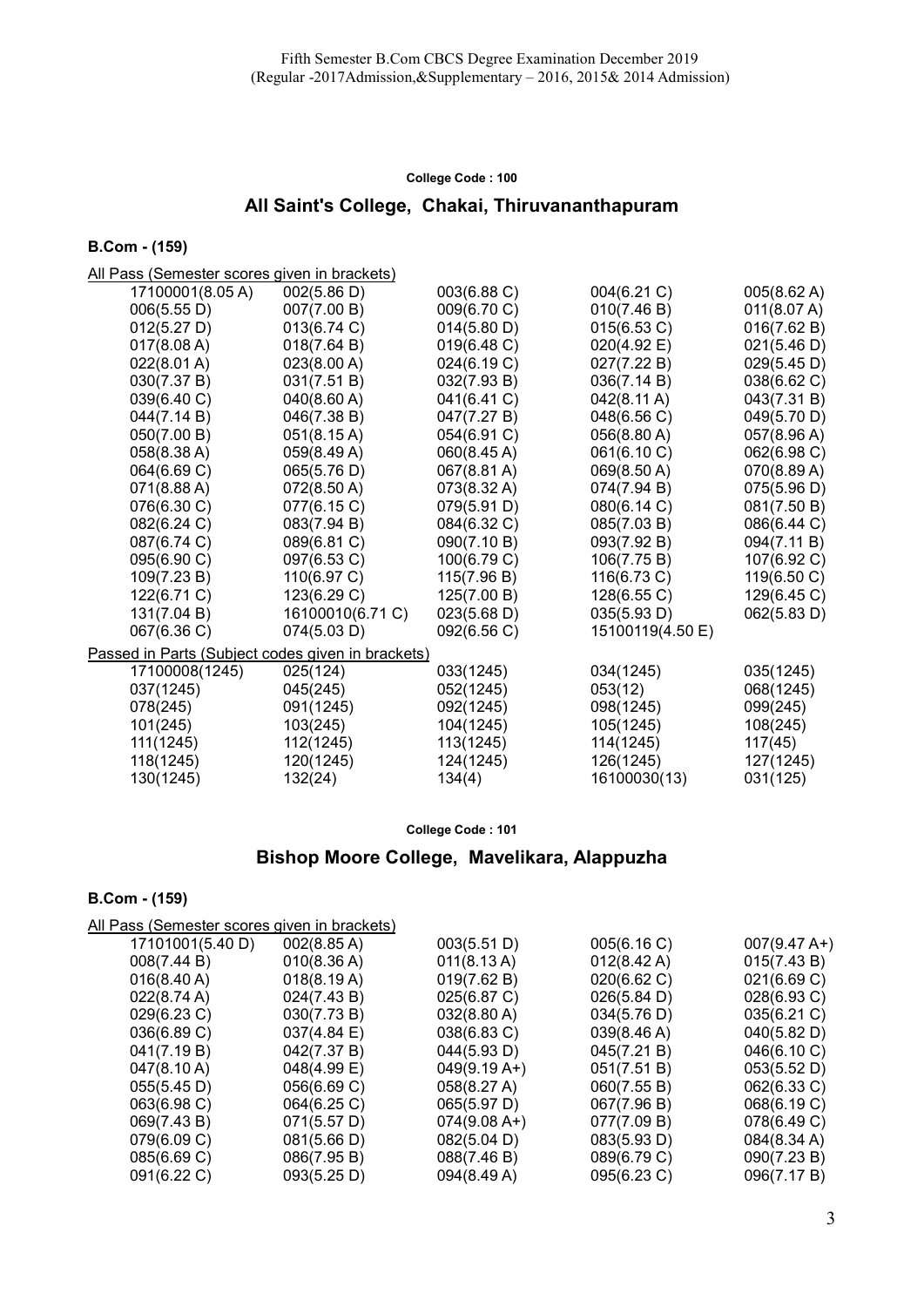| 16101053(4.71 E)<br>$078(4.35 \text{ E})$         | 054(4.77 E)<br>088(4.76 E) | 056(4.83 E)<br>15101045(4.44 E) | 063(5.54 D)<br>093(4.94 E) | 067(4.61 E) |  |  |
|---------------------------------------------------|----------------------------|---------------------------------|----------------------------|-------------|--|--|
| Passed in Parts (Subject codes given in brackets) |                            |                                 |                            |             |  |  |
| 17101004(12)                                      | 009(1245)                  | 013(1245)                       | 014(1245)                  | 017(1245)   |  |  |
| 023(1235)                                         | 027(4)                     | 031(124)                        | 033(2)                     | 054(6)      |  |  |
| 057(6)                                            | 059(2456)                  | 066(6)                          | 070(6)                     | 073(46)     |  |  |
| 075(256)                                          | 076(12356)                 | 080(6)                          | 092(23456)                 | 16101036(2) |  |  |
| 083(25)                                           |                            |                                 |                            |             |  |  |
| SUSPECTED MALPRACTICE                             |                            |                                 |                            |             |  |  |

17101061()

College Code : 102

# Christian College, Chengannur, Alappuzha

#### B.Com - (159)

|        |                  | All Pass (Semester scores given in brackets)      |             |                  |             |
|--------|------------------|---------------------------------------------------|-------------|------------------|-------------|
|        | 17102001(5.30 D) | $005(8.21 \text{ A})$                             | 007(6.47 C) | 008(6.28 C)      | 010(7.09 B) |
|        | 011(5.21 D)      | 012(5.11 D)                                       | 013(7.72 B) | 014(7.56 B)      | 015(6.56 C) |
|        | 017(5.66 D)      | 018(5.14 D)                                       | 019(7.36 B) | 020(7.07 B)      | 021(6.54 C) |
|        | 022(7.20 B)      | 024(6.24 C)                                       | 026(6.56 C) | 027(8.93 A)      | 028(6.77 C) |
|        | 033(7.42 B)      | 034(5.93 D)                                       | 035(5.36 D) | 037(6.70 C)      | 038(7.52 B) |
|        | 039(5.91 D)      | 041(7.00 B)                                       | 043(6.26 C) | 044(5.43 D)      | 045(5.40 D) |
|        | 047(7.08 B)      | 049(7.61 B)                                       | 050(8.37 A) | 16102001(5.54 D) |             |
|        |                  | Passed in Parts (Subject codes given in brackets) |             |                  |             |
|        | 17102003(3456)   | 006(6)                                            | 009(6)      | 016(6)           | 023(12456)  |
| 025(6) |                  | 029(56)                                           | 030(26)     | 031(346)         | 036(3456)   |
|        | 040(12356)       | 048(3456)                                         | 052(23456)  |                  |             |

SUSPECTED MALPRACTICE

17102002()

### College Code : 103

# Christian College, Kattakada, Thiruvananthapuram

#### B.Com - (159)

| All Pass (Semester scores given in brackets) |             |                       |                       |                       |  |
|----------------------------------------------|-------------|-----------------------|-----------------------|-----------------------|--|
| 17103001(6.30 C)                             | 002(7.26 B) | 003(7.84 B)           | 004(7.85 B)           | 005(7.97 B)           |  |
| 006(6.96)                                    | 007(7.47 B) | 009(5.94 D)           | 010(6.61 C)           | 011(7.71 B)           |  |
| 013(6.18 C)                                  | 014(6.96)   | 016(6.59 C)           | $017(8.51 \text{ A})$ | 018(6.60 C)           |  |
| 019(7.02 B)                                  | 020(8.19 A) | $022(9.16 A+)$        | 023(7.74 B)           | 024(7.40 B)           |  |
| 026(7.57 B)                                  | 030(7.92 B) | 031(8.39 A)           | 033(7.22 B)           | $035(8.23 \text{ A})$ |  |
| 036(7.90 B)                                  | 037(7.81 B) | $038(8.13 \text{ A})$ | 039(7.23 B)           | 040(7.37 B)           |  |
| 042(6.47 C)                                  | 043(6.24 C) | 044(8.16 A)           | 16103008(5.70 D)      | 010(5.79 D)           |  |
| 024(5.97 D)                                  | 028(6.25)   | 15103021(5.95 D)      |                       |                       |  |
|                                              |             |                       |                       |                       |  |

Passed in Parts (Subject codes given in brackets)<br>17103027(13456) 028(2456)

17103027(13456)

SUSPECTED MALPRACTICE

17103029()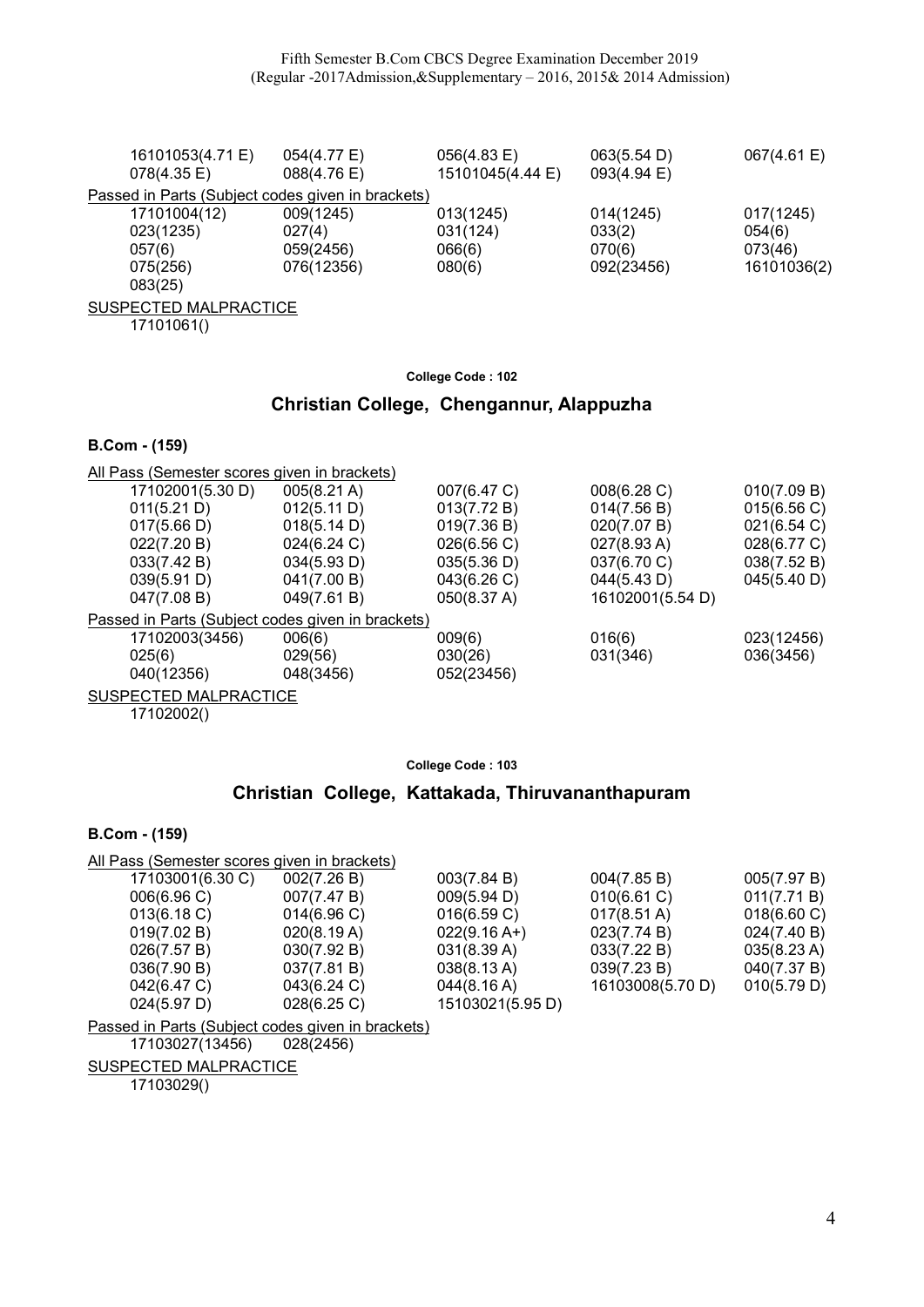# Kumbalathu Sankupilla Memorial Dewaswom Board College, Sasthamcottah, Kollam

#### B.Com - (159)

| All Pass (Semester scores given in brackets)      |             |                  |             |             |
|---------------------------------------------------|-------------|------------------|-------------|-------------|
| 17104002(7.53 B)                                  | 004(7.14 B) | 005(6.67 C)      | 006(7.26 B) | 007(5.89 D) |
| 008(6.82 C)                                       | 009(5.26 D) | 010(5.64 D)      | 011(6.79 C) | 012(7.51 B) |
| 013(5.78 D)                                       | 015(6.77 C) | 016(5.21 D)      | 018(7.69 B) | 019(6.01 C) |
| 020(7.16 B)                                       | 023(4.91 E) | 024(5.92 D)      | 027(4.31 E) | 028(5.01 D) |
| 029(5.11 D)                                       | 030(5.49 D) | 031(5.24 D)      | 032(6.73 C) | 034(6.28 C) |
| 035(5.50 D)                                       | 041(5.62 D) | 042(6.96 C)      | 045(6.80 C) | 046(6.13 C) |
| 047(5.67 D)                                       | 048(6.54 C) | 049(6.69 C)      | 050(7.34 B) | 051(5.86 D) |
| 052(6.50 C)                                       | 053(5.64 D) | 054(6.76 C)      | 055(7.14 B) | 056(7.20 B) |
| 057(5.51 D)                                       | 058(6.94 C) | 059(5.10 D)      | 060(6.75 C) | 061(8.90 A) |
| 062(8.14 A)                                       | 063(8.81 A) | 064(6.57 C)      | 065(8.47 A) | 068(6.86 C) |
| 069(5.08 D)                                       | 071(6.67 C) | 16104008(6.47 C) | 013(5.37 D) | 041(4.51 E) |
| 042(4.26 E)                                       | 043(4.54 E) | 15104039(5.10 D) |             |             |
| Passed in Parts (Subject codes given in brackets) |             |                  |             |             |
| 17104014(4)                                       | 017(24)     | 022(124)         | 025(145)    | 033(5)      |
| 038(5)                                            | 067(4)      | 072(4)           | 16104060(2) |             |
| ATTENDANCE SHORTAGE                               |             |                  |             |             |
| 17104021()                                        | 036()       | 039()            | 070()       |             |
|                                                   |             |                  |             |             |

College Code : 106

### Govt. Arts College, , Thiruvananthapuram

| All Pass (Semester scores given in brackets)      |                       |                       |             |                       |
|---------------------------------------------------|-----------------------|-----------------------|-------------|-----------------------|
| 17106001(5.69 D)                                  | 002(7.93 B)           | 003(7.90 B)           | 004(7.63 B) | 005(7.01 B)           |
| 006(6.43 C)                                       | 007(8.14 A)           | 008(7.93 B)           | 009(8.81 A) | 010(6.24 C)           |
| $011(8.53 \text{ A})$                             | 012(7.33 B)           | $013(8.43 \text{ A})$ | 014(7.62 B) | 016(6.11 C)           |
| 017(7.10 B)                                       | 018(5.29 D)           | 019(7.27 B)           | 020(6.82 C) | 022(7.03 B)           |
| 023(7.24 B)                                       | 024(6.97 C)           | 025(7.46 B)           | 026(6.94 C) | 027(8.28 A)           |
| 028(6.76 C)                                       | 029(7.40 B)           | 030(7.67 B)           | 031(7.79 B) | 032(7.22 B)           |
| 033(6.41 C)                                       | 034(5.87 D)           | 035(8.37 A)           | 036(8.68 A) | $037(8.24 \text{ A})$ |
| $038(9.13 \text{ A+})$                            | 040(8.17 A)           | 041(7.90 B)           | 043(5.78 D) | 044(7.50 B)           |
| 045(8.24 A)                                       | 046(7.42 B)           | 047(7.17 B)           | 048(7.09 B) | 049(7.29 B)           |
| 050(6.29 C)                                       | $051(8.56 \text{ A})$ | 052(7.36 B)           | 053(5.76 D) | 054(8.06 A)           |
| 055(7.30 B)                                       | 056(7.46 B)           | 058(7.31 B)           | 061(5.92 D) | 062(8.51 A)           |
| 063(8.82 A)                                       |                       |                       |             |                       |
| Passed in Parts (Subject codes given in brackets) |                       |                       |             |                       |
| 17106015(2345)                                    | 021(23)               | 039(13)               | 042(234)    | 060(234)              |
| ATTENDANCE SHORTAGE                               |                       |                       |             |                       |
| 17106057()                                        |                       |                       |             |                       |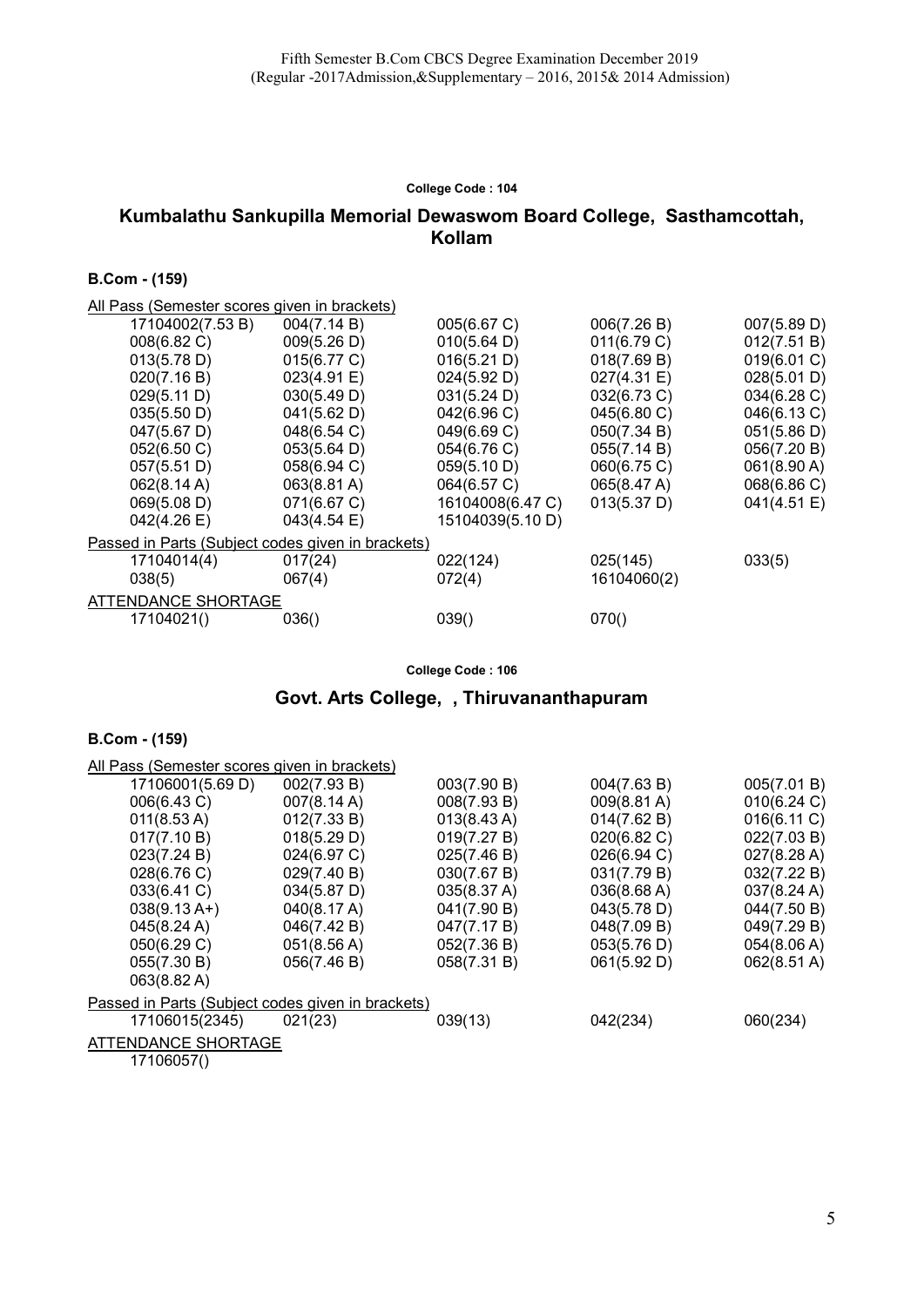# Govt. College For Women, Vazhuthacadu, Thiruvananthapuram

#### B.Com - (159)

All Pass (Semester scores given in brackets)

| 17107001(6.91 C)                                  | 002(6.62 C)           | 003(7.73 B) | 004(8.28 A)            | 005(7.37 B)            |
|---------------------------------------------------|-----------------------|-------------|------------------------|------------------------|
| 006(8.84 A)                                       | 007(8.50 A)           | 008(8.72 A) | $009(9.71 \text{ A+})$ | $011(9.41 \text{ A+})$ |
| 012(5.62 D)                                       | 013(8.04 A)           | 014(6.43 C) | 015(5.31 D)            | $016(8.42 \text{ A})$  |
| 017(6.99 C)                                       | 018(8.99 A)           | 020(6.57 C) | $021(6.31)$ C)         | 022(8.87 A)            |
| 023(6.01 C)                                       | $024(8.60 \text{ A})$ | 025(5.84 D) | 026(7.34 B)            | 029(7.80 B)            |
| $031(9.07 A+)$                                    | 032(7.82 B)           | 033(8.47 A) | 034(7.76 B)            | $035(8.71 \text{ A})$  |
| $036(8.83 \text{ A})$                             | 037(8.09 A)           | 038(6.70 C) | $041(8.71 \text{ A})$  | 042(8.01 A)            |
| $043(8.34 \text{ A})$                             | $044(8.43 \text{ A})$ | 045(6.82 C) | $046(8.48 \text{ A})$  | 047(7.74 B)            |
| 16107029(5.92 D)                                  |                       |             |                        |                        |
| Passed in Parts (Subject codes given in brackets) |                       |             |                        |                        |
| 17107010(234)                                     | 019(24)               | 027(25)     | 030(25)                | 039(14)                |
| 040(14)                                           |                       |             |                        |                        |

College Code : 110

### Govt. College, Attingal, Thiruvananthapuram

#### B.Com - (159)

| All Pass (Semester scores given in brackets)      |                       |                       |             |             |  |
|---------------------------------------------------|-----------------------|-----------------------|-------------|-------------|--|
| 17110001(6.83 C)                                  | 002(7.91 B)           | 003(7.88 B)           | 004(5.79 D) | 005(5.73 D) |  |
| 007(7.80 B)                                       | 008(8.03 A)           | 009(8.08 A)           | 010(6.51 C) | 011(8.47 A) |  |
| 012(8.30 A)                                       | 013(7.06 B)           | $014(8.42 \text{ A})$ | 015(6.90 C) | 017(8.10 A) |  |
| 019(7.30 B)                                       | 020(6.69 C)           | 021(8.30 A)           | 022(8.57 A) | 023(8.37 A) |  |
| 024(6.12 C)                                       | 025(6.68 C)           | 027(7.80 B)           | 028(8.02 A) | 029(7.49 B) |  |
| 030(7.14 B)                                       | $031(8.11 \text{ A})$ | 032(7.43 B)           | 033(7.96 B) | 034(6.74 C) |  |
| 035(4.36)                                         | 036(6.56 C)           | 037(7.90 B)           | 039(6.40 C) | 040(8.01 A) |  |
| 041(6.47 C)                                       | 042(8.00 A)           | 043(7.86 B)           | 044(7.13B)  | 045(8.86 A) |  |
| 16110022(5.20 D)                                  |                       |                       |             |             |  |
| Passed in Parts (Subject codes given in brackets) |                       |                       |             |             |  |
| 17110006(2346)<br>16110014(45)<br>024(5)          | 018(3456)             | 026(1456)             | 038(12456)  |             |  |

College Code : 111

### Baby John Memorial Govt. College, Chavara, Kollam

| All Pass (Semester scores given in brackets) |                        |                |             |                       |  |
|----------------------------------------------|------------------------|----------------|-------------|-----------------------|--|
| 17111001(6.09 C)                             | 002(7.81 B)            | 003(6.43 C)    | 004(7.52 B) | 005(6.58 C)           |  |
| 006(6.52 C)                                  | $007(9.17 \text{ A+})$ | 008(8.43 A)    | 009(8.18 A) | 010(5.42 D)           |  |
| $011(9.03 A+)$                               | 012(5.04 D)            | 013(6.47 C)    | 014(7.00 B) | 015(7.66 B)           |  |
| $016(8.40 \text{ A})$                        | 017(6.29 C)            | $018(6.73)$ C) | 019(6.88 C) | 020(5.70 D)           |  |
| $021(6.48 \text{ C})$                        | 023(5.82 D)            | 024(7.66 B)    | 025(6.14 C) | $027(8.24 \text{ A})$ |  |
| 028(7.60 B)                                  | 029(6.70 C)            | 030(7.50 B)    | 031(6.01 C) | 032(8.49 A)           |  |
| $033(8.42 \text{ A})$                        | 034(7.06 B)            | 035(5.60 D)    | 039(6.83 C) | 040(7.04 B)           |  |
| 041(7.64 B)                                  | $042(8.41 \text{ A})$  | 043(7.04 B)    | 044(6.57 C) | 045(8.37 A)           |  |
| $046(8.42 \text{ A})$                        | 047(7.50 B)            | 048(5.18 D)    | 049(6.16 C) | 050(7.83 B)           |  |
|                                              |                        |                |             |                       |  |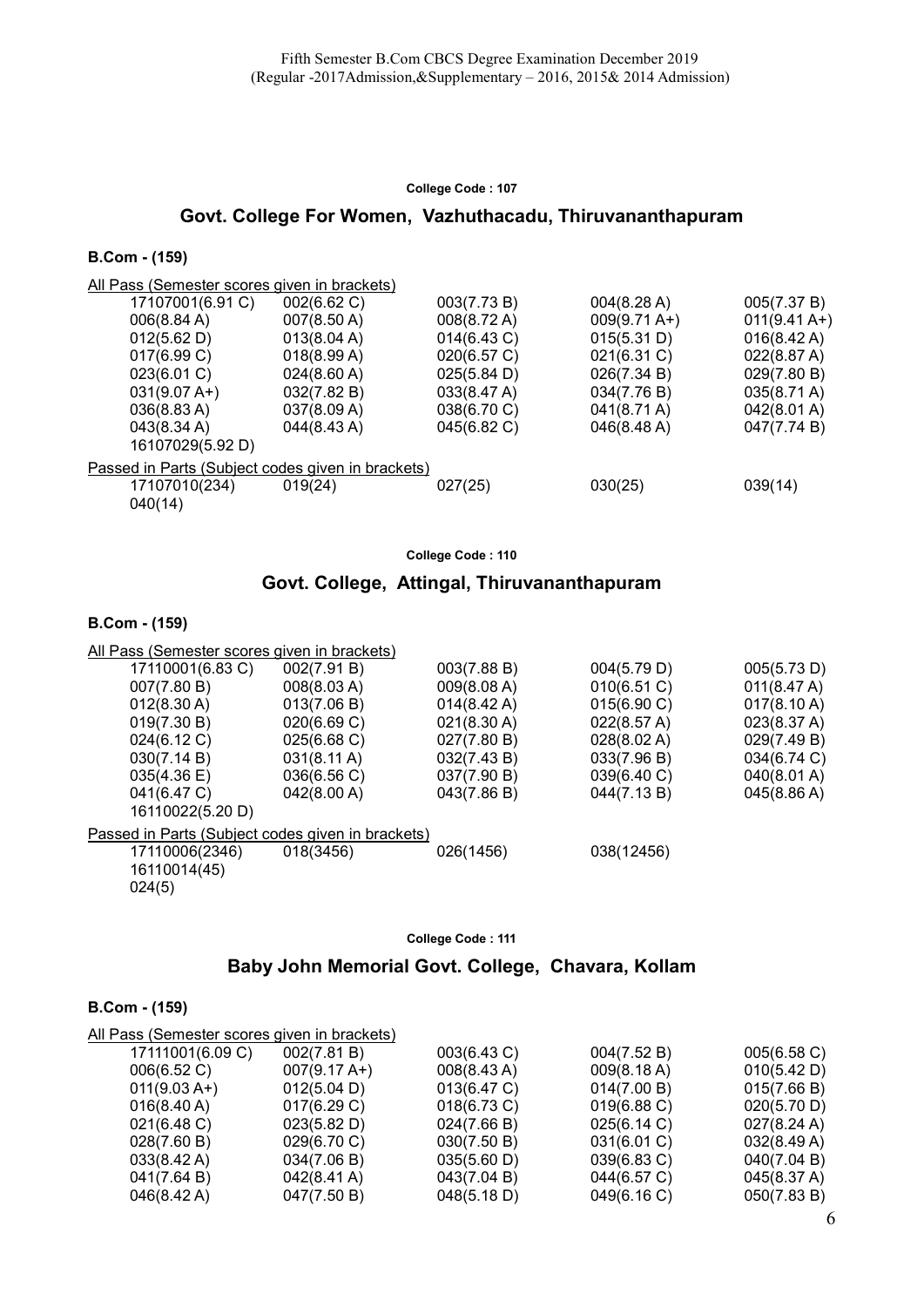| 17111051(5.90 D)                                  | 053(5.72 D) | 054(6.29 C)<br>055(6.19 C) | 057(5.56 D) |             |
|---------------------------------------------------|-------------|----------------------------|-------------|-------------|
| 058(6.81 C)                                       | 060(7.09 B) | 063(8.12 A)                | 064(8.99 A) | 065(8.07 A) |
| 066(6.59 C)                                       | 067(7.66 B) | 068(8.12 A)                | 070(8.03 A) | 071(5.77 D) |
| $072(8.31 \text{ A})$                             | 073(6.48 C) | 075(6.74 C)                | 077(8.24 A) | 078(5.72 D) |
| 079(8.18 A)                                       | 080(5.00 D) | 081(8.72 A)                | 082(7.22 B) | 083(5.23 D) |
| 084(6.23 C)                                       | 085(8.33 A) | 086(7.10 B)                | 087(8.20 A) | 088(6.48 C) |
| 089(5.92 D)                                       | 090(7.94 B) | 091(6.96 C)                | 092(6.46 C) | 093(7.44 B) |
| 094(6.78 C)                                       | 096(7.02 B) | 097(7.41 B)                | 099(8.38 A) | 100(6.42 C) |
| 101(5.99 D)                                       | 102(6.13 C) | 104(5.77 D)                | 105(6.63 C) |             |
| 16111020(4.70 E)                                  |             |                            |             |             |
| Passed in Parts (Subject codes given in brackets) |             |                            |             |             |
| 17111022(1235)                                    | 026(1235)   | 037(1235)                  | 038(1245)   | 052(1235)   |
| 056(346)                                          | 059(12456)  | 069(456)                   | 074(12356)  | 076(12345)  |
| 095(12356)                                        | 106(12356)  |                            |             |             |
|                                                   |             |                            |             |             |

SUSPECTED MALPRACTICE 16111098()

#### College Code : 112

### Govt. College, Nedumangad, Thiruvananthapuram

#### B.Com - (159)

| All Pass (Semester scores given in brackets)      |                  |                |                |             |
|---------------------------------------------------|------------------|----------------|----------------|-------------|
| 17112001(6.87 C)                                  | 004(7.80 B)      | 005(7.06 B)    | 006(5.67 D)    | 007(7.01 B) |
| 008(6.70 C)                                       | 009(8.79 A)      | 010(7.34 B)    | 011(7.11 B)    | 012(7.54 B) |
| 014(6.22 C)                                       | 016(8.16 A)      | 017(6.28)      | 018(5.86 D)    | 019(8.26 A) |
| 020(6.83 C)                                       | 021(7.99 B)      | 022(7.78 B)    | 024(7.92 B)    | 025(7.39 B) |
| 026(7.69 B)                                       | 027(5.69 D)      | 028(5.86 D)    | 029(6.96 C)    | 030(7.58 B) |
| 031(5.88 D)                                       | 033(7.81 B)      | 034(6.36 C)    | $035(9.18 A+)$ | 036(5.61 D) |
| 037(5.89 D)                                       | 038(5.70 D)      | 039(6.44 C)    | 041(5.33 D)    | 042(5.39 D) |
| 043(6.94 C)                                       | 044(5.57 D)      | 046(7.43 B)    | 047(7.79 B)    | 049(6.72 C) |
| 050(6.20 C)                                       | 051(7.92 B)      | 052(6.17 C)    | 054(7.89 B)    | 055(7.89 B) |
| 057(7.86 B)                                       | 058(7.71 B)      | 060(6.57 C)    | 061(7.24 B)    | 062(7.79 B) |
| 064(7.41 B)                                       | 16112015(4.60 E) | $027(4.57)$ E) | 053(5.99 D)    |             |
| Passed in Parts (Subject codes given in brackets) |                  |                |                |             |
| 17112002(1234)                                    | 003(135)         | 013(234)       | 023(245)       | 032(1245)   |
| 045(1245)                                         | 048(4)           | 053(124)       | 056(1245)      | 063(1234)   |
| 16112034(5)                                       |                  |                |                |             |

#### College Code : 113

# Iqbal College, Peringamala, Thiruvananthapuram

| All Pass (Semester scores given in brackets) |                |                |                       |                       |
|----------------------------------------------|----------------|----------------|-----------------------|-----------------------|
| 17113002(6.21 C)                             | 003(5.50 D)    | 004(6.88 C)    | 005(6.86 C)           | 006(5.65 D)           |
| 007(7.88 B)                                  | 009(6.36 C)    | 010(7.31 B)    | $011(8.18 \text{ A})$ | $012(6.38)$ C)        |
| 014(7.08 B)                                  | 017(7.49 B)    | 019(5.35 D)    | 020(7.18 B)           | 022(6.39 C)           |
| 023(7.53 B)                                  | 025(7.22 B)    | $027(4.59)$ E) | 029(6.73 C)           | 033(5.90 D)           |
| 034(6.87 C)                                  | 035(6.16)      | 037(7.05 B)    | $040(6.60 \text{ C})$ | 041(7.16 B)           |
| $043(8.23 \text{ A})$                        | 044(6.44 C)    | 045(7.82 B)    | 047(7.53 B)           | 049(4.73 E)           |
| 054(6.77 C)                                  | 055(8.09 A)    | 056(7.76 B)    | 057(8.37 A)           | $058(8.40 \text{ A})$ |
| 061(7.61 B)                                  | 063(6.86 C)    | 064(6.36 C)    | 065(6.70 C)           | 067(6.94 C)           |
| 068(6.44 C)                                  | 069(7.21 B)    | 070(6.77 C)    | 072(8.05 A)           | 073(6.63 C)           |
| 16113002(5.89 D)                             | $028(4.78)$ E) | 052(4.91 E)    | 059(5.37 D)           | 060(5.02 D)           |
| 15113051(5.41 D)                             |                |                |                       |                       |
|                                              |                |                |                       |                       |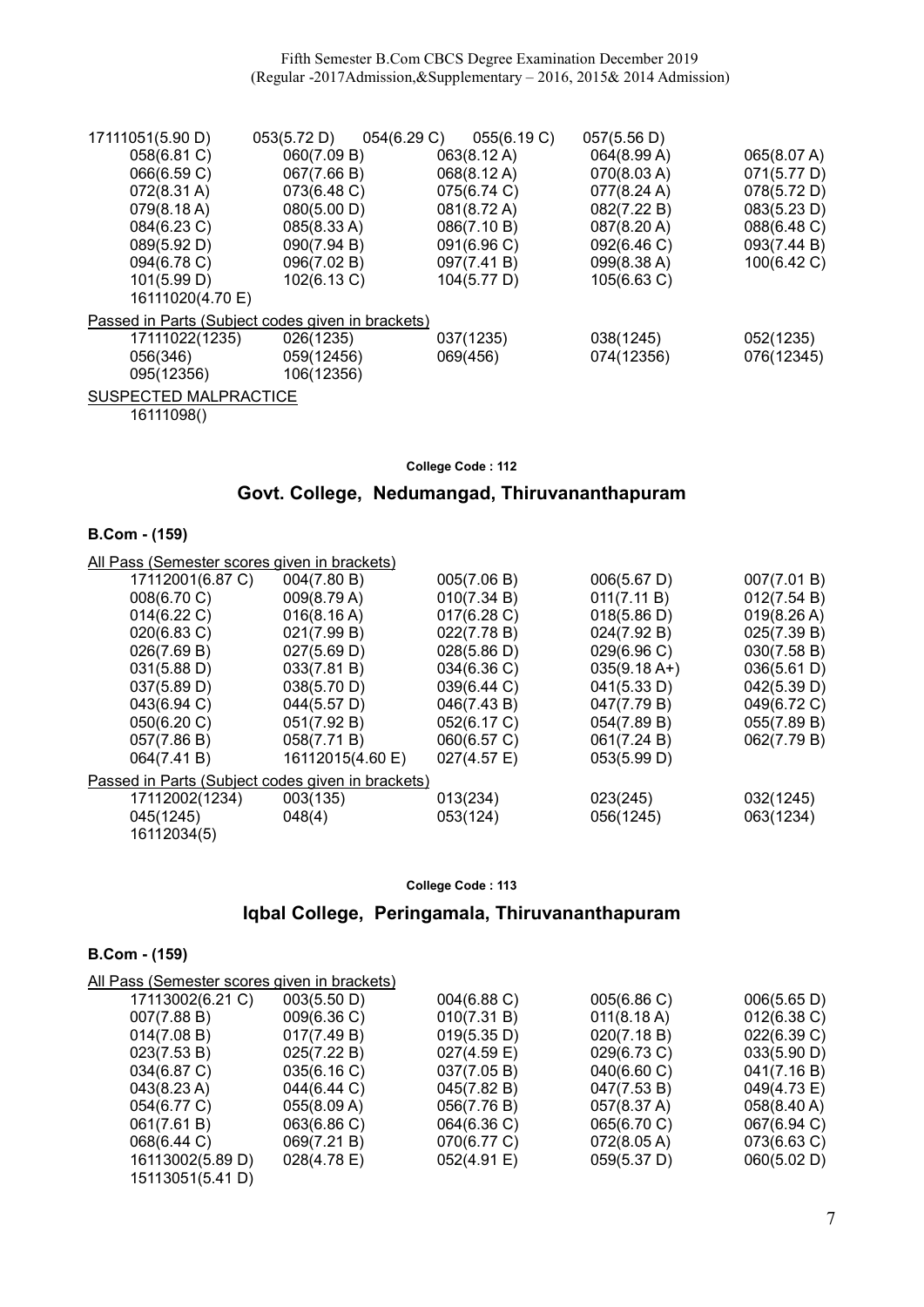### Passed in Parts (Subject codes given in brackets)

| 17113001(1245) | 008(1245) | 013(1245) | 015(245) | 018(45)   |
|----------------|-----------|-----------|----------|-----------|
| 021(14)        | 024(1245) | 026(4)    | 028(4)   | 031(24)   |
| 032(5)         | 038(1245) | 039(4)    | 048(4)   | 050(1245) |
| 051(124)       | 053(1245) | 060(4)    | 062(5)   | 066(1235) |
| 16113027(12)   | 039(12)   | 040(2)    | 046(125) | 072(4)    |

College Code : 116

# M M N S S College, Kottiyam, Kollam

### B.Com - (159)

| 002(7.30 B)    | 003(8.17 A) | $004(6.38)$ C)                                                                                    | 005(5.89 D) |
|----------------|-------------|---------------------------------------------------------------------------------------------------|-------------|
| 007(7.68 B)    | 008(7.80 B) | 009(6.86 C)                                                                                       | 010(5.29 D) |
| 012(8.49 A)    | 013(7.22 B) | 014(6.96)                                                                                         | 015(6.06 C) |
| 017(7.36 B)    | 018(7.80 B) | 019(6.20 C)                                                                                       | 020(7.51 B) |
| $025(6.38)$ C) | 026(6.17 C) | 027(7.16 B)                                                                                       | 028(7.80 B) |
| 030(7.43 B)    | 031(7.41 B) | 16116030(5.03 D)                                                                                  |             |
|                |             |                                                                                                   |             |
| 023(246)       | 024(246)    |                                                                                                   |             |
|                |             | All Pass (Semester scores given in brackets)<br>Passed in Parts (Subject codes given in brackets) |             |

College Code : 117

# Milad –E-Sherif Memorial College, Kayamkulam, Alappuzha

#### B.Com - (159)

All Pass (Semester scores given in brackets)

| 17117001(7.26 B)                                  | 002(7.27 B) | 003(8.27 A)      | 004(6.64 C)      | 007(8.07 A)           |
|---------------------------------------------------|-------------|------------------|------------------|-----------------------|
| 009(8.17 A)                                       | 010(7.97 B) | 011(6.13 C)      | 012(7.61 B)      | 013(5.83 D)           |
| 014(6.88 C)                                       | 015(5.10 D) | 018(7.18 B)      | 019(6.71 C)      | 020(6.90 C)           |
| 021(6.34 C)                                       | 024(5.50 D) | 028(5.72 D)      | 029(7.56 B)      | 030(5.48 D)           |
| 034(7.71 B)                                       | 035(6.46 C) | 039(5.73 D)      | 040(7.69 B)      | $041(8.11 \text{ A})$ |
| 042(7.02 B)                                       | 043(5.22 D) | 045(5.96 D)      | 048(5.28 D)      | 049(8.71 A)           |
| 051(7.47 B)                                       | 052(6.59 C) | 053(7.96 B)      | 054(7.71 B)      | 055(5.70 D)           |
| 056(7.16 B)                                       | 057(6.27 C) | 058(5.87 D)      | 059(6.29 C)      | 060(6.44 C)           |
| 061(6.14 C)                                       | 062(7.67 B) | 066(6.71 C)      | 067(7.23 B)      | 068(6.83 C)           |
| 069(6.76 C)                                       | 071(6.13 C) | 072(7.79 B)      | 073(6.21 C)      | 074(6.57 C)           |
| 075(6.66 C)                                       | 076(5.87 D) | 079(7.61 B)      | 081(5.53 D)      | 085(6.72 C)           |
| 086(5.24 D)                                       | 088(6.55 C) | 089(6.48 C)      | 090(5.63 D)      | 093(6.48 C)           |
| 095(6.10 C)                                       | 096(7.07 B) | 103(7.28 B)      | 106(7.17 B)      | 111(5.73 D)           |
| 112(6.06 C)                                       | 113(4.86 E) | 115(6.49 C)      | 118(5.37 D)      | 119(6.57 C)           |
| 122(6.96 C)                                       | 123(6.11 C) | 126(7.21 B)      | 127(6.07 C)      | 129(7.23 B)           |
| 130(7.61 B)                                       | 131(6.67 C) | 132(6.22 C)      | 133(6.60 C)      |                       |
| 16117032(5.89 D)                                  |             |                  |                  |                       |
| 054(5.28 D)                                       | 097(4.99 E) | 15117054(5.59 D) | 083(5.04 D)      | 097(5.12 D)           |
| 099(4.78 E)                                       | 113(4.53 E) | 119(5.37 D)      | 14117051(6.31 C) | 075(6.74 C)           |
| 117(5.74 D)                                       |             |                  |                  |                       |
| Passed in Parts (Subject codes given in brackets) |             |                  |                  |                       |
| 17117005(4)                                       | 006(5)      | 008(24)          | 016(2345)        | 017(3)                |
| 022(1234)                                         | 023(2345)   | 025(4)           | 026(2345)        | 027(2)                |
| 032(245)                                          | 033(24)     | 036(24)          | 037(2345)        | 044(34)               |
| 046(345)                                          | 063(1345)   | 064(1345)        | 065(234)         | 077(1234)             |
| 078(1234)                                         | 080(1235)   | 087(134)         | 091(1234)        | 094(134)              |
| 097(1234)                                         | 098(134)    | 099(34)          | 100(13)          | 101(1234)             |
| 102(123)                                          | 104(1234)   | 105(134)         | 107(134)         | 108(1234)             |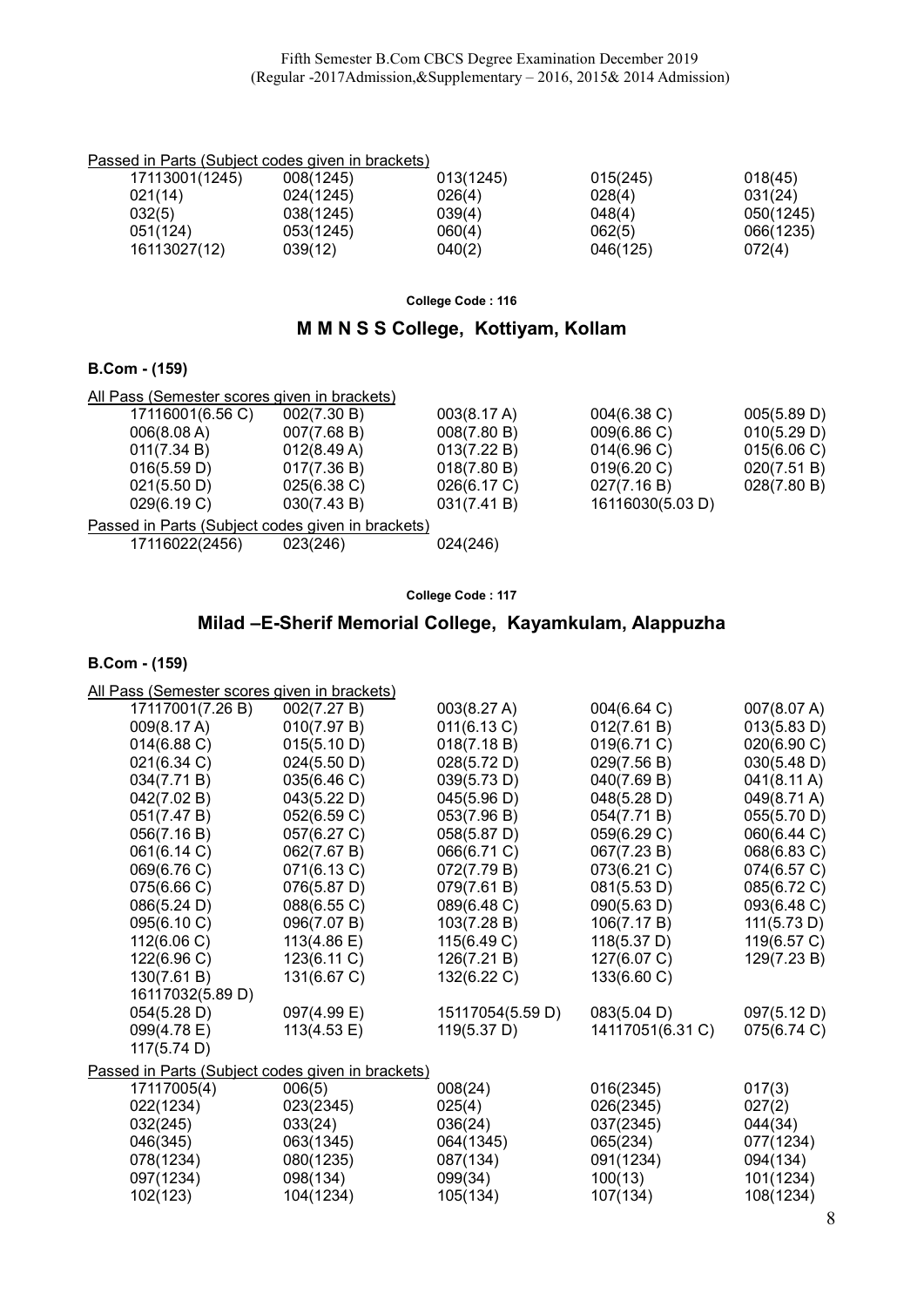| 109(134)                                    | 110(3)                        |        | 116(34)                               | 117(134) | 121(1234) |
|---------------------------------------------|-------------------------------|--------|---------------------------------------|----------|-----------|
| 17117124(1234)<br>120(1)<br>071(23)         | 125(1234)<br>127(1)<br>124(3) | 128(2) | 16117044(123) 099(13)<br>15117017(23) | 023(23)  | 044(3)    |
| <b>Result Announced Later - ESE</b>         |                               |        |                                       |          |           |
| 17117083()                                  | 084()                         |        |                                       |          |           |
| <b>Result Announced Later</b><br>17117082() |                               |        |                                       |          |           |

# Mahatma Gandhi College , Kesavadasapuram, Thiruvananthapuram

### B.Com - (159)

| All Pass (Semester scores given in brackets)      |                       |                        |                       |                |  |  |  |
|---------------------------------------------------|-----------------------|------------------------|-----------------------|----------------|--|--|--|
| 17118002(6.87 C)                                  | 003(6.08 C)           | 005(5.99 D)            | 007(8.50 A)           | $008(9.16 A+)$ |  |  |  |
| 009(5.29 D)                                       | 010(4.07 E)           | 011(6.63 C)            | 012(7.97 B)           | 013(7.44 B)    |  |  |  |
| 014(6.60 C)                                       | 016(6.87 C)           | 017(6.77 C)            | 018(8.10 A)           | 020(8.49 A)    |  |  |  |
| 021(7.60 B)                                       | 022(8.56 A)           | 023(8.58 A)            | 024(6.62 C)           | 025(7.36 B)    |  |  |  |
| 026(7.64 B)                                       | 027(7.90 B)           | 029(8.06 A)            | 030(5.86 D)           | 031(7.44 B)    |  |  |  |
| 032(7.76 B)                                       | $033(8.73 \text{ A})$ | $034(8.21 \text{ A})$  | 035(7.79 B)           | 036(8.27 A)    |  |  |  |
| $037(8.47 \text{ A})$                             | $038(8.84 \text{ A})$ | $039(9.13 \text{ A+})$ | 040(7.93 B)           | 041(6.03 C)    |  |  |  |
| 044(5.03 D)                                       | 046(7.49 B)           | 047(8.83 A)            | $048(8.80 \text{ A})$ | 049(5.70 D)    |  |  |  |
| 051(6.39 C)                                       | 052(7.09 B)           | 053(7.54 B)            | 054(7.87 B)           | 057(7.33 B)    |  |  |  |
| 058(7.69 B)                                       | $059(9.00 A+)$        | 060(8.28 A)            | 061(7.99 B)           | 062(8.16 A)    |  |  |  |
| 065(4.89 E)                                       | 16118003(5.41 D)      | $026(4.96 \text{ E})$  | 043(4.72 E)           | 048(5.80 D)    |  |  |  |
| 14118041(5.19 D)                                  |                       |                        |                       |                |  |  |  |
| Passed in Parts (Subject codes given in brackets) |                       |                        |                       |                |  |  |  |
| 17118001(345)                                     | 006(4)                | 015(14)                | 019(1245)             | 028(123)       |  |  |  |
| 042(123)                                          | 043(14)               | 045(14)                | 050(125)              | 055(12)        |  |  |  |
| 056(1245)                                         | 063(45)               | 064(1235)              |                       |                |  |  |  |
| ATTENDANCE SHORTAGE                               |                       |                        |                       |                |  |  |  |

17118066()

#### College Code : 119

# Mannaniya College Of Arts And Science, Pangode, Thiruvananthapuram

| All Pass (Semester scores given in brackets)      |             |                  |             |
|---------------------------------------------------|-------------|------------------|-------------|
| 003(6.90 C)                                       | 005(6.42 C) | 006(4.79 E)      | 008(4.71 E) |
| 010(5.55 D)                                       | 011(8.05 A) | 013(7.52 B)      | 015(6.39 C) |
| $017(8.05 \text{ A})$                             | 022(6.92 C) | 024(7.48 B)      | 025(5.47 D) |
| 027(6.05 C)                                       | 028(6.13 C) | 030(5.00 D)      | 032(5.02 D) |
| 034(6.39 C)                                       | 035(8.10 A) | 036(7.18 B)      | 037(6.35 C) |
| 039(5.89 D)                                       | 041(5.47 D) | 042(5.65 D)      | 043(7.94 B) |
| 045(5.67 D)                                       | 047(6.72 C) | 16119013(5.14 D) | 014(4.48 E) |
| 027(7.41 B)                                       | 046(5.11 D) | 049(4.38 E)      | 050(5.38 D) |
| Passed in Parts (Subject codes given in brackets) |             |                  |             |
| 004(24)                                           | 007(4)      | 018(4)           | 020(245)    |
| 029(24)                                           | 031(1245)   | 040(124)         | 046(4)      |
|                                                   |             |                  |             |
|                                                   |             |                  |             |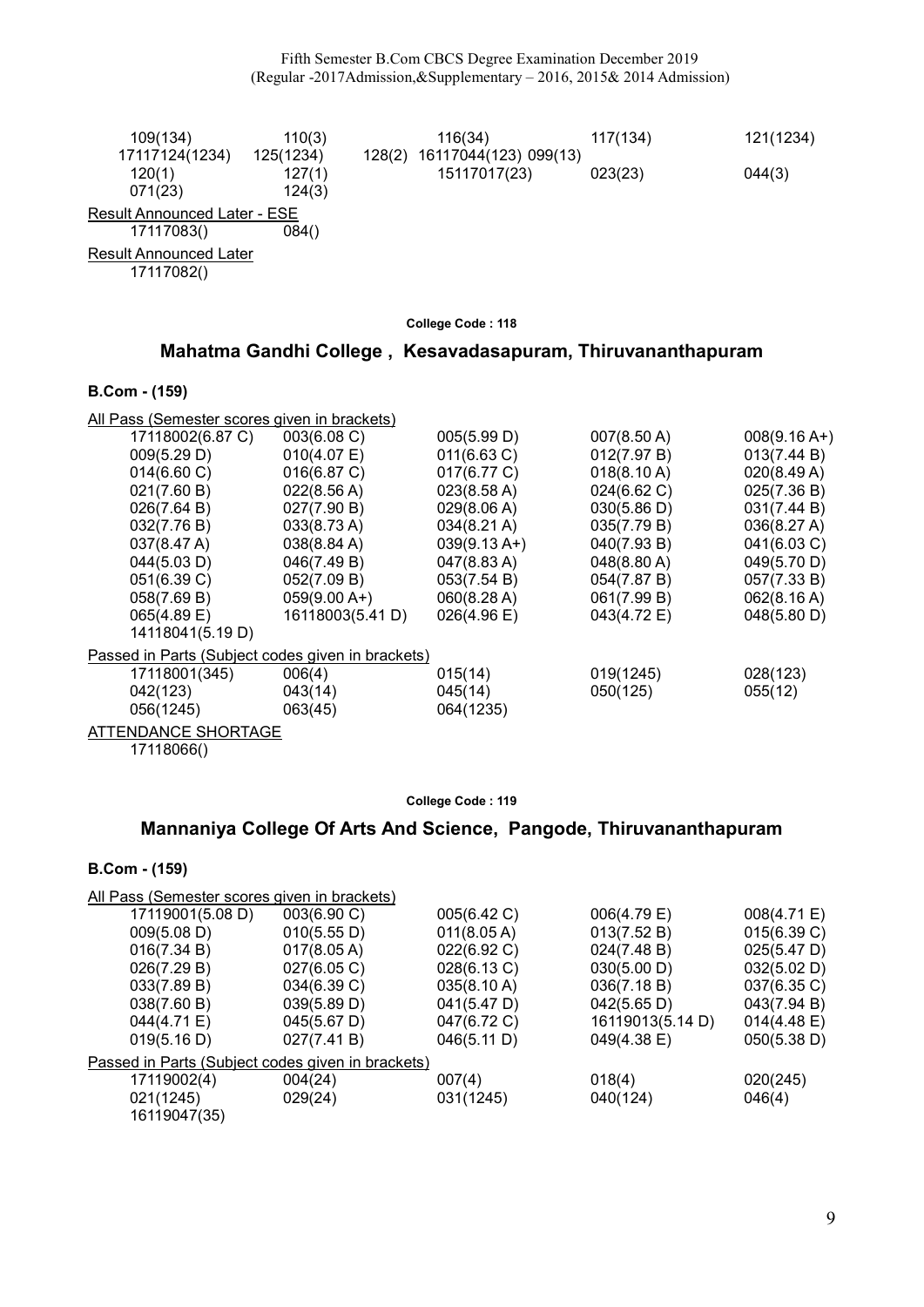# H.H.M.S.P.B. N.S.S. College for Women, Neeramankara, Thiruvananthapuram

### B.Com - (159)

All Pass (Semester scores given in brackets)

| 17121001(6.85 C) | $002(8.62 \text{ A})$ | 003(6.18 C)            | 004(8.49 A)                                                   | $005(8.70 \text{ A})$  |
|------------------|-----------------------|------------------------|---------------------------------------------------------------|------------------------|
| 007(7.71 B)      | 009(8.77 A)           | 010(8.78 A)            | 011(8.44 A)                                                   | 012(6.35 C)            |
| 013(7.23 B)      | 014(5.33 D)           | 015(7.53 B)            | 016(8.74 A)                                                   | $017(9.02 A+)$         |
| 018(6.73 C)      | 019(7.57 B)           | 020(6.28 C)            | $021(9.04 A+)$                                                | 022(5.07 D)            |
| 023(8.79 A)      | $024(8.26 \text{ A})$ | $025(8.12 \text{ A})$  | 026(6.05 C)                                                   | $027(9.37 \text{ A+})$ |
| 028(8.60 A)      | 029(8.46 A)           | 030(6.64 C)            | $031(8.58 \text{ A})$                                         | 032(7.97 B)            |
| 033(7.99 B)      | 034(7.23 B)           | $035(9.01 \text{ A+})$ | 036(8.63 A)                                                   | 037(7.55 B)            |
| 038(8.59 A)      | 039(7.84 B)           | 040(8.16 A)            | 042(5.89 D)                                                   | $043(5.64 \text{ D})$  |
| 044(8.54 A)      | 045(8.99 A)           | 046(8.76 A)            | 047(8.67 A)                                                   | 048(5.46 D)            |
| 049(7.73 B)      | $051(8.15 \text{ A})$ | 052(7.73 B)            | 053(7.87 B)                                                   | 054(5.77 D)            |
| 055(5.40 D)      | 056(6.92 C)           | 057(7.12 B)            | 060(7.52 B)                                                   | 062(8.57 A)            |
| 063(5.99 D)      | 064(7.82 B)           | $065(9.05 A+)$         | 066(8.57 A)                                                   | 067(6.36 C)            |
| 16121013(5.57 D) | 027(6.10 C)           | 062(5.78 D)            | 066(6.13 C)                                                   |                        |
|                  |                       |                        |                                                               |                        |
|                  |                       |                        |                                                               | 058(1345)              |
| 059(34)          | 061(4)                | 16121024(5)            | 053(5)                                                        | 15121058(3)            |
| 14121050(5)      |                       |                        |                                                               |                        |
|                  | 17121006(345)         | 008(2345)              | Passed in Parts (Subject codes given in brackets)<br>041(345) | 050(35)                |

#### College Code : 122

# N S S College, Cherthala, Alappuzha

| All Pass (Semester scores given in brackets)      |                       |                       |                       |                       |  |  |
|---------------------------------------------------|-----------------------|-----------------------|-----------------------|-----------------------|--|--|
| 17122001(7.64 B)                                  | 002(6.46 C)           | 003(7.58 B)           | 004(6.87 C)           | 005(5.04 D)           |  |  |
| $006(9.20 A+)$                                    | 007(7.73 B)           | 008(8.84 A)           | 009(8.47 A)           | 010(8.01 A)           |  |  |
| 012(6.91 C)                                       | $014(8.11 \text{ A})$ | 015(6.73 C)           | 017(7.45 B)           | $018(8.15 \text{ A})$ |  |  |
| $020(6.04 \text{ C})$                             | $021(6.30 \text{ C})$ | 022(6.70 C)           | 023(6.60 C)           | 024(8.80 A)           |  |  |
| 025(6.88 C)                                       | 030(7.91 B)           | 031(7.40 B)           | $032(4.58 \text{ E})$ | 033(8.05 A)           |  |  |
| 034(7.69 B)                                       | 035(7.38 B)           | 037(8.08 A)           | 038(5.89 D)           | 039(6.93 C)           |  |  |
| 040(5.52 D)                                       | 042(5.76 D)           | 043(7.43 B)           | 044(7.63 B)           | 045(8.27 A)           |  |  |
| 049(7.79 B)                                       | 050(7.80 B)           | $051(8.75 \text{ A})$ | 052(7.94 B)           | 054(8.05 A)           |  |  |
| 055(6.33 C)                                       | 056(6.28 C)           | 057(6.50 C)           | 060(7.68 B)           | 062(5.78 D)           |  |  |
| 063(7.88 B)                                       | 16122021(4.92 E)      | 040(4.85 E)           | 043(4.50 E)           |                       |  |  |
| Passed in Parts (Subject codes given in brackets) |                       |                       |                       |                       |  |  |
| 17122016(245)                                     | 019(45)               | 029(245)              | 036(245)              | 041(2345)             |  |  |
| 053(45)                                           | 059(5)                | 061(35)               | 16122030(15)          | 14122033(5)           |  |  |
|                                                   |                       |                       |                       |                       |  |  |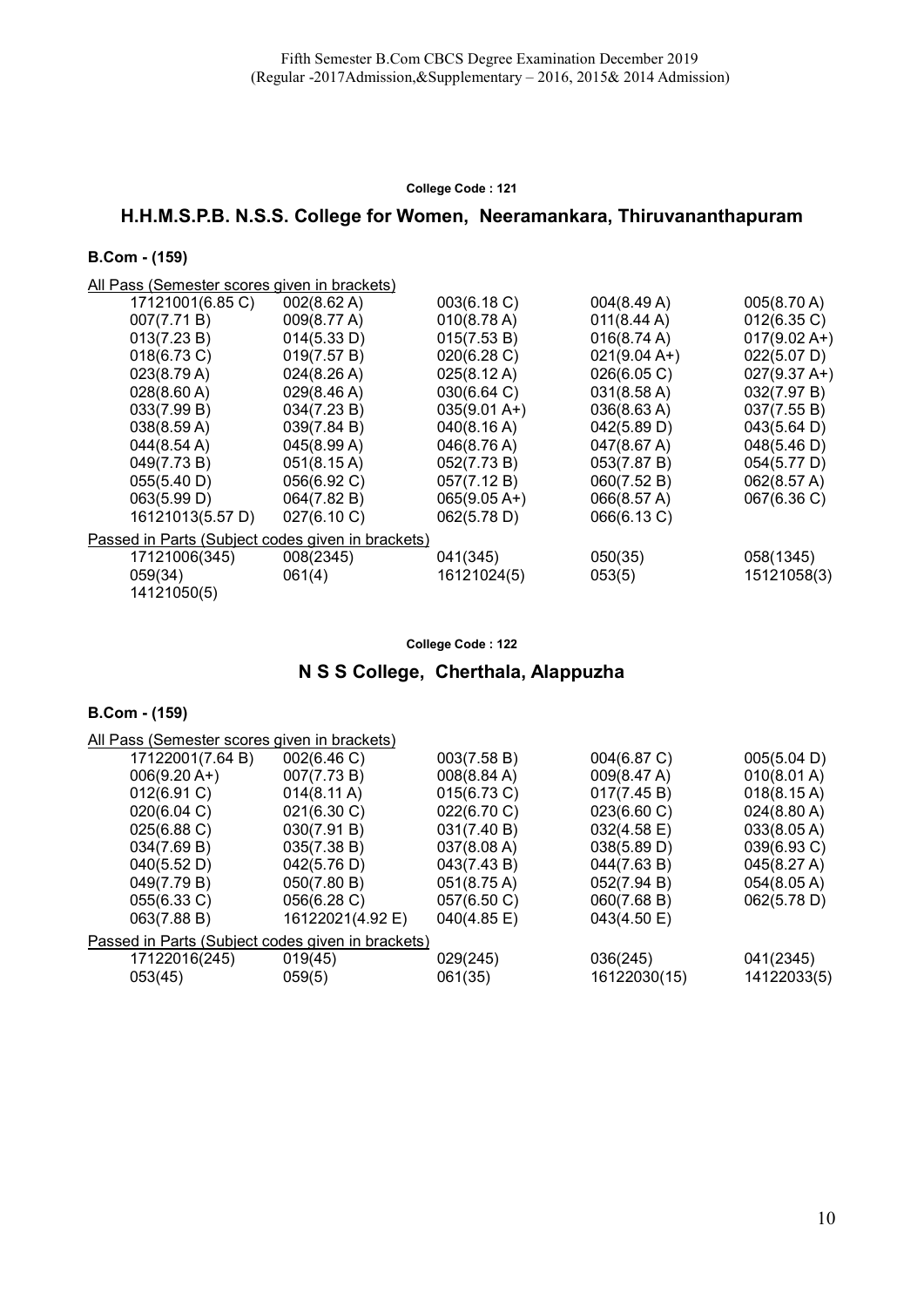# N S S College, Pandalam, Pathanamthitta

### B.Com - (159)

All Pass (Semester scores given in brackets)

| 17123002(6.38 C)                                  | 003(7.97 B) | 005(6.68 C) | 007(8.18 A)           | 008(7.24 B)           |
|---------------------------------------------------|-------------|-------------|-----------------------|-----------------------|
| 009(5.61 D)                                       | 010(7.12 B) | 011(7.51 B) | 012(7.32 B)           | 013(6.27 C)           |
| 014(5.24 D)                                       | 016(8.99 A) | 019(7.67 B) | 020(8.28 A)           | 022(8.33 A)           |
| 023(8.18 A)                                       | 024(7.19 B) | 025(7.13 B) | 026(5.96 D)           | 027(8.27 A)           |
| 028(5.68 D)                                       | 029(7.00 B) | 030(7.21 B) | $031(8.75 \text{ A})$ | $032(8.61 \text{ A})$ |
| 034(7.44 B)                                       | 035(5.71 D) | 036(8.13 A) | 037(6.84 C)           | 038(7.10 B)           |
| 039(8.47 A)                                       | 040(6.48 C) | 041(7.85 B) | 042(7.16 B)           | 043(6.18 C)           |
| 045(8.23 A)                                       | 046(5.52 D) | 047(7.67 B) | 048(5.63 D)           | 050(8.01 A)           |
| 051(6.64 C)                                       | 052(6.69 C) | 053(7.65 B) | 054(5.42 D)           | 056(7.19 B)           |
| 059(7.04 B)                                       | 060(6.14 C) | 061(8.31 A) | 062(6.02 C)           | 063(6.96 C)           |
| 064(8.66 A)                                       | 066(5.71 D) | 067(8.18 A) | 16123002(5.68 D)      | 013(5.77 D)           |
| 020(6.23 C)                                       | 028(5.14 D) | 030(5.62 D) | 050(5.43 D)           | 051(5.93 D)           |
| 052(6.30 C)                                       | 053(5.20 D) | 057(5.07 D) | 060(5.33 D)           | 061(5.38 D)           |
| Passed in Parts (Subject codes given in brackets) |             |             |                       |                       |
| 17123006(2345)                                    | 015(2345)   | 017(2345)   | 018(2345)             | 049(4)                |
| 055(45)                                           | 058(145)    | 065(4)      |                       |                       |

College Code : 124

# N S S College, Nilamel, Kollam

| All Pass (Semester scores given in brackets)      |                       |             |                       |             |  |  |
|---------------------------------------------------|-----------------------|-------------|-----------------------|-------------|--|--|
| 17124002(7.10 B)                                  | 004(4.71 E)           | 005(5.51 D) | 006(8.76 A)           | 007(6.59 C) |  |  |
| 008(6.76 C)                                       | 009(7.99 B)           | 011(7.44 B) | 012(6.72 C)           | 013(7.20 B) |  |  |
| 014(5.33 D)                                       | 015(8.10 A)           | 017(8.30 A) | 018(7.68 B)           | 019(7.55 B) |  |  |
| 020(7.89 B)                                       | 021(7.38 B)           | 022(7.19 B) | $023(8.21 \text{ A})$ | 024(5.92 D) |  |  |
| 025(7.21 B)                                       | 026(7.36 B)           | 027(6.63 C) | $029(8.11 \text{ A})$ | 030(8.24 A) |  |  |
| 031(4.73 E)                                       | 032(7.78 B)           | 033(7.38 B) | 034(7.89 B)           | 035(6.86 C) |  |  |
| 036(8.28 A)                                       | 037(7.35 B)           | 038(7.97 B) | 039(8.17 A)           | 040(6.94 C) |  |  |
| 042(7.24 B)                                       | 043(5.47 D)           | 044(8.07 A) | 045(6.89 C)           | 046(5.33 D) |  |  |
| 047(7.89 B)                                       | $049(8.51 \text{ A})$ | 050(7.09 B) | 051(8.04 A)           | 052(7.22 B) |  |  |
| 053(7.51 B)                                       | $054(8.31 \text{ A})$ | 055(8.23 A) | 056(6.48 C)           | 057(7.98 B) |  |  |
| 058(8.02 A)                                       | 059(8.04 A)           | 060(7.79 B) | 061(7.79 B)           | 062(6.84 C) |  |  |
| 063(7.80 B)                                       | 064(7.43 B)           | 065(7.32 B) | 066(6.17 C)           | 068(5.73 D) |  |  |
| 16124051(5.51 D)                                  | 14124045(5.22 D)      |             |                       |             |  |  |
| Passed in Parts (Subject codes given in brackets) |                       |             |                       |             |  |  |
| 17124001(124)                                     | 003(125)              | 016(34)     | 041(1235)             | 067(4)      |  |  |
| 16124063(3)                                       | 064(3)                |             |                       |             |  |  |
| ATTENDANCE SHORTAGE                               |                       |             |                       |             |  |  |
| 17124028()                                        | 048()                 |             |                       |             |  |  |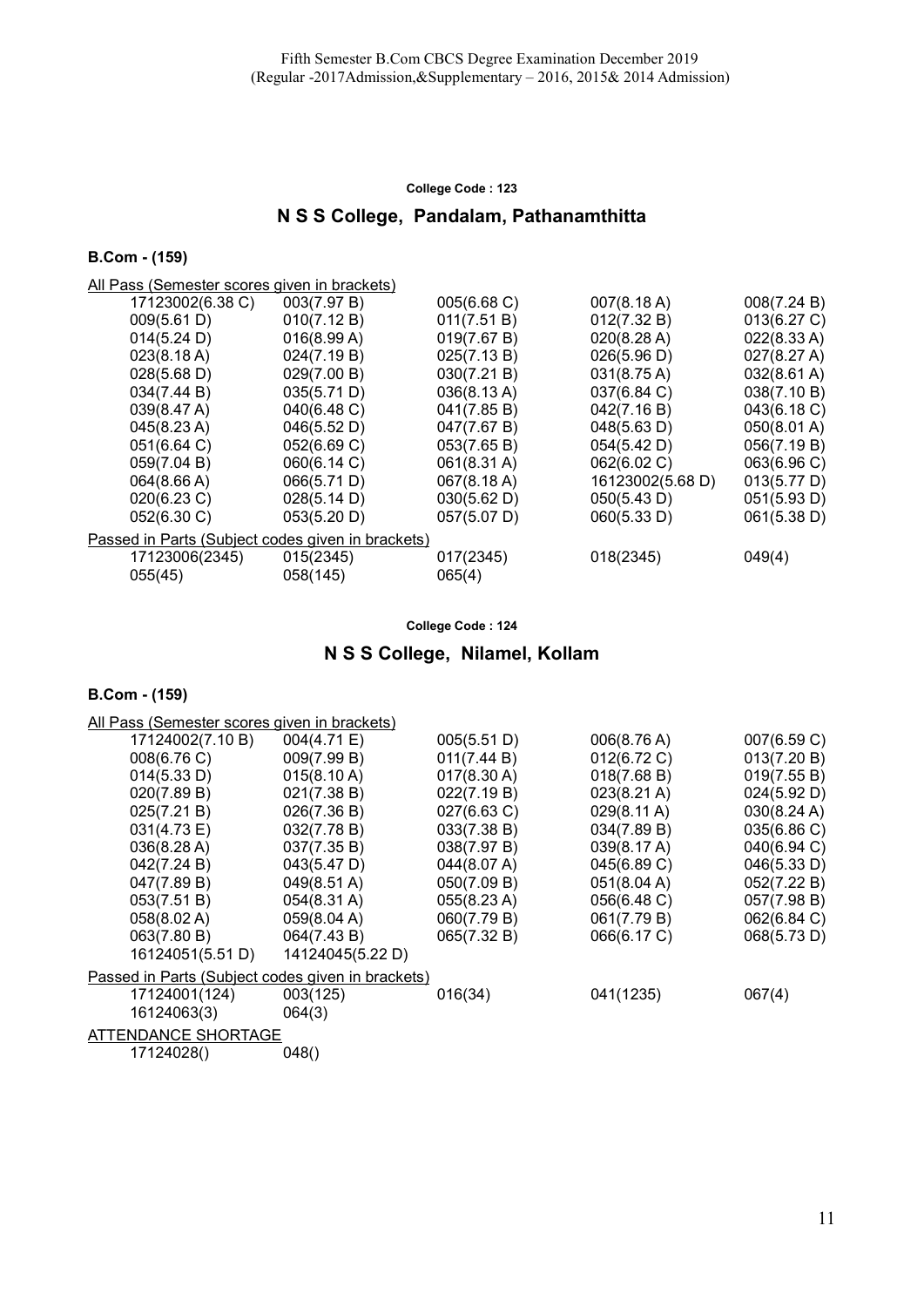# Sanatana Dharma College, Sanathanapuram, Alappuzha

#### B.Com - (159)

All Pass (Semester scores given in brackets)

| ---                                               |                       |             |                |                       |
|---------------------------------------------------|-----------------------|-------------|----------------|-----------------------|
| 17125001(7.28 B)                                  | 002(8.38 A)           | 003(7.54 B) | 004(7.65 B)    | 006(7.81 B)           |
| 007(7.89 B)                                       | $008(9.02 A+)$        | 009(8.33 A) | 010(6.58 C)    | 011(8.39 A)           |
| 012(6.41 C)                                       | 013(7.27 B)           | 014(7.22 B) | 016(8.28 A)    | $017(8.22 \text{ A})$ |
| 018(7.71 B)                                       | 019(8.17 A)           | 020(5.68 D) | 021(8.16 A)    | 022(6.94 C)           |
| 023(6.34 C)                                       | 024(6.24 C)           | 025(7.69 B) | 026(7.40 B)    | 027(8.94 A)           |
| 028(8.50 A)                                       | 029(7.33 B)           | 030(6.60 C) | 031(8.58 A)    | 032(8.53 A)           |
| 033(8.28 A)                                       | 034(7.58 B)           | 035(7.28 B) | 036(8.33 A)    | $037(8.21 \text{ A})$ |
| 038(5.97 D)                                       | 039(6.32 C)           | 040(8.67 A) | $041(9.02 A+)$ | 043(5.92 D)           |
| 044(8.94 A)                                       | $045(8.80 \text{ A})$ | 046(6.70 C) | 047(7.51 B)    | 049(8.28 A)           |
| 050(8.39 A)                                       | 051(6.74 C)           | 052(6.27 C) | $053(9.13 A+)$ | 054(8.31 A)           |
| 055(6.07 C)                                       | 056(8.10 A)           | 057(7.15B)  | 058(7.01 B)    | 059(6.97 C)           |
| 060(7.43 B)                                       | 061(8.44 A)           | 062(8.43 A) | 063(7.82 B)    | 064(6.95 C)           |
| 066(8.14 A)                                       | 068(7.86 B)           | 069(6.39 C) | 070(7.65 B)    | 072(8.37 A)           |
| 073(7.70 B)                                       | 074(7.49 B)           | 075(7.18 B) | 076(6.93 C)    | 078(5.84 D)           |
| 080(7.28 B)                                       | 081(8.66 A)           | 082(6.39 C) | 084(8.66 A)    | 085(7.99 B)           |
| 087(7.71 B)                                       | 089(5.38 D)           | 090(6.14 C) | 093(8.12 A)    | 094(8.23 A)           |
| 095(7.63 B)                                       | 096(8.62 A)           | 097(6.78 C) | 098(7.84 B)    | 099(6.18 C)           |
| 100(7.63 B)                                       | 101(5.93 D)           | 102(4.71 E) | 103(8.80 A)    | 104(7.64 B)           |
| 107(6.44 C)                                       | 108(7.25 B)           | 109(8.63 A) | $110(9.03 A+)$ | $111(8.16 \text{ A})$ |
| 112(7.32 B)                                       | 113(5.44 D)           | 114(7.36 B) | 115(8.19 A)    | 116(6.72 C)           |
| 117(7.93 B)                                       | 118(6.87 C)           | 119(4.98 E) | 120(7.82 B)    | 121(8.59 A)           |
| 122(7.88 B)                                       | 16125067(5.57 D)      | 072(4.13 E) | 078(4.67 E)    | 093(4.37 E)           |
| Passed in Parts (Subject codes given in brackets) |                       |             |                |                       |
| 17125015(14)                                      | 048(1245)             | 065(4)      | 067(1245)      | 071(4)                |
| 079(4)                                            | 083(1235)             | 086(1245)   | 091(4)         | 105(4)                |
| 106(1)                                            | 16125105(3)           | 112(35)     |                |                       |
|                                                   |                       |             |                |                       |

College Code : 126

# St. Gregorios College, Kottarakara, Kollam

| All Pass (Semester scores given in brackets) |  |
|----------------------------------------------|--|
|                                              |  |

| 17126002(7.45 B)      | 004(7.02 B)           | 005(8.18 A)      | 006(6.94 C) | 007(8.03 A) |
|-----------------------|-----------------------|------------------|-------------|-------------|
| 008(6.82 C)           | 009(6.78 C)           | 010(7.19 B)      | 011(7.55 B) | 012(6.43 C) |
| 013(5.59 D)           | 015(7.57 B)           | 017(7.39 B)      | 021(7.37 B) | 022(8.05 A) |
| 023(8.03 A)           | 025(7.74 B)           | 026(8.08 A)      | 027(6.73 C) | 028(6.16 C) |
| 029(8.64 A)           | 030(6.16 C)           | 031(8.19 A)      | 032(7.42 B) | 033(5.31 D) |
| 035(6.36 C)           | 036(7.11 B)           | 037(7.52 B)      | 038(6.14 C) | 039(6.33 C) |
| 040(6.97 C)           | 041(6.55 C)           | 042(7.12 B)      | 044(8.71 A) | 045(6.56 C) |
| 046(5.37 D)           | 049(7.97 B)           | 050(7.68 B)      | 051(7.89 B) | 052(7.00 B) |
| 053(6.80 C)           | 055(7.58 B)           | 056(8.22 A)      | 057(5.94 D) | 059(6.82 C) |
| 060(7.04 B)           | 063(7.62 B)           | 064(7.07 B)      | 065(7.13 B) | 066(7.24 B) |
| 067(6.14 C)           | 068(4.86 E)           | 070(6.52 C)      | 072(7.39 B) | 074(5.83 D) |
| 075(7.72 B)           | 077(7.60 B)           | 078(5.88 D)      | 079(7.95 B) | 083(6.03 C) |
| 084(6.64 C)           | 086(6.65 C)           | 088(6.16 C)      | 089(6.46 C) | 090(8.29 A) |
| 091(7.27 B)           | 092(6.34 C)           | 093(7.94 B)      | 094(8.06 A) | 096(6.30 C) |
| 097(6.62 C)           | 099(8.00 A)           | 100(5.00 D)      | 101(7.78 B) | 102(7.42 B) |
| $103(8.35 \text{ A})$ | $104(8.61 \text{ A})$ | 16126028(4.54 E) | 029(4.06)   | 032(5.10 D) |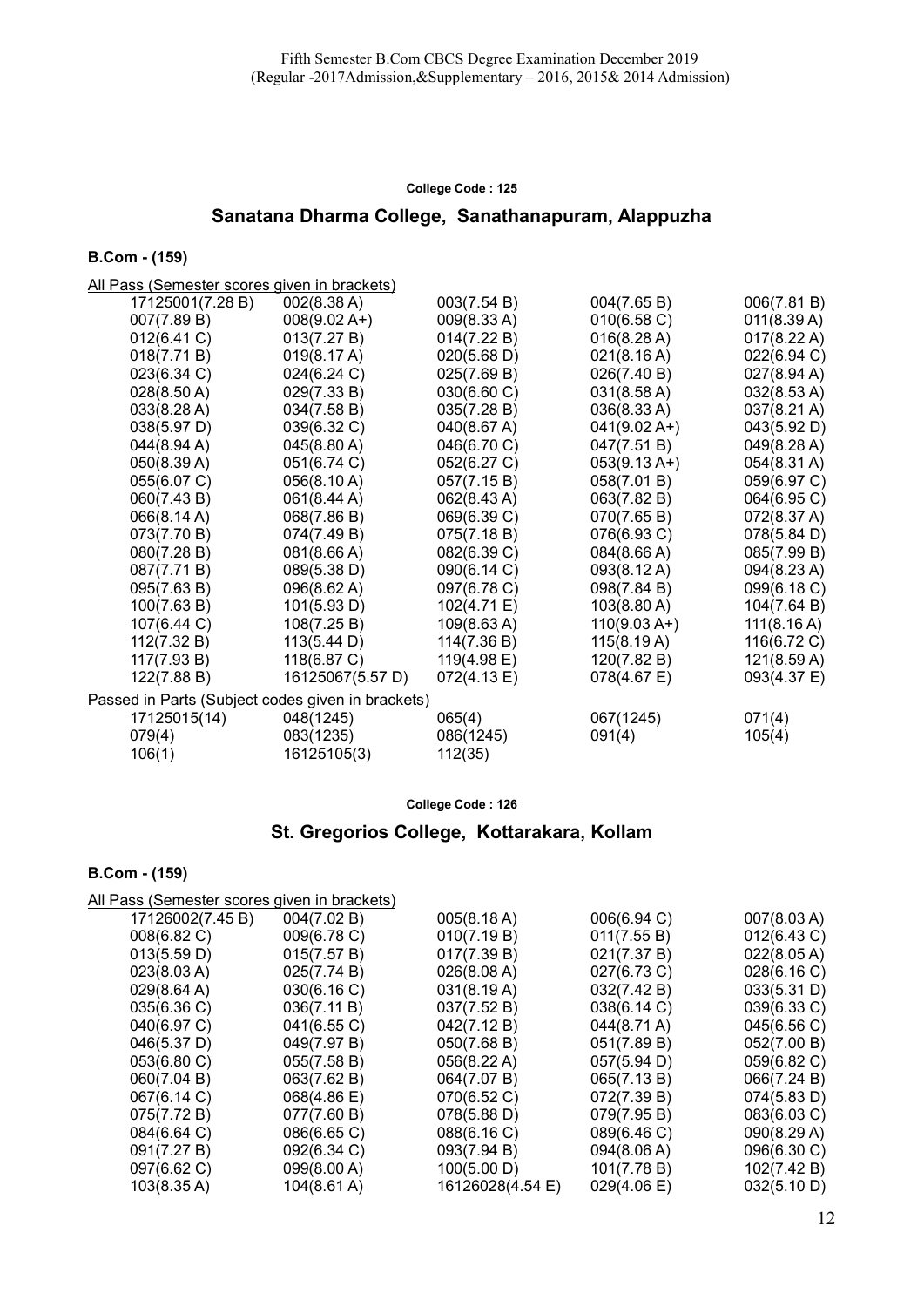| 16126053(4.81 E)                                  | 070(4.97 E)         | 071(5.30 D)<br>090(5.27 D) | 101(4.93 E)      |            |  |  |  |
|---------------------------------------------------|---------------------|----------------------------|------------------|------------|--|--|--|
| 102(5.40 D)                                       | 15126101(5.85 D)    | 104(5.74 D)                | 14126006(5.78 D) |            |  |  |  |
| Passed in Parts (Subject codes given in brackets) |                     |                            |                  |            |  |  |  |
| 17126003(145)                                     | 014(1234)           | 016(15)                    | 019(145)         | 024(4)     |  |  |  |
| 034(45)                                           | 043(145)            | 047(1245)                  | 048(1245)        | 054(12456) |  |  |  |
| 058(12356)                                        | 061(456)            | 062(12356)                 | 069(12356)       | 071(14)    |  |  |  |
| 080(12456)                                        | 082(12356)          | 087(12456)                 | 095(12346)       |            |  |  |  |
| 16126003(24)                                      |                     |                            |                  |            |  |  |  |
| 021(1)                                            | 041(4)              | 067(4)                     | 074(3)           | 083(12)    |  |  |  |
| 094(2)                                            | 104(2)              |                            |                  |            |  |  |  |
| SUSPECTED MALPRACTICE                             |                     |                            |                  |            |  |  |  |
| 15126077()                                        |                     |                            |                  |            |  |  |  |
|                                                   | ATTENDANCE SHORTAGE |                            |                  |            |  |  |  |
| 17126081()                                        |                     |                            |                  |            |  |  |  |
|                                                   |                     |                            |                  |            |  |  |  |

# Sree Narayana College, Chempazhanthy, Thiruvananthapuram

B.Com - (159)

| All Pass (Semester scores given in brackets)      |                            |                       |             |             |  |  |  |
|---------------------------------------------------|----------------------------|-----------------------|-------------|-------------|--|--|--|
| 17127001(7.26 B)                                  | $002(4.96 \text{ E})$      | 003(6.26)             | 004(7.57 B) | 005(7.80 B) |  |  |  |
| 006(7.37 B)                                       | 007(6.89 C)                | 008(6.69 C)           | 009(7.67 B) | 011(5.58 D) |  |  |  |
| 012(8.06 A)                                       | 014(7.39 B)                | 015(6.51 C)           | 016(6.69 C) | 017(5.43 D) |  |  |  |
| 020(5.64 D)                                       | 022(6.94 C)                | 023(7.41 B)           | 024(6.67 C) | 026(6.08 C) |  |  |  |
| 028(5.87 D)                                       | 029(7.28 B)                | $030(8.22 \text{ A})$ | 031(6.58 C) | 032(6.69 C) |  |  |  |
| 033(5.71 D)                                       | $034(5.67 \text{ D})$      | 035(5.78 D)           | 037(7.23 B) | 040(7.33 B) |  |  |  |
| 041(6.61 C)                                       | 042(5.97 D)                | 043(7.19 B)           | 045(7.90 B) |             |  |  |  |
| 16127022(5.99 D)                                  |                            |                       |             |             |  |  |  |
| 024(5.60 D)                                       | 045(5.31 D)                | 050(6.48 C)           | 052(5.23 D) |             |  |  |  |
| 15127004(6.19 C)                                  |                            |                       |             |             |  |  |  |
| 012(5.99 D)                                       |                            |                       |             |             |  |  |  |
| Passed in Parts (Subject codes given in brackets) |                            |                       |             |             |  |  |  |
| 17127013(1234)                                    | 019(1234)                  | 021(1234)             | 036(13)     | 038(1234)   |  |  |  |
| 039(1234)                                         | 044(24)                    | 16127051(5)           |             |             |  |  |  |
|                                                   | <b>ATTENDANCE SHORTAGE</b> |                       |             |             |  |  |  |
| 17127046()                                        |                            |                       |             |             |  |  |  |

#### College Code : 128

# Sree Narayana College, Chengannur, Pathanamthitta

| All Pass (Semester scores given in brackets)      |             |                  |                  |             |  |  |
|---------------------------------------------------|-------------|------------------|------------------|-------------|--|--|
| 17128001(5.86 D)                                  | 002(7.09 B) | 003(5.80 D)      | 004(5.27 D)      | 005(7.68 B) |  |  |
| 009(5.71 D)                                       | 010(5.86 D) | 011(5.53 D)      | 012(6.23 C)      | 013(5.81 D) |  |  |
| 014(6.39 C)                                       | 015(6.28)   | 016(5.62 D)      | 018(5.22 D)      | 019(5.58 D) |  |  |
| 020(5.72 D)                                       | 022(6.33 C) | 026(6.19 C)      | 029(5.02 D)      | 030(6.16)   |  |  |
| 032(5.59 D)                                       | 033(6.30 C) | 16128032(4.98 E) | 15128001(4.16 E) |             |  |  |
| Passed in Parts (Subject codes given in brackets) |             |                  |                  |             |  |  |
| 17128006(23456)                                   | 007(2456)   | 008(2456)        | 017(23456)       | 021(56)     |  |  |
| 023(46)                                           | 024(12346)  | 025(46)          | 028(246)         | 031(1256)   |  |  |
| 034(46)                                           | 16128009(5) |                  |                  |             |  |  |
|                                                   |             |                  |                  |             |  |  |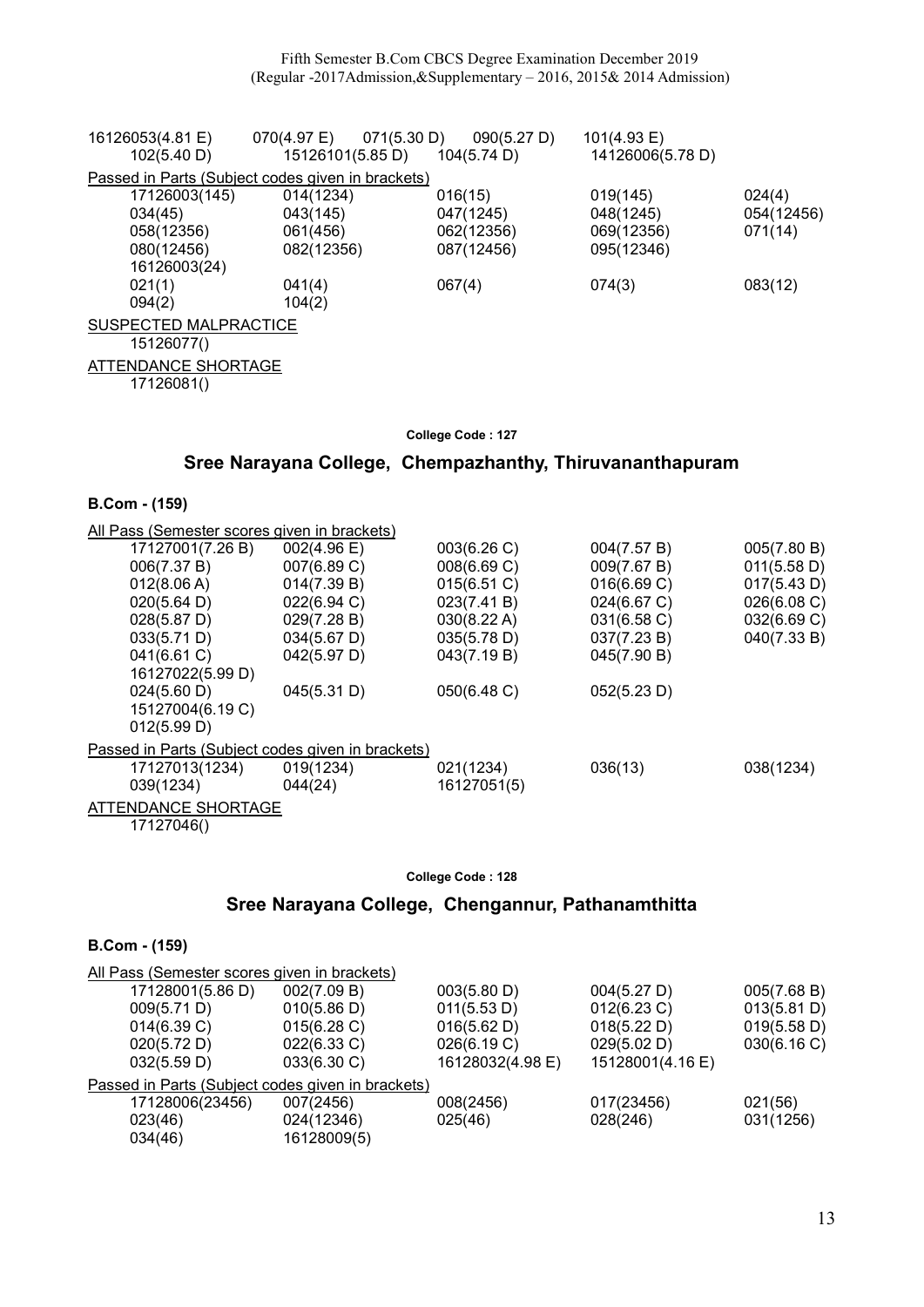### Sree Narayana College for Women, , Kollam

#### B.Com - (159)

All Pass (Semester scores given in brackets)

| 17129001(8.81 A)      | 003(6.39 C)           | 004(8.68 A)           | 005(7.96 B)           | 006(8.88 A)           |
|-----------------------|-----------------------|-----------------------|-----------------------|-----------------------|
| $007(8.15 \text{ A})$ | $008(8.81 \text{ A})$ | 010(8.14 A)           | 011(8.06 A)           | 012(8.55 A)           |
| $013(8.98 \text{ A})$ | $014(8.42 \text{ A})$ | 015(7.58 B)           | 016(8.10 A)           | $017(8.90 \text{ A})$ |
| $018(8.13 \text{ A})$ | 019(7.41 B)           | 020(5.32 D)           | 021(7.37 B)           | 022(7.12 B)           |
| $024(9.07 A+)$        | 025(7.60 B)           | 026(7.75 B)           | 027(7.50 B)           | 028(7.81 B)           |
| 029(8.27 A)           | 030(6.56 C)           | $031(8.58 \text{ A})$ | $033(8.72 \text{ A})$ | 034(7.84 B)           |
| 035(7.16 B)           | 036(8.07 A)           | $037(8.58 \text{ A})$ | 038(7.93 B)           | 039(8.67 A)           |
| 040(8.12 A)           | 041(7.75 B)           | 042(4.72 E)           | 043(8.13 A)           | 044(8.28 A)           |
| 045(7.41 B)           | 046(5.63 D)           | 047(8.46 A)           | 048(5.76 D)           | 050(7.83 B)           |
| $051(8.43 \text{ A})$ | $052(6.73)$ C)        | 053(6.43 C)           | $054(6.80 \text{ C})$ | 056(7.90 B)           |
| 16129034(5.03 D)      |                       |                       |                       |                       |
|                       |                       |                       |                       |                       |

Passed in Parts (Subject codes given in brackets)

17129002(1234) 023(4) 032(145)

College Code : 130

### Sree Narayana College, Chathannur, Kollam

#### B.Com - (159)

| All Pass (Semester scores given in brackets)      |                       |             |             |             |  |
|---------------------------------------------------|-----------------------|-------------|-------------|-------------|--|
| 17130001(7.52 B)                                  | $002(8.42 \text{ A})$ | 005(6.91 C) | 006(7.66 B) | 009(5.61 D) |  |
| 010(6.83 C)                                       | 012(6.04 C)           | 013(6.83 C) | 014(5.89 D) | 015(7.26 B) |  |
| 017(7.13 B)                                       | 018(7.06 B)           | 019(6.67 C) | 020(5.34 D) | 021(5.97 D) |  |
| 022(7.47 B)                                       | 024(5.72 D)           | 025(8.32 A) | 028(6.49 C) | 029(7.90 B) |  |
| 030(6.78 C)                                       | 031(6.28)             | 032(6.12 C) | 033(8.03 A) | 034(7.71 B) |  |
| 036(6.08 C)                                       | 038(6.48 C)           | 039(6.91 C) | 040(5.43 D) | 041(7.62 B) |  |
| 042(7.82 B)                                       | 043(7.06 B)           | 045(6.79 C) | 046(7.36 B) | 048(6.43 C) |  |
| 049(5.54 D)                                       | 050(6.68 C)           | 056(6.27 C) | 057(5.43 D) | 058(7.34 B) |  |
| 16130002(5.26 D)                                  | $030(4.96 \text{ E})$ | 062(5.92 D) |             |             |  |
| Passed in Parts (Subject codes given in brackets) |                       |             |             |             |  |
| 17130008(1235)                                    | 016(1235)             | 026(235)    | 027(1235)   | 035(1235)   |  |
| 047(123)                                          | 051(1235)             | 052(1234)   | 054(1235)   | 059(12)     |  |
| 060(12)                                           | 16130043(2)           |             |             |             |  |
|                                                   |                       |             |             |             |  |

ATTENDANCE SHORTAGE

17130007()

#### College Code : 131

### Sree Narayana College, Cherthala, Alappuzha

| All Pass (Semester scores given in brackets) |                       |             |                |                |
|----------------------------------------------|-----------------------|-------------|----------------|----------------|
| 17131001(8.31 A)                             | 003(6.00 C)           | 004(7.04 B) | 005(7.47 B)    | 007(7.44 B)    |
| 008(7.50 B)                                  | 009(7.43 B)           | 010(7.47 B) | 011(7.90 B)    | 012(7.60 B)    |
| 013(6.00 C)                                  | 014(7.97 B)           | 015(7.94 B) | 016(7.13 B)    | 017(7.21 B)    |
| 019(6.74)                                    | 021(7.09 B)           | 022(6.71 C) | $023(6.47)$ C) | $024(6.84)$ C) |
| 025(5.90 D)                                  | $029(6.04 \text{ C})$ | 031(6.74 C) | 032(7.63 B)    | 035(6.17 C)    |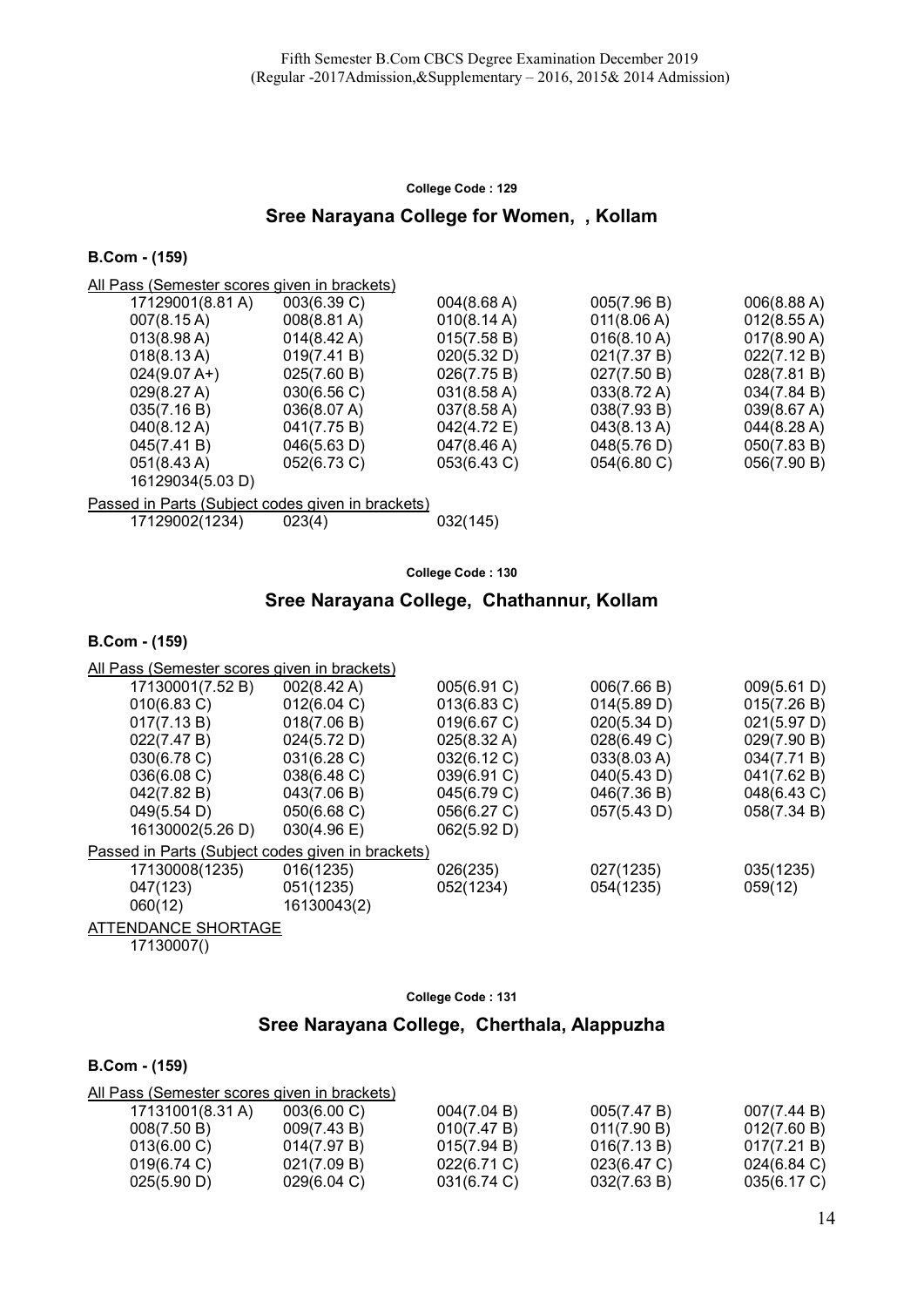Fifth Semester B.Com CBCS Degree Examination December 2019 (Regular -2017Admission,&Supplementary – 2016, 2015& 2014 Admission)

| 17131036(7.41 B) | 037(7.43 B)                                       | 039(6.48)<br>041(6.97 C) | 042(7.77 B) |             |  |  |  |
|------------------|---------------------------------------------------|--------------------------|-------------|-------------|--|--|--|
| 045(6.48 C)      | 046(6.94 C)                                       | 047(5.20 D)              | 048(5.78 D) | 049(8.06 A) |  |  |  |
| 050(6.82 C)      | 051(6.84 C)                                       | 052(6.19 C)              | 053(7.68 B) | 054(8.13 A) |  |  |  |
| 055(7.46 B)      | 056(6.40 C)                                       | 057(6.87 C)              | 058(6.24 C) | 059(7.38 B) |  |  |  |
| 16131003(5.02 D) | 027(6.59 C)                                       | 030(5.02 D)              | 041(5.18 D) | 059(5.99 D) |  |  |  |
| 15131011(5.32 D) | 034(5.17 D)                                       | 14131017(5.02 D)         |             |             |  |  |  |
|                  | Passed in Parts (Subject codes given in brackets) |                          |             |             |  |  |  |
| 17131002(12456)  | 018(12456)                                        | 020(2456)                | 026(2456)   | 027(2456)   |  |  |  |
| 028(46)          | 033(246)                                          | 034(56)                  | 038(246)    | 040(246)    |  |  |  |
| 043(6)           | 060(46)                                           | 16131052(35)             | 14131052(5) |             |  |  |  |

College Code : 132

### S N College, , Kollam

#### B.Com - (159)

All Pass (Semester scores given in brackets)

| 17132001(8.02 A)                                  | 002(5.76 D)      | $003(8.31 \text{ A})$ | 004(8.58 A)           | 006(6.17 C) |  |  |
|---------------------------------------------------|------------------|-----------------------|-----------------------|-------------|--|--|
| 007(6.32 C)                                       | 008(7.47 B)      | 010(8.95 A)           | 011(7.36 B)           | 013(8.37 A) |  |  |
| 014(7.43 B)                                       | 015(7.18 B)      | $016(6.38)$ C)        | 017(6.94 C)           | 018(7.39 B) |  |  |
| 019(7.46 B)                                       | 020(8.10 A)      | $021(8.11 \text{ A})$ | 023(5.05 D)           | 024(6.67 C) |  |  |
| 025(5.48 D)                                       | 026(6.48 C)      | 028(4.97 E)           | $029(4.66 \text{ E})$ | 030(5.86 D) |  |  |
| 032(8.00 A)                                       | 033(7.09 B)      | 034(7.58 B)           | 040(5.02 D)           | 041(5.84 D) |  |  |
| 042(6.08 C)                                       | 043(7.72 B)      | 045(8.83 A)           | 046(4.85 E)           | 047(5.83 D) |  |  |
| 048(6.84 C)                                       | 049(7.13 B)      | 050(8.38 A)           | 051(8.19 A)           | 053(6.59 C) |  |  |
| 055(5.23 D)                                       | 056(5.86 D)      | 057(6.03 C)           | 058(8.20 A)           | 059(8.13 A) |  |  |
| 060(6.34 C)                                       | 061(6.55 C)      | 062(7.87 B)           | 063(7.91 B)           | 064(7.89 B) |  |  |
| 065(6.41 C)                                       | 066(8.10 A)      | 069(4.50 E)           | 071(5.77 D)           | 073(7.10 B) |  |  |
| 074(6.98 C)                                       | 16132019(5.79 D) | 034(4.49 E)           | 047(5.21 D)           | 048(4.56 E) |  |  |
| Passed in Parts (Subject codes given in brackets) |                  |                       |                       |             |  |  |
| 17132005(245)                                     | 009(1245)        | 012(4)                | 022(45)               | 027(1245)   |  |  |
| 031(24)                                           | 037(24)          | 038(124)              | 039(1245)             | 054(45)     |  |  |
| 16132044(125)                                     | 060(3)           | 15132027(5)           |                       |             |  |  |
| ATTENDANCE CUODTACE                               |                  |                       |                       |             |  |  |

ATTENDANCE SHORTAGE<br>17132044() 067()  $17132044()$ 

#### College Code : 133

# S N College, Punalur, Kollam

| All Pass (Semester scores given in brackets) |                       |                       |                       |  |  |
|----------------------------------------------|-----------------------|-----------------------|-----------------------|--|--|
| 002(7.23 B)                                  | 003(6.79 C)           | 004(7.41 B)           | 005(6.88 C)           |  |  |
| 007(7.36 B)                                  | 008(5.66 D)           | 009(6.98 C)           | 010(7.46 B)           |  |  |
| 013(7.36 B)                                  | 014(7.74 B)           | $015(8.81 \text{ A})$ | 016(6.89 C)           |  |  |
| 018(5.61 D)                                  | 019(8.26 A)           | 021(8.48 A)           | 022(7.74 B)           |  |  |
| 024(8.19 A)                                  | $025(8.11 \text{ A})$ | 026(5.56 D)           | 027(5.66 D)           |  |  |
| 031(6.39 C)                                  | $032(8.54 \text{ A})$ | 033(8.59 A)           | 034(7.12 B)           |  |  |
| 036(7.62 B)                                  | 037(6.72 C)           | 038(5.22 D)           | 040(6.56 C)           |  |  |
| 042(7.03 B)                                  | $043(8.61 \text{ A})$ | 046(7.04 B)           | 047(6.98 C)           |  |  |
| 050(7.52 B)                                  | 051(5.16 D)           | 052(6.87 C)           | $053(8.12 \text{ A})$ |  |  |
| 055(4.37 E)                                  | 056(6.16 C)           | 057(5.74 D)           | 058(7.39 B)           |  |  |
| 060(7.74 B)                                  | 061(6.46 C)           | 063(5.91 D)           | 064(4.42 E)           |  |  |
| 067(5.11 D)                                  | 068(6.01 C)           | 069(5.51 D)           | 070(6.34 C)           |  |  |
| 16133026(4.80 E)                             | 035(5.10 D)           | 037(4.33 E)           |                       |  |  |
|                                              |                       |                       |                       |  |  |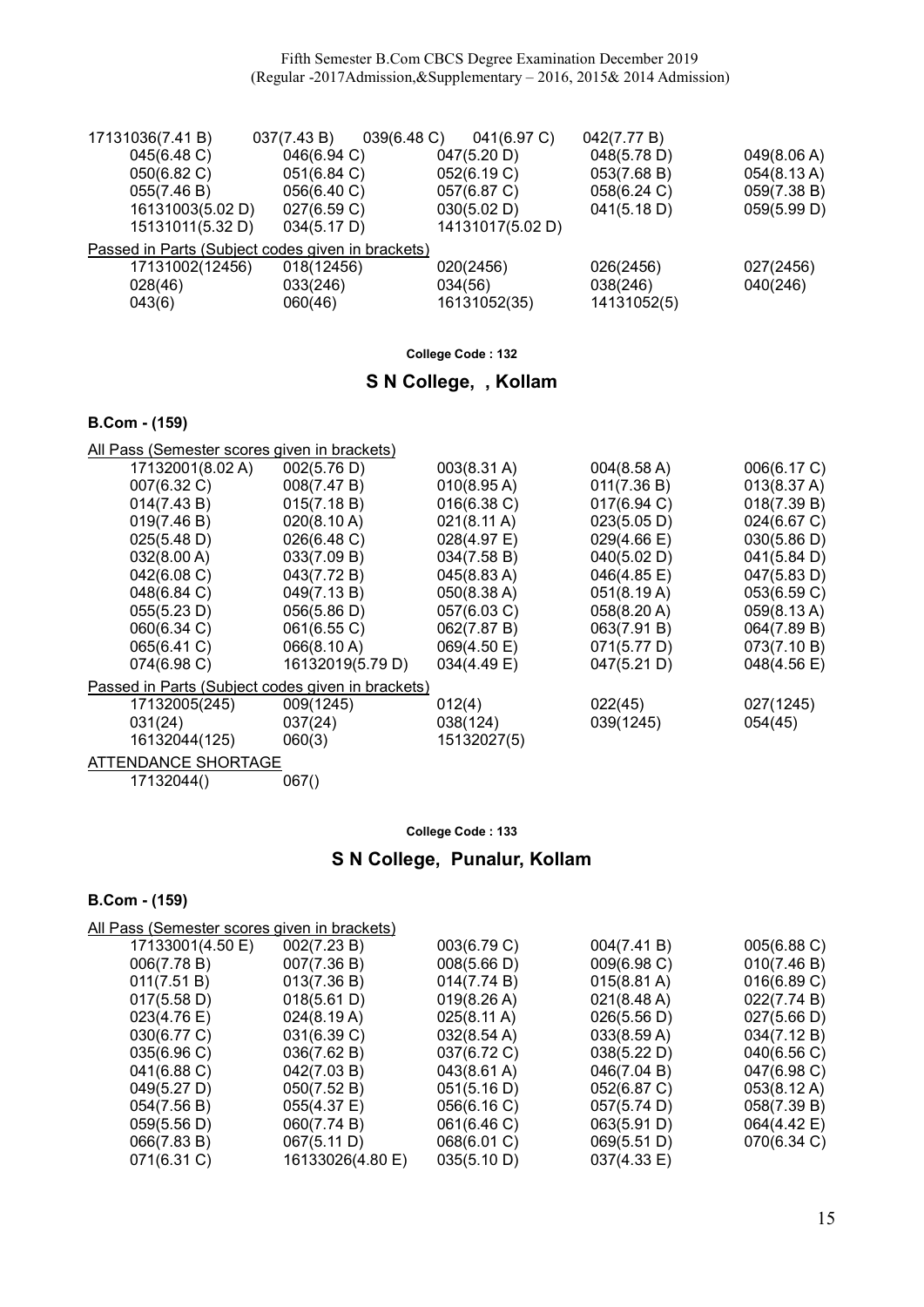| Passed in Parts (Subiect codes given in brackets) |        |           |             |           |
|---------------------------------------------------|--------|-----------|-------------|-----------|
| 17133012(124)                                     | 020(1) | 028(1245) | 039(1345)   | 044(1345) |
| 048(1345)<br>028(4)                               | 062(4) | 065(145)  | 16133013(5) | 021(45)   |

# S N College, Sivagiri, Varkala, Thiruvananthapuram

### B.Com - (159)

| 002(7.44 B)<br>17134001(6.77 C)<br>003(7.14 B)<br>$004(8.83 \text{ A})$<br>005(7.87 B)<br>$006(9.01 A+)$<br>007(8.67 A)<br>008(6.57 C)<br>009(7.96 B)<br>010(7.43 B)<br>012(6.49 C)<br>013(7.61 B)<br>011(6.81 C)<br>014(8.27 A)<br>$015(9.33 \text{ A+})$<br>016(7.97 B)<br>$017(6.86 \text{ C})$<br>018(8.94 A)<br>$019(9.21 \text{ A+})$<br>020(8.03 A) |  |
|------------------------------------------------------------------------------------------------------------------------------------------------------------------------------------------------------------------------------------------------------------------------------------------------------------------------------------------------------------|--|
|                                                                                                                                                                                                                                                                                                                                                            |  |
|                                                                                                                                                                                                                                                                                                                                                            |  |
|                                                                                                                                                                                                                                                                                                                                                            |  |
|                                                                                                                                                                                                                                                                                                                                                            |  |
| $022(4.82 \text{ E})$<br>023(7.60 B)<br>024(7.48 B)<br>025(7.39 B)<br>021(8.89 A)                                                                                                                                                                                                                                                                          |  |
| 026(7.14 B)<br>028(8.89 A)<br>030(7.69 B)<br>027(7.64 B)<br>031(7.12 B)                                                                                                                                                                                                                                                                                    |  |
| 032(8.72 A)<br>033(6.63 C)<br>035(8.14 A)<br>034(7.51 B)<br>036(8.01 A)                                                                                                                                                                                                                                                                                    |  |
| 037(6.93 C)<br>040(7.26 B)<br>041(8.09 A)<br>043(6.18 C)<br>045(7.47 B)                                                                                                                                                                                                                                                                                    |  |
| 046(7.32 B)<br>048(5.23 D)<br>049(8.21 A)<br>050(6.31 C)<br>051(7.81 B)                                                                                                                                                                                                                                                                                    |  |
| 052(8.22 A)<br>$053(9.03 A+)$<br>054(8.68 A)<br>055(5.92 D)<br>056(7.66 B)                                                                                                                                                                                                                                                                                 |  |
| 059(5.90 D)<br>057(7.41 B)<br>058(7.17 B)<br>060(7.06 B)<br>061(5.14 D)                                                                                                                                                                                                                                                                                    |  |
| 062(6.83 C)<br>$063(9.18 A+)$<br>064(7.81 B)<br>065(7.12 B)<br>066(7.50 B)                                                                                                                                                                                                                                                                                 |  |
| 068(8.12 A)<br>$071(8.34 \text{ A})$<br>072(6.11 C)<br>073(7.90 B)                                                                                                                                                                                                                                                                                         |  |
| 16134002(5.64 D)                                                                                                                                                                                                                                                                                                                                           |  |
| 032(4.37 E)<br>046(6.39 C)<br>063(5.10 D)<br>067(5.10 D)<br>061(5.71 D)                                                                                                                                                                                                                                                                                    |  |
| 15134029(5.08 D)<br>14134034(4.92 E)<br>073(5.94 D)                                                                                                                                                                                                                                                                                                        |  |
| Passed in Parts (Subject codes given in brackets)                                                                                                                                                                                                                                                                                                          |  |
| 17134038(1245)<br>042(1345)<br>044(1234)<br>047(1245)<br>067(2345)                                                                                                                                                                                                                                                                                         |  |
| 069(24)<br>070(124)<br>14134045(1)                                                                                                                                                                                                                                                                                                                         |  |

College Code : 136

# St Michaels College, Cherthala, Alappuzha

| All Pass (Semester scores given in brackets)      |               |                  |                       |             |  |  |
|---------------------------------------------------|---------------|------------------|-----------------------|-------------|--|--|
| 17136001(5.07 D)                                  | 003(5.10 D)   | 004(6.78 C)      | 005(6.21 C)           | 006(6.81 C) |  |  |
| 007(7.53 B)                                       | 008(7.54 B)   | 009(6.97 C)      | 010(6.50 C)           | 011(5.97 D) |  |  |
| 012(5.21 D)                                       | 013(6.27 C)   | 014(6.99 C)      | 016(6.54 C)           | 017(6.16 C) |  |  |
| 018(7.81 B)                                       | 019(7.36 B)   | 020(6.11 C)      | 021(7.66 B)           | 022(8.14 A) |  |  |
| 023(5.22 D)                                       | 026(5.54 D)   | 027(5.36 D)      | 028(8.44 A)           | 029(6.47 C) |  |  |
| 030(5.70 D)                                       | 031(5.83 D)   | 032(5.21 D)      | 033(5.84 D)           | 035(5.98 D) |  |  |
| 036(5.53 D)                                       | 038(6.50 C)   | 039(6.44 C)      | $040(8.42 \text{ A})$ | 041(5.77 D) |  |  |
| 042(7.80 B)                                       | 043(5.61 D)   | 044(5.91 D)      | 047(6.70 C)           |             |  |  |
| 16136008(5.39 D)                                  |               |                  |                       |             |  |  |
| 027(5.86 D)                                       | 031(5.42 D)   | 15136013(5.73 D) |                       |             |  |  |
| Passed in Parts (Subject codes given in brackets) |               |                  |                       |             |  |  |
| 17136002(13456)                                   | 015(46)       | 024(23456)       | 034(6)                | 045(46)     |  |  |
| 046(23456)                                        | 16136023(235) |                  |                       |             |  |  |
|                                                   |               |                  |                       |             |  |  |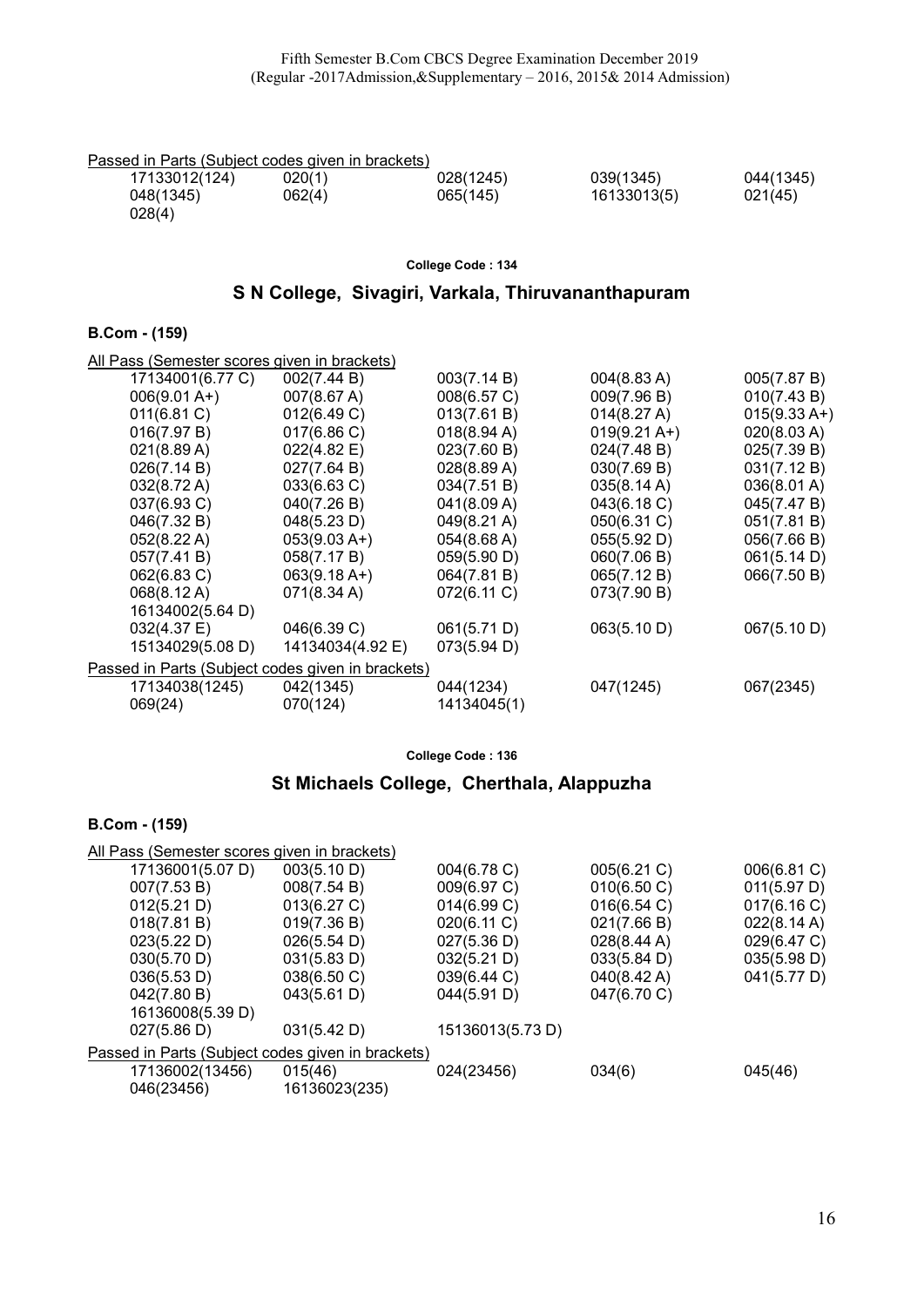# St Cyrils College, Adoor, Pathanamthitta

#### B.Com - (159)

| All Pass (Semester scores given in brackets)      |                       |                |                       |             |  |  |
|---------------------------------------------------|-----------------------|----------------|-----------------------|-------------|--|--|
| 17137001(6.77 C)                                  | 002(6.16 C)           | 004(7.26 B)    | 005(6.64 C)           | 007(6.58 C) |  |  |
| 008(4.73 E)                                       | 009(6.04 C)           | 011(5.98 D)    | $012(4.56 \text{ E})$ | 013(5.23 D) |  |  |
| 014(5.22 D)                                       | 015(6.06 C)           | 016(5.84 D)    | 017(7.58 B)           | 018(6.08 C) |  |  |
| 020(6.19 C)                                       | $021(4.88 \text{ E})$ | 022(5.97 D)    | 023(5.24 D)           | 024(6.46 C) |  |  |
| 025(5.88 D)                                       | 026(5.37 D)           | 027(6.30 C)    | 033(6.80 C)           |             |  |  |
| 16137002(5.16 D)                                  |                       |                |                       |             |  |  |
| 003(5.04 D)                                       | 009(5.61 D)           | $013(4.99)$ E) | 015(4.72 E)           | 032(4.99 E) |  |  |
| 036(6.78 C)                                       | 15137007(5.02 D)      |                |                       |             |  |  |
| Passed in Parts (Subject codes given in brackets) |                       |                |                       |             |  |  |
| 17137006(1346)                                    | 010(13456)            | 019(13456)     | 028(13456)            | 029(3456)   |  |  |
| 030(6)                                            | 031(156)              | 032(6)         | 034(356)              |             |  |  |
| 16137004(34)                                      |                       |                |                       |             |  |  |
| 011(34)                                           | 028(34)               |                |                       |             |  |  |
|                                                   |                       |                |                       |             |  |  |

College Code : 138

# St Johns College, Anchal, Kollam

#### B.Com - (159)

| All Pass (Semester scores given in brackets)      |             |             |                       |                       |
|---------------------------------------------------|-------------|-------------|-----------------------|-----------------------|
| 17138001(4.76 E)                                  | 002(6.47 C) | 003(8.69 A) | 004(7.57 B)           | 005(5.70 D)           |
| 006(7.74 B)                                       | 007(7.90 B) | 008(6.05 C) | 009(8.58 A)           | 010(8.10 A)           |
| 011(8.55 A)                                       | 013(8.66 A) | 014(8.64 A) | $015(8.53 \text{ A})$ | 016(7.06 B)           |
| 017(4.88 E)                                       | 018(6.53 C) | 019(8.40 A) | 020(6.00 C)           | 021(5.41 D)           |
| 022(7.02 B)                                       | 023(6.76 C) | 024(8.44 A) | 025(5.92 D)           | 026(7.81 B)           |
| 027(8.56 A)                                       | 028(6.38 C) | 029(8.91 A) | $030(8.71 \text{ A})$ | $031(8.58 \text{ A})$ |
| $032(8.71 \text{ A})$                             | 033(7.22 B) | 034(6.85 C) | 035(6.91 C)           | 036(6.45 C)           |
| 037(7.62 B)                                       | 038(6.37 C) | 039(6.57 C) | 040(8.07 A)           | 041(7.30 B)           |
| 042(8.77 A)                                       | 043(7.19 B) | 044(4.50 E) | 045(7.88 B)           | 046(6.62 C)           |
| 047(6.61 C)                                       | 048(6.60 C) | 050(6.46 C) | 052(5.93 D)           | 053(5.80 D)           |
| 055(5.27 D)                                       | 057(6.81 C) | 058(4.77 E) | 059(5.74 D)           | 061(6.45 C)           |
| 063(6.70 C)                                       | 064(6.32 C) | 065(5.72 D) | 16138026(6.39 C)      |                       |
| Passed in Parts (Subject codes given in brackets) |             |             |                       |                       |
| 17138012(1245)                                    | 056(1234)   | 062(1345)   | 066(145)              | 067(1345)             |
| 16138032(3)                                       |             |             |                       |                       |
| <b>ATTENDANCE SHORTAGE</b>                        |             |             |                       |                       |
| 17138049()                                        | 054()       | 060()       |                       |                       |
|                                                   |             |             |                       |                       |

College Code : 139

### St Josephs College For Women, , Alappuzha

| All Pass (Semester scores given in brackets) |             |             |                |                |  |  |
|----------------------------------------------|-------------|-------------|----------------|----------------|--|--|
| 17139001(7.15 B)                             | 002(6.52 C) | 003(8.42 A) | 005(7.46 B)    | 006(7.53 B)    |  |  |
| $007(8.15 \text{ A})$                        | 008(8.09 A) | 009(8.12 A) | 011(7.14 B)    | $012(6.63)$ C) |  |  |
| $013(8.64 \text{ A})$                        | 014(5.58 D) | 016(5.57 D) | $018(4.99)$ E) | 019(6.86)      |  |  |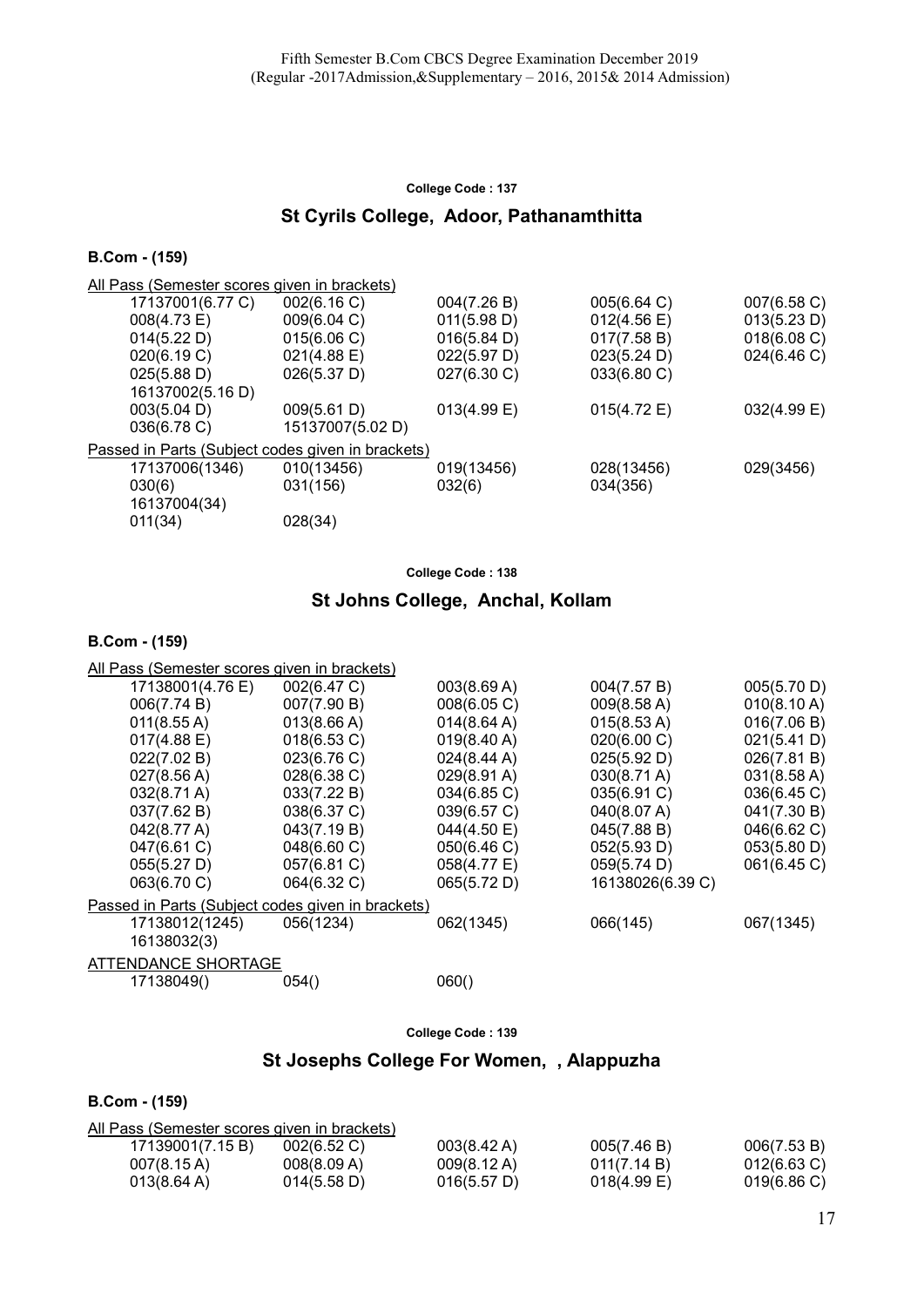Fifth Semester B.Com CBCS Degree Examination December 2019 (Regular -2017Admission,&Supplementary – 2016, 2015& 2014 Admission)

| 020(7.10 B)      | $021(4.54 \text{ E})$                             | 022(8.33 A) | 023(6.95)        | 024(7.69 B) |
|------------------|---------------------------------------------------|-------------|------------------|-------------|
| 025(6.65 C)      | 026(5.80 D)                                       | 027(7.27 B) | 028(5.85 D)      | 030(6.29 C) |
| 17139031(7.59 B) | 032(7.19 B)                                       | 034(8.08 A) | 035(6.47 C)      | 036(4.91 E) |
| 037(6.74 C)      | 038(5.59 D)                                       | 039(6.76 C) | 040(7.73 B)      | 042(6.95 C) |
| 043(4.60 E)      | 044(8.01 A)                                       | 045(5.82 D) | 046(7.84 B)      | 047(4.99 E) |
| 048(7.46 B)      | 049(8.07 A)                                       | 050(7.83 B) | 051(7.61 B)      | 052(7.98 B) |
| $053(6.35)$ C)   | 054(6.03 C)                                       | 055(8.78 A) | 16139031(5.87 D) |             |
|                  | Passed in Parts (Subject codes given in brackets) |             |                  |             |
| 17139004(1245)   | 015(1245)                                         | 017(1234)   | 033(1235)        | 041(4)      |
| 16139003(3)      |                                                   |             |                  |             |
|                  |                                                   |             |                  |             |

College Code : 140

### St Stephens College, Pathanapuram, Kollam

#### B.Com - (159)

| All Pass (Semester scores given in brackets)      |                       |                  |                       |                       |
|---------------------------------------------------|-----------------------|------------------|-----------------------|-----------------------|
| 17140001(7.52 B)                                  | 002(7.17 B)           | 003(6.91 C)      | 004(4.97 E)           | 009(5.79 D)           |
| 010(7.13 B)                                       | 011(6.44)             | 012(4.52 E)      | 015(7.19 B)           | 017(7.02 B)           |
| 018(5.80 D)                                       | $019(8.62 \text{ A})$ | 023(6.53 C)      | $024(4.46 \text{ E})$ | 025(5.21 D)           |
| $026(4.29)$ E)                                    | 027(6.34 C)           | 028(7.17 B)      | 030(6.77 C)           | $032(4.58 \text{ E})$ |
| 033(6.48 C)                                       | 034(6.17 C)           | 035(6.11 C)      | 036(6.29 C)           | 037(6.63 C)           |
| 038(6.10 C)                                       | 039(7.51 B)           | 16140010(5.59 D) | 011(4.32 E)           | $016(4.68 \text{ E})$ |
| 024(5.14 D)                                       | 029(4.80 E)           | 030(5.21 D)      | 031(4.68 E)           | $036(4.75 \text{ E})$ |
| 14140021(5.18 D)                                  |                       |                  |                       |                       |
| Passed in Parts (Subject codes given in brackets) |                       |                  |                       |                       |
| 17140005(4)                                       | 013(4)                | 014(245)         | 020(45)               | 021(4)                |
| 029(45)                                           | 031(4)                | 16140008(2)      | 14140013(4)           |                       |
|                                                   |                       |                  |                       |                       |

College Code : 141

# St Xaviers College, Thumba, Thiruvananthapuram

#### B.Com - (159)

| All Pass (Semester scores given in brackets)      |                  |                       |                        |                       |  |  |
|---------------------------------------------------|------------------|-----------------------|------------------------|-----------------------|--|--|
| 17141001(4.36 E)                                  | 002(7.99 B)      | 004(7.90 B)           | 005(7.50 B)            | 006(7.98 B)           |  |  |
| 007(5.53 D)                                       | $008(9.17 A+)$   | 010(7.02 B)           | 012(7.68 B)            | 013(7.19 B)           |  |  |
| 014(4.33 E)                                       | 015(6.56 C)      | 016(5.62 D)           | $017(9.11 \text{ A+})$ | 019(7.53 B)           |  |  |
| 020(5.37 D)                                       | 021(8.01 A)      | 022(7.32 B)           | $024(8.12 \text{ A})$  | 025(5.06 D)           |  |  |
| 027(7.73 B)                                       | 028(7.46 B)      | $029(8.11 \text{ A})$ | 031(7.34 B)            | $032(8.01 \text{ A})$ |  |  |
| 034(6.28 C)                                       | 036(7.51 B)      | $037(8.56 \text{ A})$ | 038(5.63 D)            | 039(7.37 B)           |  |  |
| 040(7.83 B)                                       | 041(5.42 D)      | 042(8.27 A)           | 043(7.10 B)            | 044(7.71 B)           |  |  |
| 045(7.62 B)                                       | 046(7.77 B)      | 047(5.22 D)           | 048(6.18 C)            | 049(8.31 A)           |  |  |
| 051(7.41 B)                                       | 052(7.67 B)      | 053(5.96 D)           | 054(7.11 B)            | 055(7.38 B)           |  |  |
| 056(5.53 D)                                       | 057(7.63 B)      | 058(6.77 C)           | 059(7.16 B)            | 061(6.58 C)           |  |  |
| 062(7.38 B)                                       | 064(8.48 A)      | 065(8.76 A)           | 066(5.80 D)            | 067(7.20 B)           |  |  |
| 069(5.01 D)                                       | 070(7.37 B)      | 071(6.57 C)           | 072(5.46 D)            | 073(6.42 C)           |  |  |
| 074(6.74 C)                                       | 16141035(5.18 D) | 051(4.44 E)           |                        |                       |  |  |
| Passed in Parts (Subject codes given in brackets) |                  |                       |                        |                       |  |  |
| 17141003(2345)                                    | 023(2345)        | 033(125)              | 060(25)                | 063(1245)             |  |  |
| 16141036(1)                                       | 052(2)           |                       |                        |                       |  |  |
| <b>ATTENDANCE SHORTAGE</b>                        |                  |                       |                        |                       |  |  |

17141068()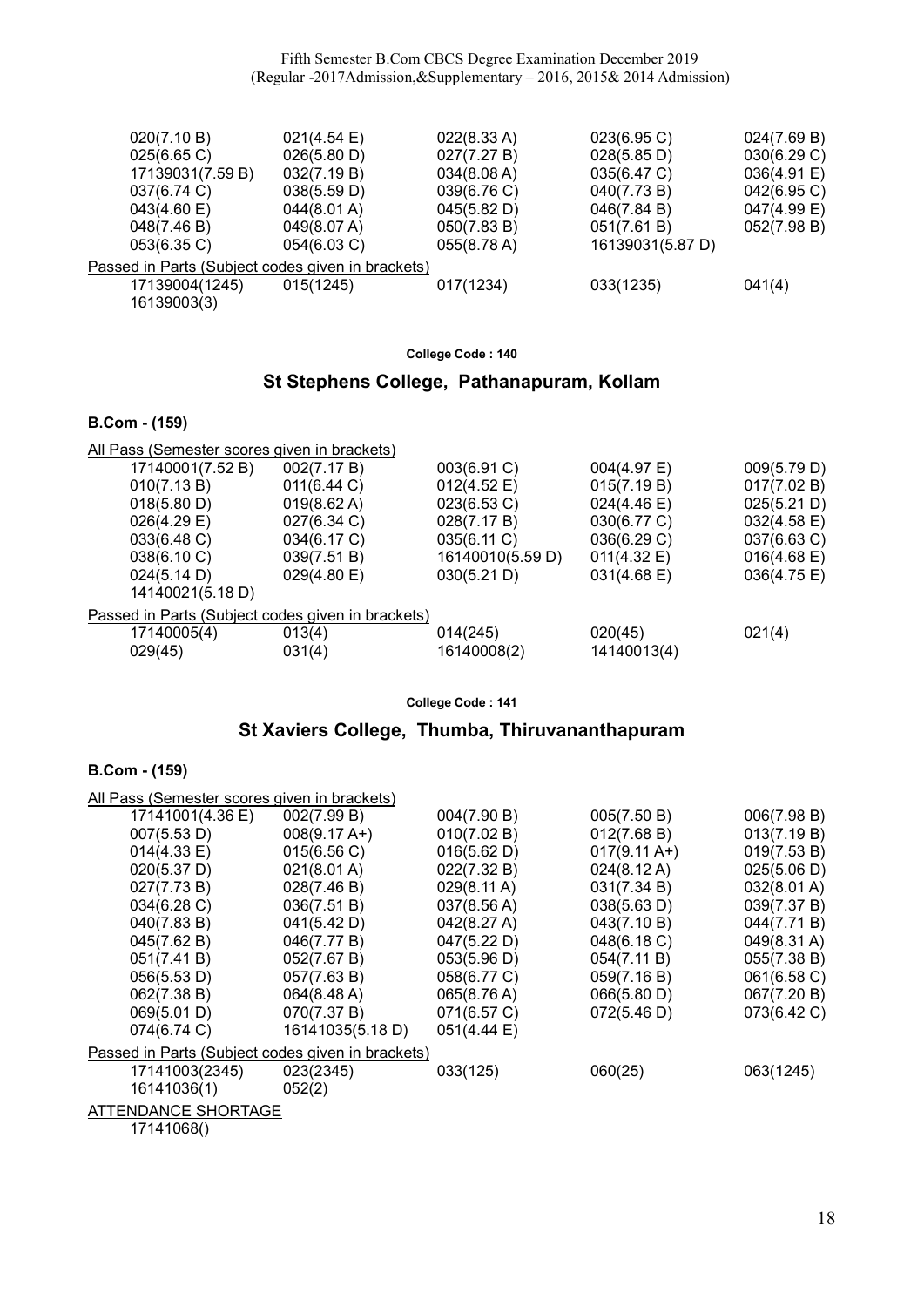# T K M College Of Arts and Science, , Kollam

#### B.Com - (159)

All Pass (Semester scores given in brackets)

| 17142001(5.51 D)                                  | 002(6.37 C) | 003(6.38 C)    | 004(5.53 D)      | 005(7.97 B) |
|---------------------------------------------------|-------------|----------------|------------------|-------------|
| 006(6.11 C)                                       | 007(7.79 B) | 008(7.75 B)    | 009(8.41 A)      | 010(6.71 C) |
| 011(7.95 B)                                       | 012(5.09 D) | 013(6.88 C)    | 014(7.26 B)      | 015(7.64 B) |
| 016(7.84 B)                                       | 017(6.06 C) | 019(7.94 B)    | 020(6.90 C)      | 022(8.99 A) |
| 023(7.14 B)                                       | 024(8.60 A) | $026(9.08 A+)$ | 027(7.96 B)      | 028(8.59 A) |
| $029(8.42 \text{ A})$                             | 030(8.33 A) | 031(7.77 B)    | 032(7.02 B)      | 033(7.57 B) |
| 034(7.99 B)                                       | 035(7.31 B) | 036(7.30 B)    | 037(8.29 A)      | 038(5.05 D) |
| 039(5.40 D)                                       | 040(7.96 B) | 041(6.46 C)    | 042(6.83 C)      | 045(7.22 B) |
| 046(8.95 A)                                       | 047(7.80 B) | 048(6.48 C)    | 049(5.83 D)      | 050(7.84 B) |
| $051(8.41 \text{ A})$                             | 052(7.37 B) | 053(6.05 C)    | 054(7.90 B)      | 055(7.94 B) |
| 056(7.92 B)                                       | 057(7.78 B) | 059(7.51 B)    | 061(8.73 A)      | 062(6.84 C) |
| 063(7.59 B)                                       | 064(6.69 C) | 066(7.19 B)    | 067(7.80 B)      | 068(6.76 C) |
| 069(5.47 D)                                       | 072(7.87 B) | 074(5.54 D)    | 075(6.37 C)      | 077(6.36 C) |
| 078(7.64 B)                                       | 079(7.28 B) | 080(6.28 C)    | 081(7.22 B)      | 082(7.23 B) |
| 083(7.92 B)                                       | 084(6.66 C) | 086(6.84 C)    | 087(7.27 B)      | 088(7.59 B) |
| 089(7.99 B)                                       | 091(7.85 B) | 094(7.87 B)    | 095(5.47 D)      | 096(5.46 D) |
| 097(6.45 C)                                       | 098(5.87 D) | 099(7.42 B)    | 100(5.84 D)      | 101(6.82 C) |
| 103(4.65 E)                                       | 105(4.84 E) | 106(7.23 B)    | 107(7.27 B)      | 108(4.49 E) |
| 109(7.12 B)                                       | 110(7.95 B) | 112(6.28 C)    | 113(6.72 C)      | 114(7.47 B) |
| 115(5.97 D)                                       | 116(6.44 C) | 117(5.15 D)    | 118(7.93 B)      | 119(7.63 B) |
| 16142014(5.00 D)                                  | 044(5.00 D) | 048(5.18 D)    | 080(5.57 D)      | 082(5.00 D) |
| 090(5.29 D)                                       | 098(5.21 D) | 108(5.17 D)    | 110(5.63 D)      | 111(5.45 D) |
| 15142001(7.29 B)                                  | 086(5.22 D) | 088(4.96 E)    | 14142016(7.80 B) | 066(5.59 D) |
| Passed in Parts (Subject codes given in brackets) |             |                |                  |             |
| 17142018(1)                                       | 044(145)    | 058(1)         | 065(23)          | 070(146)    |
| 073(1456)                                         | 076(1456)   | 085(12456)     | 090(12456)       | 092(12456)  |
| 093(16)                                           | 102(1456)   | 104(1456)      | 111(16)          | 16142029(5) |
| 092(5)                                            |             |                |                  |             |
|                                                   |             |                |                  |             |

#### College Code : 143

### T.K. Madhavan Memorial College, Nangiarkulangara, Alappuzha

| וטטון ווטט.                                          |                       |                  |             |             |  |  |  |
|------------------------------------------------------|-----------------------|------------------|-------------|-------------|--|--|--|
| <u> All Pass (Semester scores given in brackets)</u> |                       |                  |             |             |  |  |  |
| 17143002(5.39 D)                                     | $004(8.43 \text{ A})$ | 005(8.37 A)      | 006(8.19 A) | 007(6.90 C) |  |  |  |
| 008(7.88 B)                                          | 009(7.53 B)           | 010(6.72 C)      | 011(7.19 B) | 012(7.00 B) |  |  |  |
| 013(5.47 D)                                          | 014(5.14 D)           | 015(5.89 D)      | 016(6.60 C) | 017(5.23 D) |  |  |  |
| 020(7.89 B)                                          | 021(7.18 B)           | 022(5.84 D)      | 023(5.23 D) | 024(6.10 C) |  |  |  |
| 025(6.34 C)                                          | 026(7.03 B)           | 027(6.72 C)      | 029(6.30 C) | 030(6.42 C) |  |  |  |
| 031(5.61 D)                                          | 034(7.46 B)           | 035(7.21 B)      | 036(5.89 D) | 040(7.96 B) |  |  |  |
| 041(5.74 D)                                          | 052(7.12 B)           | 053(7.52 B)      | 054(5.94 D) | 055(6.11 C) |  |  |  |
| 057(6.54 C)                                          | 058(7.71 B)           | 059(6.29 C)      | 062(6.08 C) | 063(5.02 D) |  |  |  |
| 064(6.96 C)                                          | 066(7.58 B)           | 067(5.90 D)      | 068(7.70 B) | 069(5.52 D) |  |  |  |
| 070(7.72 B)                                          | 072(7.77 B)           | 074(7.40 B)      | 075(7.40 B) | 076(4.80 E) |  |  |  |
| 078(6.12 C)                                          | 083(6.96 C)           | 084(5.43 D)      | 085(7.66 B) | 086(6.79 C) |  |  |  |
| 087(6.88 C)                                          | 088(5.11 D)           | 093(5.58 D)      | 095(6.14 C) | 096(5.99 D) |  |  |  |
| 099(7.30 B)                                          | 101(4.11 E)           | 103(7.40 B)      | 106(7.07 B) | 110(4.80 E) |  |  |  |
| 111(5.41 D)                                          | 113(6.73 C)           | 16143084(4.10 E) | 085(4.66 E) | 090(4.72 E) |  |  |  |
|                                                      |                       |                  |             |             |  |  |  |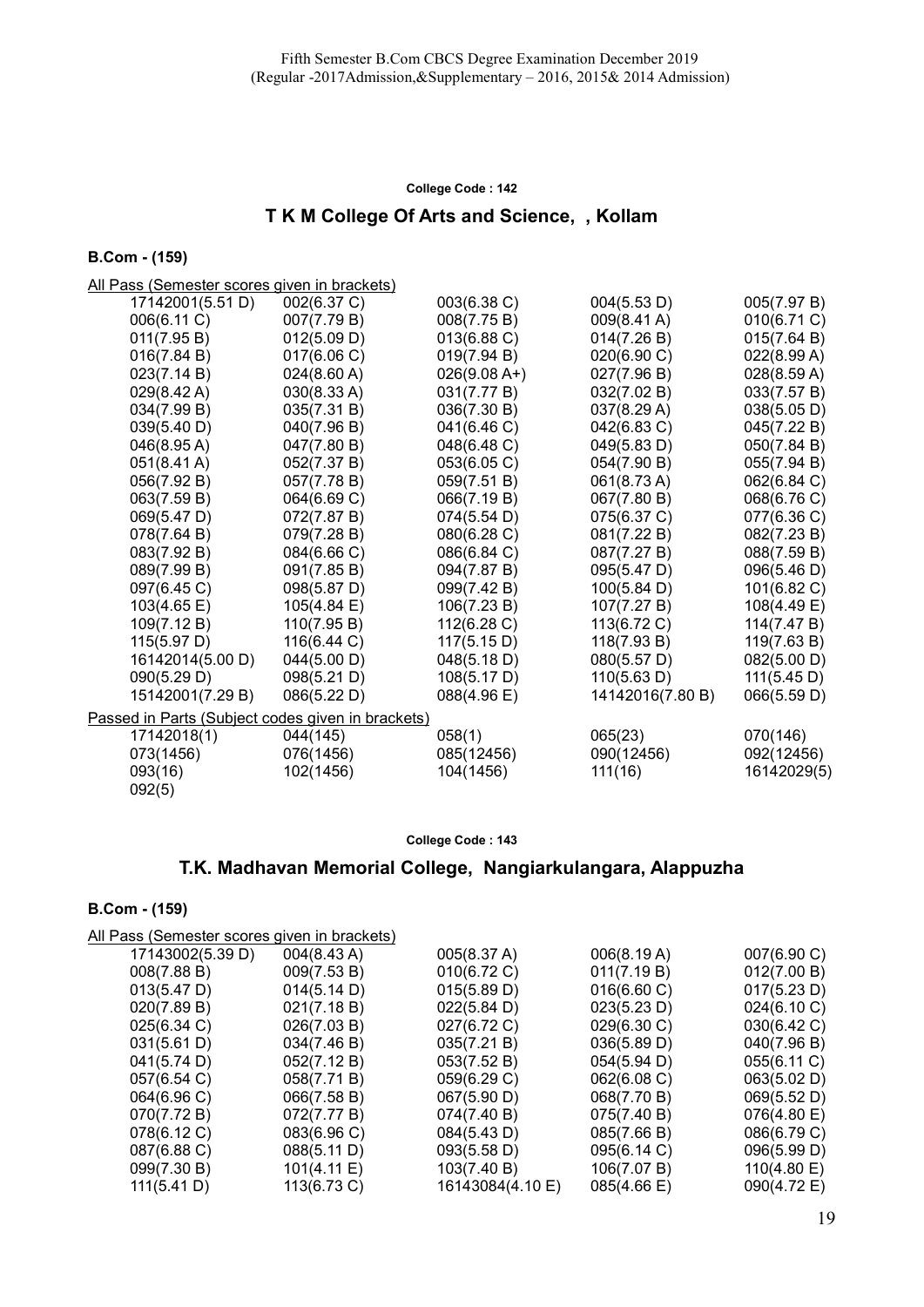| 16143092(4.49 E) | 15143028(5.31 D)                                  | 032(5.41 D) | $068(4.64 \text{ E})$ |            |
|------------------|---------------------------------------------------|-------------|-----------------------|------------|
|                  | Passed in Parts (Subject codes given in brackets) |             |                       |            |
| 17143001(6)      | 003(6)                                            | 018(6)      | 019(12356)            | 028(13456) |
| 033(45)          | 038(12356)                                        | 039(256)    | 043(2456)             | 045(12345) |
| 046(1235)        | 047(145)                                          | 048(1235)   | 050(4)                | 056(1235)  |
| 060(5)           | 061(1235)                                         | 071(5)      | 073(1235)             | 081(5)     |
| 082(45)          | 089(5)                                            | 090(5)      | 091(1235)             | 092(45)    |
| 097(1245)        | 098(5)                                            | 102(5)      | 104(5)                | 105(1245)  |
| 107(45)          | 108(45)                                           | 109(245)    | 112(5)                | 114(145)   |
| 16143088(25)     | 15143023(5)                                       | 025(3)      | 031(1)                |            |
|                  |                                                   |             |                       |            |

### V T M N S S College, Dhanuvachapuram, Thiruvananthapuram

### B.Com - (159)

B.Com - (159)

All Pass (Semester scores given in brackets)

| 17145001(8.40 A)    | 002(5.99 D)                                       | 003(7.97 B)      | 004(5.01 D) | 005(8.10 A) |
|---------------------|---------------------------------------------------|------------------|-------------|-------------|
| 006(6.17 C)         | 007(7.54 B)                                       | 008(6.00 C)      | 009(5.74 D) | 010(5.92 D) |
| 011(5.36 D)         | 012(7.54 B)                                       | 013(6.96 C)      | 014(7.74 B) | 015(7.79 B) |
| 016(6.61 C)         | 017(7.47 B)                                       | 018(6.64 C)      | 019(6.97 C) | 021(5.52 D) |
| 022(7.60 B)         | 023(7.84 B)                                       | 024(7.90 B)      | 025(6.64 C) | 026(5.22 D) |
| 029(7.33 B)         | 030(4.90 E)                                       | 031(7.12 B)      | 034(5.19 D) | 035(6.73 C) |
| 036(6.88 C)         | 040(5.64 D)                                       | 041(7.58 B)      | 042(6.09 C) | 043(6.64 C) |
| 044(7.08 B)         | 045(7.58 B)                                       | 047(6.93 C)      | 049(6.96 C) | 050(6.22 C) |
| 051(7.15 B)         | 053(7.07 B)                                       | 054(7.24 B)      | 055(8.47 A) | 056(8.02 A) |
| 057(8.67 A)         | 059(7.12 B)                                       | 060(7.50 B)      | 061(6.32 C) | 062(8.19 A) |
| 064(7.67 B)         | 066(6.98 C)                                       | 16145002(5.01 D) | 013(5.81 D) | 021(5.00 D) |
| 024(5.82 D)         | 029(5.24 D)                                       | 037(5.63 D)      | 038(5.02 D) | 043(5.41 D) |
| 048(5.78 D)         | 053(4.87 E)                                       |                  |             |             |
|                     | Passed in Parts (Subject codes given in brackets) |                  |             |             |
| 17145020(124)       | 027(14)                                           | 028(14)          | 032(14)     | 038(145)    |
| 039(14)             | 046(4)                                            | 048(14)          | 058(14)     | 065(13)     |
| 068(1345)           | 16145051(1)                                       | 056(34)          | 15145019(5) | 14145008(4) |
| ATTENDANCE SHORTAGE |                                                   |                  |             |             |
| 17145063()          | 067()                                             |                  |             |             |
|                     |                                                   |                  |             |             |

#### College Code : 146

# Govt. College, Ambalapuzha, Alappuzha

| All Pass (Semester scores given in brackets)      |                       |                  |                       |             |  |
|---------------------------------------------------|-----------------------|------------------|-----------------------|-------------|--|
| 17146002(6.34 C)                                  | 003(7.62 B)           | 005(6.67 C)      | 006(7.52 B)           | 007(7.63 B) |  |
| 009(7.38 B)                                       | 010(7.14 B)           | 011(7.38 B)      | 013(7.06 B)           | 014(7.19 B) |  |
| 015(8.24 A)                                       | 016(7.68 B)           | 017(7.49 B)      | 018(6.04 C)           | 019(6.92 C) |  |
| 020(6.42 C)                                       | 021(7.47 B)           | 022(7.98 B)      | 023(6.58 C)           | 024(5.54 D) |  |
| 025(6.29 C)                                       | 026(6.11 C)           | 027(5.33 D)      | $028(8.11 \text{ A})$ | 029(6.93 C) |  |
| 030(7.21 B)                                       | $032(8.61 \text{ A})$ | 033(5.71 D)      | 034(7.17 B)           | 035(6.84 C) |  |
| 036(6.68 C)                                       | 037(7.30 B)           | 038(5.98 D)      | 040(8.36 A)           | 041(6.66 C) |  |
| 042(7.44 B)                                       | 043(5.01 D)           | 16146010(4.97 E) | 15146028(4.62 E)      |             |  |
| Passed in Parts (Subject codes given in brackets) |                       |                  |                       |             |  |
| 17146001(1456)                                    | 004(6)                | 008(256)         | 012(6)                | 031(6)      |  |
| 16146013(24)                                      | 030(2)                | 033(2)           |                       |             |  |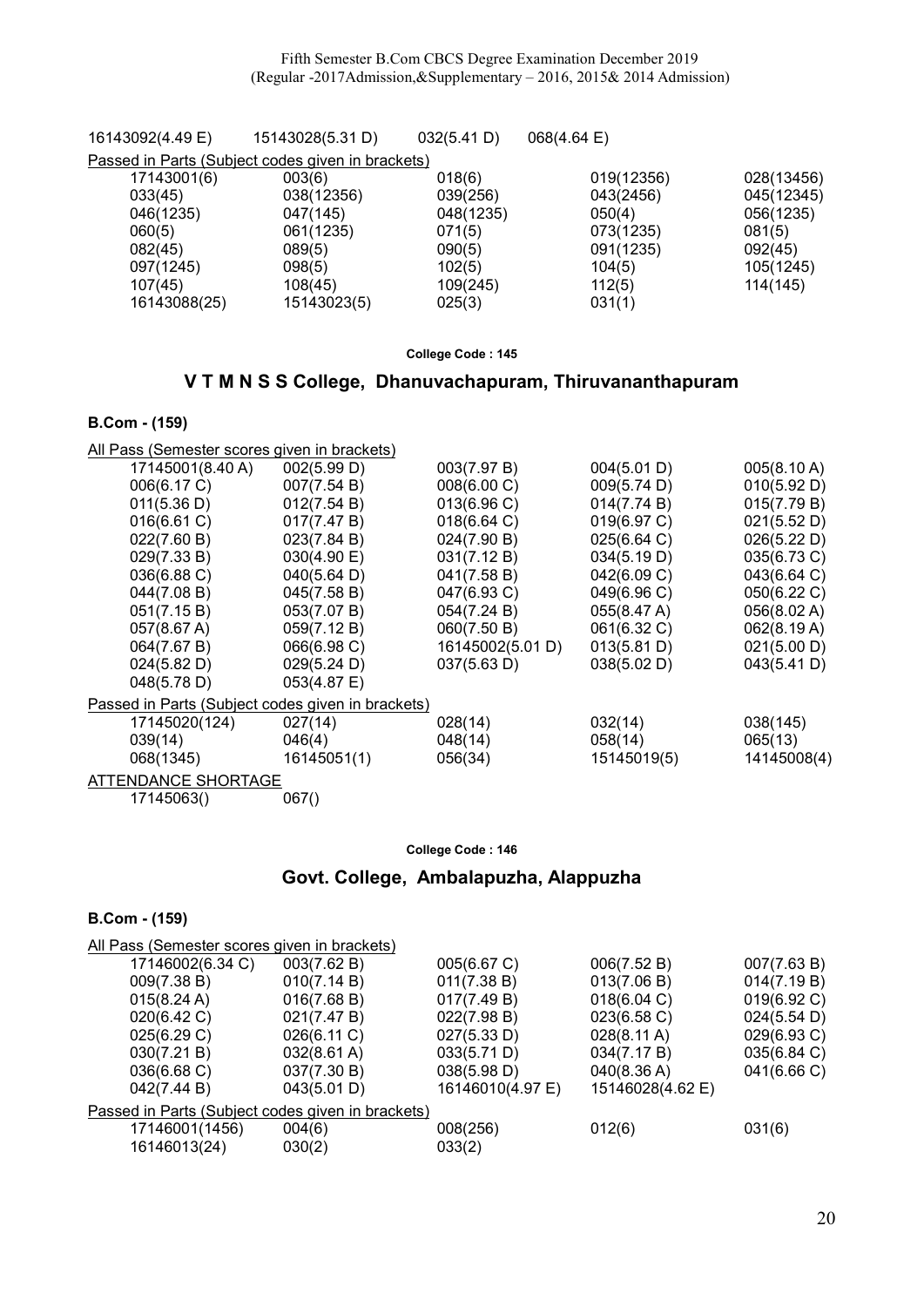### Malayankeezu Madhavakavi Memorial Govt. Arts and Science College, Malayankeezu, Thiruvananthapuram

### B.Com - (159)

| All Pass (Semester scores given in brackets)      |             |             |                  |             |
|---------------------------------------------------|-------------|-------------|------------------|-------------|
| 17147001(7.13 B)                                  | 002(6.60 C) | 003(7.03 B) | 004(7.83 B)      | 005(7.86 B) |
| 006(7.73 B)                                       | 007(6.94 C) | 008(6.90 C) | 009(6.93 C)      | 012(7.34 B) |
| 014(5.26 D)                                       | 015(6.11 C) | 016(8.00 A) | 017(7.78 B)      | 018(6.70 C) |
| 019(7.24 B)                                       | 020(5.34 D) | 023(6.49 C) | 024(6.69 C)      | 026(6.18 C) |
| $027(8.01 \text{ A})$                             | 028(6.92 C) | 029(7.66 B) | 030(7.40 B)      | 031(6.74 C) |
| 033(6.84 C)                                       | 036(5.49 D) | 037(7.09 B) | 038(8.23 A)      | 039(7.39 B) |
| 041(6.04 C)                                       | 042(5.87 D) | 044(6.71 C) | 14147040(5.06 D) |             |
| Passed in Parts (Subject codes given in brackets) |             |             |                  |             |
| 17147011(35)                                      | 021(34)     | 022(4)      | 025(145)         | 035(4)      |
| 040(1345)                                         | 16147026(2) |             |                  |             |
| ATTENDANCE SHORTAGE                               |             |             |                  |             |
| 17147032()                                        | 034()       |             |                  |             |

College Code : 149

### Mar Gregorios College of Arts & Science, Punnapra, Alappuzha

#### B.Com - (159)

| All Pass (Semester scores given in brackets)      |             |                       |             |             |  |
|---------------------------------------------------|-------------|-----------------------|-------------|-------------|--|
| 17149001(4.42 E)                                  | 002(5.80 D) | 005(7.76 B)           | 006(4.71 E) | 007(6.87 C) |  |
| 008(4.53 E)                                       | 010(5.86 D) | 011(6.53 C)           | 012(7.57 B) | 013(4.79 E) |  |
| $015(8.12 \text{ A})$                             | 016(5.38 D) | 017(6.14 C)           | 018(6.86)   | 020(5.73 D) |  |
| $021(4.88 \text{ E})$                             | 022(6.93 C) | 023(5.22 D)           | 024(7.86 B) | 025(6.92 C) |  |
| 026(5.41 D)                                       | 027(7.91 B) | $028(4.58 \text{ E})$ | 029(6.14 C) | 030(7.44 B) |  |
| 031(6.28 C)                                       | 034(5.60 D) | 036(5.03 D)           | 037(6.00 C) | 038(7.67 B) |  |
| 039(6.33 C)                                       | 040(6.83 C) | 041(5.74 D)           | 042(4.78 E) | 044(5.62 D) |  |
| 16149013(5.39 D)                                  | 015(4.76)   | 020(5.81 D)           | 021(5.66 D) | 023(5.46 D) |  |
| 027(5.71 D)                                       | 040(5.17 D) |                       |             |             |  |
| Passed in Parts (Subject codes given in brackets) |             |                       |             |             |  |
| 17149003(2345)                                    | 004(2345)   | 009(24)               | 014(45)     | 019(245)    |  |
| 033(2345)                                         | 035(2345)   | 043(1234)             | 16149009(2) | 012(3)      |  |
| 018(23)                                           | 026(2)      | 15149037(23)          |             |             |  |
|                                                   |             |                       |             |             |  |

College Code : 152

### KTCT College of Arts & Science, Kallambalam, Thiruvananthapuram

| All Pass (Semester scores given in brackets) |                       |             |                       |             |  |  |
|----------------------------------------------|-----------------------|-------------|-----------------------|-------------|--|--|
| 17152001(5.28 D)                             | 002(6.49 C)           | 003(5.97 D) | 004(4.70 E)           | 005(7.04 B) |  |  |
| 006(6.97 C)                                  | 009(5.20 D)           | 010(7.49 B) | 011(7.50 B)           | 012(4.24)   |  |  |
| $013(4.07)$ E)                               | 017(6.20 C)           | 018(7.09 B) | 021(5.73 D)           | 022(4.68)   |  |  |
| $023(4.42 \text{ E})$                        | $024(4.37)$ E)        | 025(5.41 D) | 026(5.08 D)           | 029(6.99 C) |  |  |
| 031(6.17 C)                                  | 033(4.41 E)           | 035(5.96 D) | 037(5.62 D)           | 039(7.52 B) |  |  |
| 040(5.47 D)                                  | 042(4.90 E)           | 043(5.64 D) | $044(4.81 \text{ E})$ | 046(6.37 C) |  |  |
| $047(4.09)$ E)                               | $049(4.86 \text{ E})$ | 050(5.49 D) | 051(5.48 D)           | 054(5.30 D) |  |  |
|                                              |                       |             |                       |             |  |  |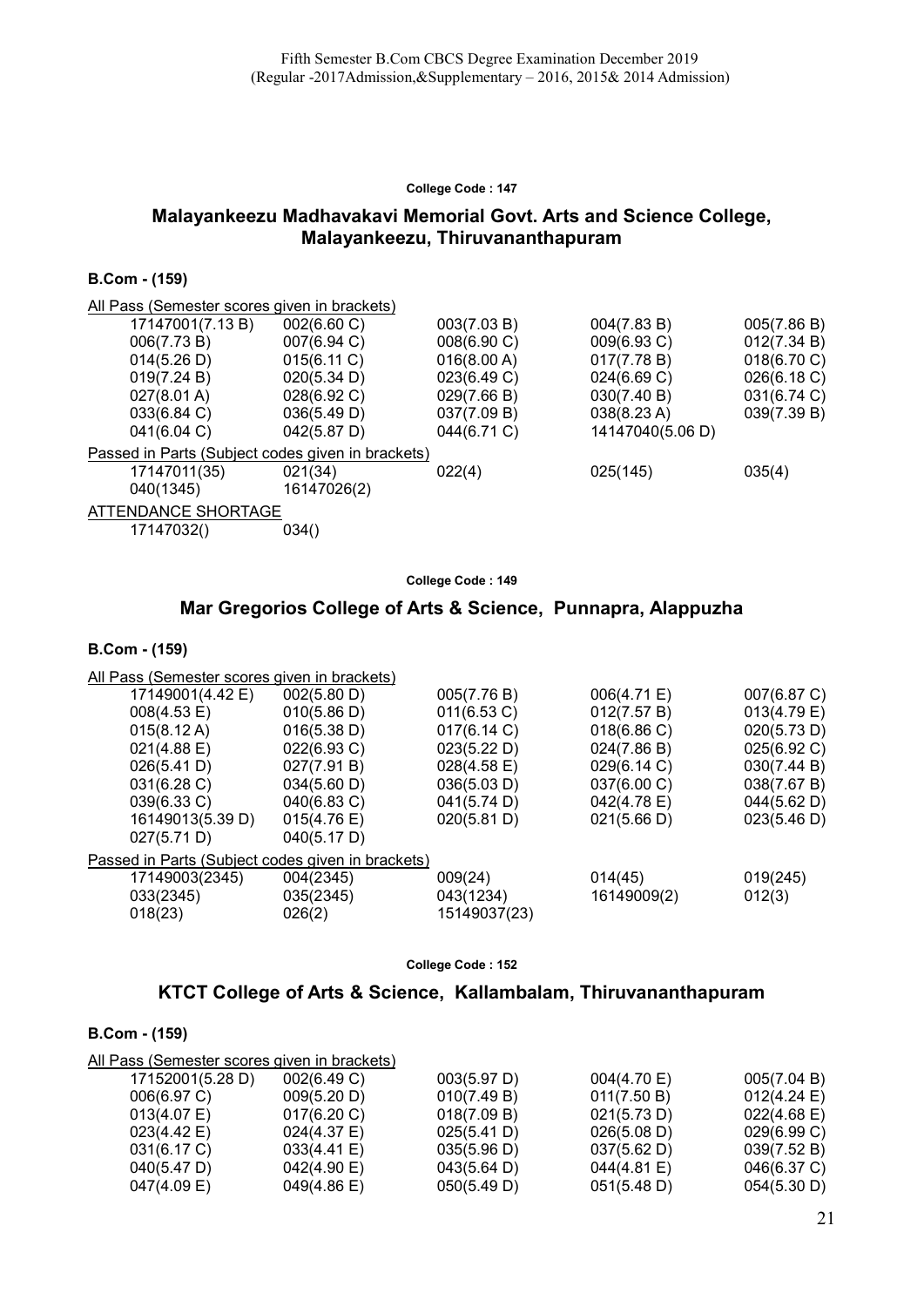| 055(7.61 B)         | 056(5.77 D)                                       | 057(5.23 D)      | 058(6.42 C) | 059(7.41 B) |  |
|---------------------|---------------------------------------------------|------------------|-------------|-------------|--|
| 17152060(7.10 B)    | 061(5.28 D)<br>062(5.29 D)                        | 064(6.69 C)      | 065(5.36 D) |             |  |
| 066(6.44 C)         | 067(5.96 D)                                       | 068(5.37 D)      | 071(5.61 D) | 078(4.93 E) |  |
| 079(6.12 C)         | 081(5.57 D)                                       | 083(5.04 D)      | 084(4.99 E) | 088(5.51 D) |  |
| 090(4.62 E)         | 095(5.32 D)                                       | 096(5.64 D)      | 098(4.98 E) | 099(5.00 D) |  |
| 100(7.39 B)         | 16152067(5.31 D)                                  | 15152062(4.97 E) | 096(4.13 E) | 098(6.12 C) |  |
| 14152052(5.06 D)    | 069(4.84 E)                                       | 071(5.67 D)      |             |             |  |
|                     | Passed in Parts (Subject codes given in brackets) |                  |             |             |  |
| 17152007(134)       | 008(13)                                           | 014(234)         | 016(2345)   | 020(1234)   |  |
| 027(234)            | 030(2345)                                         | 032(25)          | 034(345)    | 036(2345)   |  |
| 038(24)             | 045(2345)                                         | 048(145)         | 052(456)    | 053(456)    |  |
| 063(2456)           | 069(6)                                            | 073(46)          | 074(2456)   | 075(2456)   |  |
| 076(46)             | 077(2456)                                         | 080(12456)       | 082(6)      | 085(456)    |  |
| 086(6)              | 087(1456)                                         | 089(456)         | 093(456)    | 094(156)    |  |
| 097(56)             | 16152002(4)                                       | 034(4)           | 041(4)      | 060(4)      |  |
| 062(25)             | 069(3)                                            | 070(3)           | 080(4)      | 083(4)      |  |
| 085(4)              | 15152100(2)                                       |                  |             |             |  |
| ATTENDANCE SHORTAGE |                                                   |                  |             |             |  |
| 17152015()          | 092()                                             | 103()            |             |             |  |

# KNM College of Arts & Science, Kanjiramkulam, Thiruvananthapuram

### B.Com - (159)

| All Pass (Semester scores given in brackets)      |                       |                       |             |                       |
|---------------------------------------------------|-----------------------|-----------------------|-------------|-----------------------|
| 17153001(5.18 D)                                  | 003(5.91 D)           | 004(7.49 B)           | 007(6.23 C) | 013(5.24 D)           |
| 014(5.68 D)                                       | $018(4.48 \text{ E})$ | 019(6.46 C)           | 020(6.29 C) | $024(5.68 \text{ D})$ |
| 025(5.51 D)                                       | 027(5.49 D)           | 030(5.37 D)           | 032(5.21 D) | 034(5.69 D)           |
| $035(6.78)$ C)                                    | 036(6.81 C)           | 041(6.72 C)           | 042(5.64 D) | 043(4.20 E)           |
| 044(5.49 D)                                       | 045(5.09 D)           | 046(4.62 E)           | 048(6.42 C) | 049(4.53 E)           |
| 050(5.99 D)                                       | 16153016(5.31 D)      | $018(4.74 \text{ E})$ | 023(4.97 E) | $027(4.74)$ E)        |
| $030(4.87 \text{ E})$                             | 034(5.40 D)           |                       |             |                       |
| Passed in Parts (Subject codes given in brackets) |                       |                       |             |                       |
| 17153002(145)                                     | 005(145)              | 008(145)              | 009(45)     | 010(1245)             |
| 016(24)                                           | 017(25)               | 026(145)              | 029(2345)   | 031(45)               |
| 033(345)                                          | 037(45)               | 038(45)               | 039(45)     | 040(2)                |
| 047(5)                                            | 16153014(5)           | 026(3)                | 031(4)      | 15153011(5)           |
| 013(2)                                            | 14153013(3)           |                       |             |                       |
|                                                   |                       |                       |             |                       |

College Code : 155

# Dr Palpu College of Arts & Science, Pangode, Puthussery, Kollam

| All Pass (Semester scores given in brackets) |                       |                |             |             |  |  |
|----------------------------------------------|-----------------------|----------------|-------------|-------------|--|--|
| 17155003(6.09 C)                             | 004(4.97 E)           | 005(5.37 D)    | 006(8.33 A) | 007(6.57 C) |  |  |
| 008(5.76 D)                                  | 011(5.64 D)           | 012(5.64 D)    | 013(7.38 B) | 014(6.04 C) |  |  |
| 015(5.90 D)                                  | 016(6.84 C)           | $017(4.89)$ E) | 018(5.33 D) | 019(4.79 E) |  |  |
| 020(6.78)                                    | 021(4.99 E)           | 022(6.74 C)    | 023(6.83 C) | 025(4.68)   |  |  |
| 026(5.64 D)                                  | 028(5.88 D)           | 029(6.38 C)    | 031(5.83 D) | 033(5.99 D) |  |  |
| 034(5.74 D)                                  | $037(6.46 \text{ C})$ | 038(5.84 D)    | 039(5.50 D) | 041(5.20 D) |  |  |
| $042(8.40 \text{ A})$                        | 043(6.84 C)           | 044(6.58 C)    | 047(6.52 C) | 050(5.60 D) |  |  |
| 051(5.83 D)                                  | 053(5.63 D)           | 054(6.00 C)    | 055(6.19 C) | 061(5.99 D) |  |  |
| 062(6.17 C)                                  | 064(5.31 D)           | 065(5.38 D)    | 066(5.41 D) | 069(5.19 D) |  |  |
| 071(5.01 D)                                  | 072(5.11 D)           | 077(4.87 E)    | 081(4.83 E) | 082(4.93 E) |  |  |
| $083(4.69)$ E)                               | 084(8.10 A)           | 085(5.08 D)    | 086(5.86 D) |             |  |  |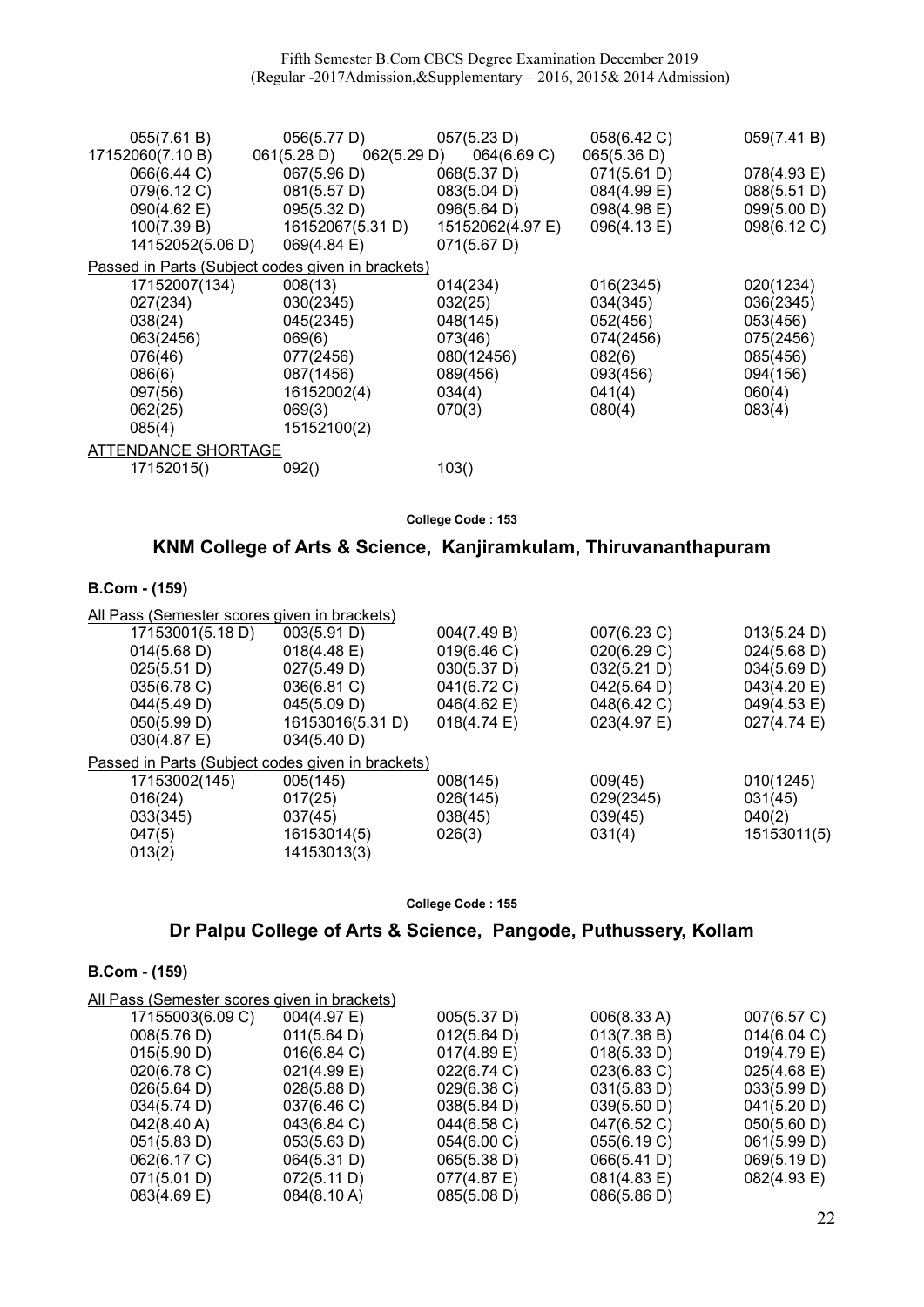Fifth Semester B.Com CBCS Degree Examination December 2019 (Regular -2017Admission,&Supplementary – 2016, 2015& 2014 Admission)

| 16155002(4.88 E)    |                                                   |                |               |             |
|---------------------|---------------------------------------------------|----------------|---------------|-------------|
| 16155027(5.02 D)    | 050(5.57 D)<br>046(5.27 D)                        | 057(4.77 E)    | 060(5.72 D)   |             |
| 068(5.91 D)         | 15155006(4.69 E)                                  | $008(4.39)$ E) | 016(4.42 E)   | 022(4.37 E) |
| 031(4.79 E)         | 034(4.89 E)                                       | 060(4.66 E)    | 064(5.20 D)   | 070(4.54)   |
| 074(4.95 E)         | 082(4.10 E)                                       | 085(4.46 E)    |               |             |
|                     | Passed in Parts (Subject codes given in brackets) |                |               |             |
| 17155001(1245)      | 009(245)                                          | 010(1245)      | 024(45)       | 032(245)    |
| 036(1235)           | 040(135)                                          | 048(45)        | 049(1345)     | 056(245)    |
| 057(245)            | 059(5)                                            | 060(145)       | 067(24)       | 076(245)    |
| 078(1345)           | 16155020(5)                                       | 021(5)         | 15155036(345) | 040(35)     |
| 072(23)             | 075(23)                                           | 076(2)         | 080(2)        |             |
| ATTENDANCE SHORTAGE |                                                   |                |               |             |
| 17155002()          | 058()                                             | 075()          | 079()         |             |
|                     |                                                   |                |               |             |

#### College Code : 158

# Mannam N S S College, Edamulakkal,Anchal, Kollam

### B.Com - (159)

| - - - - - -<br>$\cdots$                           |                       |             |                |             |
|---------------------------------------------------|-----------------------|-------------|----------------|-------------|
| All Pass (Semester scores given in brackets)      |                       |             |                |             |
| 17158001(5.78 D)                                  | 002(7.23 B)           | 003(5.73 D) | 004(5.61 D)    | 005(5.22 D) |
| 006(5.62 D)                                       | 007(7.19 B)           | 008(5.99 D) | 010(5.39 D)    | 011(6.58 C) |
| 012(7.81 B)                                       | 014(5.67 D)           | 016(4.72 E) | $017(4.67)$ E) | 018(7.64 B) |
| 019(7.14 B)                                       | 020(7.76 B)           | 022(6.27 C) | 023(5.71 D)    | 024(5.17 D) |
| 025(6.48 C)                                       | 026(5.79 D)           | 027(6.06 C) | 028(4.28 E)    | 029(4.32 E) |
| 030(5.70 D)                                       | 031(5.73 D)           | 032(7.67 B) | 036(5.90 D)    | 037(7.27 B) |
| 038(7.46 B)                                       | 039(6.37 C)           | 040(5.96 D) | 041(6.74 C)    | 042(5.73 D) |
| 043(6.21 C)                                       | 044(5.69 D)           | 045(5.33 D) | 047(4.43 E)    | 048(7.16 B) |
| 052(4.99 E)                                       | 054(6.04 C)           | 055(5.80 D) | 056(5.26 D)    | 059(6.69 C) |
| 060(7.47 B)                                       | 062(5.00 D)           | 063(5.77 D) | 064(5.26 D)    | 065(5.74 D) |
| 066(5.03 D)                                       | 067(6.86 C)           | 068(6.08 C) | 069(7.02 B)    | 070(6.09 C) |
| 071(6.02 C)                                       | 072(7.16 B)           | 073(6.02 C) | 075(5.66 D)    | 076(6.81 C) |
| 077(4.23 E)                                       | 078(5.06 D)           | 079(4.28 E) | 080(6.22 C)    | 081(5.70 D) |
| 082(6.04 C)                                       | 083(5.63 D)           | 084(6.66 C) | 085(5.53 D)    | 086(5.67 D) |
| 087(5.27 D)                                       | 088(7.10 B)           | 089(5.56 D) | 090(6.48 C)    | 091(4.80 E) |
| 092(5.08 D)                                       | 093(6.14 C)           | 094(5.23 D) | 095(5.52 D)    | 096(4.66 E) |
| 16158006(5.17 D)                                  | $010(4.68 \text{ E})$ | 023(6.03 C) | 025(4.92 E)    | 028(5.24 D) |
| 036(4.59 E)                                       | 038(4.84 E)           | 070(4.67)   | 079(4.93 E)    | 080(5.04 D) |
| 084(4.68 E)                                       | 089(4.53 E)           | 093(4.82 E) | 094(5.23 D)    | 095(4.78 E) |
| 15158014(4.34 E)                                  | 053(4.60 E)           | 063(5.46 D) | 085(5.36 D)    | 086(5.63 D) |
| 14158028(5.11 D)                                  |                       |             |                |             |
| Passed in Parts (Subject codes given in brackets) |                       |             |                |             |
| 17158009(1235)                                    | 013(1245)             | 015(1245)   | 021(124)       | 034(1235)   |
| 035(1235)                                         | 046(2)                | 049(1234)   | 050(1234)      | 051(1234)   |
| 053(1234)                                         | 057(145)              | 058(14)     | 061(14)        | 074(134)    |
| 16158037(1234)                                    |                       |             |                |             |

#### College Code : 161

# Sree Narayana Guru College of Advanced Studies , Nangiarkulangara, Alappuzha

| All Pass (Semester scores given in brackets) |                |                |                       |                |
|----------------------------------------------|----------------|----------------|-----------------------|----------------|
| 17161001(6.84 C)                             | $002(6.33)$ C) | 003(6.77 C)    | $004(8.23 \text{ A})$ | 005(7.29 B)    |
| 006(5.89 D)                                  | 007(6.12 C)    | $008(6.93)$ C) | 009(4.93 E)           | 012(6.26)      |
| 013(5.63 D)                                  | 014(5.77 D)    | 016(5.59 D)    | $017(4.84)$ E)        | $020(6.92)$ C) |
| 022(5.66 D)                                  | 029(5.66 D)    | 030(5.27 D)    | 031(7.56 B)           | 032(5.43 D)    |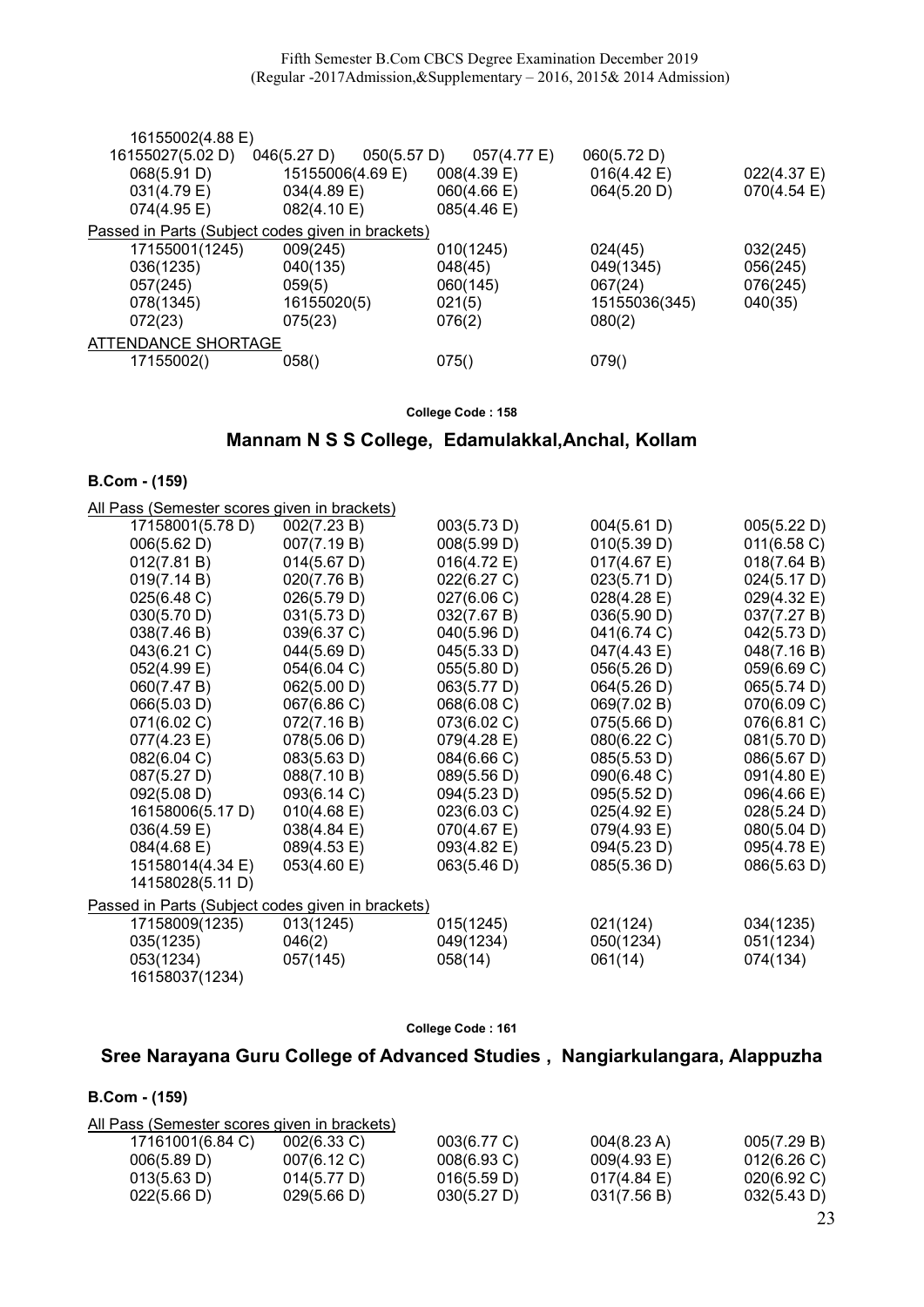| 17161033(5.53 D)                                  | 034(5.68 D) | 037(5.49 D) | 038(7.19 B)      | 039(6.92 C)    |
|---------------------------------------------------|-------------|-------------|------------------|----------------|
| $040(8.12 \text{ A})$                             | 041(5.71 D) | 042(6.26 C) | 043(5.23 D)      | 044(5.81 D)    |
| 045(6.59 C)                                       | 046(5.94 D) | 047(4.58 E) | 16161020(4.92 E) | $025(4.87)$ E) |
| $037(4.67)$ E)                                    | 038(5.58 D) | 039(4.93 E) | 045(4.49 E)      |                |
| 15161017(5.10 D)                                  |             |             |                  |                |
| Passed in Parts (Subject codes given in brackets) |             |             |                  |                |
| 17161011(23456)                                   | 015(1246)   | 018(1246)   | 019(12346)       | 021(12346)     |
| 023(1246)                                         | 024(246)    | 025(456)    | 027(246)         | 028(246)       |
| 035(236)                                          | 036(23456)  | 048(246)    | 049(2346)        | 16161004(3)    |
| 008(23)                                           | 015(2)      | 016(2)      | 017(2)           | 019(2)         |
| 024(2)                                            | 031(25)     | 046(5)      |                  |                |

### White Memorial College of Arts and Science for Women, Panachamoodu, Thiruvananthapuram

B.Com - (159)

| All Pass (Semester scores given in brackets) |                                                   |             |             |             |  |  |  |
|----------------------------------------------|---------------------------------------------------|-------------|-------------|-------------|--|--|--|
| 17164001(8.47 A)                             | 002(7.98 B)                                       | 003(5.34 D) | 004(7.71 B) | 005(7.84 B) |  |  |  |
| 006(7.18 B)                                  | 007(8.10 A)                                       | 008(6.54 C) | 009(7.39 B) | 010(6.36)   |  |  |  |
| 011(5.73 D)                                  | 012(5.66 D)                                       | 014(7.70 B) | 015(5.82 D) | 016(5.06 D) |  |  |  |
| 018(5.10 D)                                  | 020(6.99 C)                                       | 021(7.00 B) | 022(6.14 C) | 023(6.34 C) |  |  |  |
| 024(6.92 C)                                  | 025(5.69 D)                                       | 026(8.19 A) | 027(5.96 D) | 028(5.19 D) |  |  |  |
| 029(5.42 D)                                  | 030(5.70 D)                                       | 031(5.59 D) | 033(5.92 D) | 034(6.83 C) |  |  |  |
| 035(5.29 D)                                  | 036(6.61 C)                                       | 038(6.37 C) | 041(6.66 C) | 042(5.97 D) |  |  |  |
| 044(6.50 C)                                  | 046(5.50 D)                                       | 047(6.01 C) | 050(6.51 C) | 053(6.12 C) |  |  |  |
| 054(5.97 D)                                  | 15164009(6.22 C)                                  |             |             |             |  |  |  |
|                                              | Passed in Parts (Subject codes given in brackets) |             |             |             |  |  |  |
| 17164017(45)                                 | 019(145)                                          | 037(1345)   | 039(13456)  | 040(146)    |  |  |  |
| 043(13456)                                   | 048(456)                                          | 049(13456)  | 051(456)    | 052(13456)  |  |  |  |
|                                              |                                                   |             |             |             |  |  |  |

College Code : 165

### NSS Arts and Science College, Perayam, Kundara, Kollam

| All Pass (Semester scores given in brackets)      |                  |             |                |  |  |  |
|---------------------------------------------------|------------------|-------------|----------------|--|--|--|
| 002(6.12 C)                                       | 003(4.86 E)      | 004(5.71 D) | 006(7.41 B)    |  |  |  |
| $010(9.09 A+)$                                    | 011(8.27 A)      | 012(5.09 D) | $013(6.51)$ C) |  |  |  |
| 015(4.67)                                         | 018(5.63 D)      | 019(7.00 B) | 021(7.70 B)    |  |  |  |
| 024(7.24 B)                                       | 025(6.51 C)      | 026(6.97 C) | 027(5.96 D)    |  |  |  |
| 031(7.66 B)                                       | 033(5.70 D)      | 034(6.70 C) | 035(5.89 D)    |  |  |  |
| 037(7.42 B)                                       | 038(5.28 D)      | 039(6.00 C) | 040(7.89 B)    |  |  |  |
| 043(6.68 C)                                       | 044(4.53 E)      | 045(6.24 C) | 046(5.56 D)    |  |  |  |
| 048(7.46 B)                                       | 049(4.98 E)      | 051(5.62 D) |                |  |  |  |
|                                                   |                  |             |                |  |  |  |
| 035(4.68 E)                                       | 15165009(4.27 E) | 022(4.57 E) |                |  |  |  |
| Passed in Parts (Subject codes given in brackets) |                  |             |                |  |  |  |
| 016(24)                                           | 020(245)         | 023(4)      | 028(24)        |  |  |  |
| 032(1234)                                         | 042(124)         | 052(345)    | 15165025(5)    |  |  |  |
|                                                   |                  |             |                |  |  |  |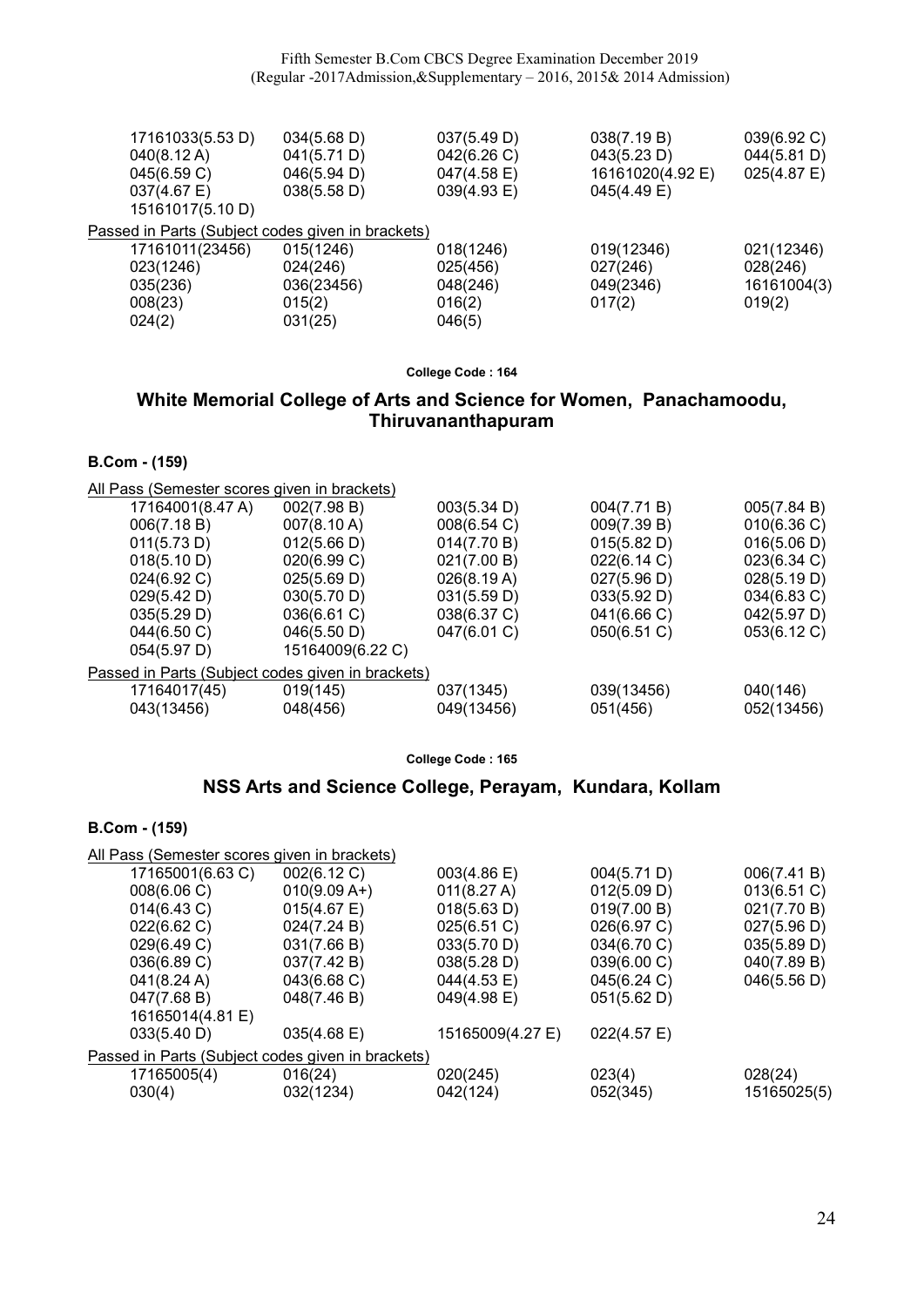### MGM College of Arts and Science, Kaniyapuram, Thiruvananthapuram

#### B.Com - (159)

| All Pass (Semester scores given in brackets)      |                       |             |                       |             |
|---------------------------------------------------|-----------------------|-------------|-----------------------|-------------|
| 17166001(4.83 E)                                  | $005(4.54 \text{ E})$ | 006(4.81 E) | 007(5.48 D)           | 009(5.52 D) |
| 012(4.51 E)                                       | 018(4.31 E)           | 019(5.32 D) | $021(4.66 \text{ E})$ | 037(5.36 D) |
| 16166010(4.69 E)                                  | 016(5.30 D)           | 037(5.12 D) | 040(4.06)             |             |
| Passed in Parts (Subject codes given in brackets) |                       |             |                       |             |
| 17166003(14)                                      | 004(24)               | 010(14)     | 011(134)              | 013(1234)   |
| 014(1345)                                         | 015(4)                | 016(14)     | 020(1)                | 025(1)      |
| 027(135)                                          | 029(14)               | 031(14)     | 032(12)               | 034(4)      |
| 036(124)                                          | 039(345)              | 040(45)     | 16166005(2)           | 021(3)      |
| 025(2)                                            | 15166009(4)           | 017(2)      |                       |             |

College Code : 167

### Michaels Institute of Management and Technology, Cherthala, Alappuzha

#### B.Com - (159)

| All Pass (Semester scores given in brackets) |                                                   |                     |                       |                |  |  |  |
|----------------------------------------------|---------------------------------------------------|---------------------|-----------------------|----------------|--|--|--|
| 17167003(4.72 E)                             | 004(5.13 D)                                       | 005(5.29 D)         | 006(6.01 C)           | 007(5.96 D)    |  |  |  |
| 008(6.39 C)                                  | 009(6.01 C)                                       | 010(5.28 D)         | $011(4.99)$ E)        | 012(4.73 E)    |  |  |  |
| 013(4.21 E)                                  | 014(5.40 D)                                       | $015(4.99)$ E)      | $016(4.68 \text{ E})$ | 019(8.02 A)    |  |  |  |
| 020(6.30 C)                                  | 021(5.93 D)                                       | 022(4.26 E)         | 023(5.69 D)           | 024(5.86 D)    |  |  |  |
| 025(7.32 B)                                  | 026(5.80 D)                                       | 027(6.48 C)         | 028(6.12 C)           | 029(4.71 E)    |  |  |  |
| 030(4.23 E)                                  | 031(6.23 C)                                       | 032(4.74 E)         | 033(4.73 E)           | 034(5.22 D)    |  |  |  |
| 037(5.97 D)                                  | 039(5.49 D)                                       | 040(5.77 D)         | 16167001(4.50 E)      | 006(4.92 E)    |  |  |  |
| 015(4.71 E)                                  | 018(6.13 C)                                       | 019(5.20 D)         | 020(5.94 D)           | $026(4.69)$ E) |  |  |  |
| 032(4.79 E)                                  | 033(5.57 D)                                       | 035(4.64 E)         | 15167006(4.73 E)      | 022(5.32 D)    |  |  |  |
|                                              | Passed in Parts (Subject codes given in brackets) |                     |                       |                |  |  |  |
| 17167001(345)<br>038(145)                    | 002(2345)<br>16167021(3)                          | 017(34)<br>023(135) | 018(45)               | 036(145)       |  |  |  |
|                                              |                                                   |                     |                       |                |  |  |  |

College Code : 168

# St.Marys College, Kundara, Kollam

#### B.Com - (159)

| All Pass (Semester scores given in brackets) |                |             |                  |                       |
|----------------------------------------------|----------------|-------------|------------------|-----------------------|
| 17168001(7.12 B)                             | 002(6.70 C)    | 003(7.72 B) | 004(7.96 B)      | 005(5.93 D)           |
| 007(5.92 D)                                  | 008(7.18 B)    | 009(6.36)   | 010(5.86 D)      | 011(7.86 B)           |
| $012(4.78)$ E)                               | $014(6.72)$ C) | 015(5.38 D) | 016(6.19 C)      | 018(7.40 B)           |
| 019(7.32 B)                                  | 020(6.92 C)    | 021(7.69 B) | 16168002(5.29 D) | $004(5.37 \text{ D})$ |
| 006(5.49 D)                                  | 008(5.71 D)    | 009(5.03 D) | 013(5.46 D)      | 016(5.02 D)           |
|                                              |                |             |                  |                       |

Passed in Parts (Subject codes given in brackets)

17168006(1245)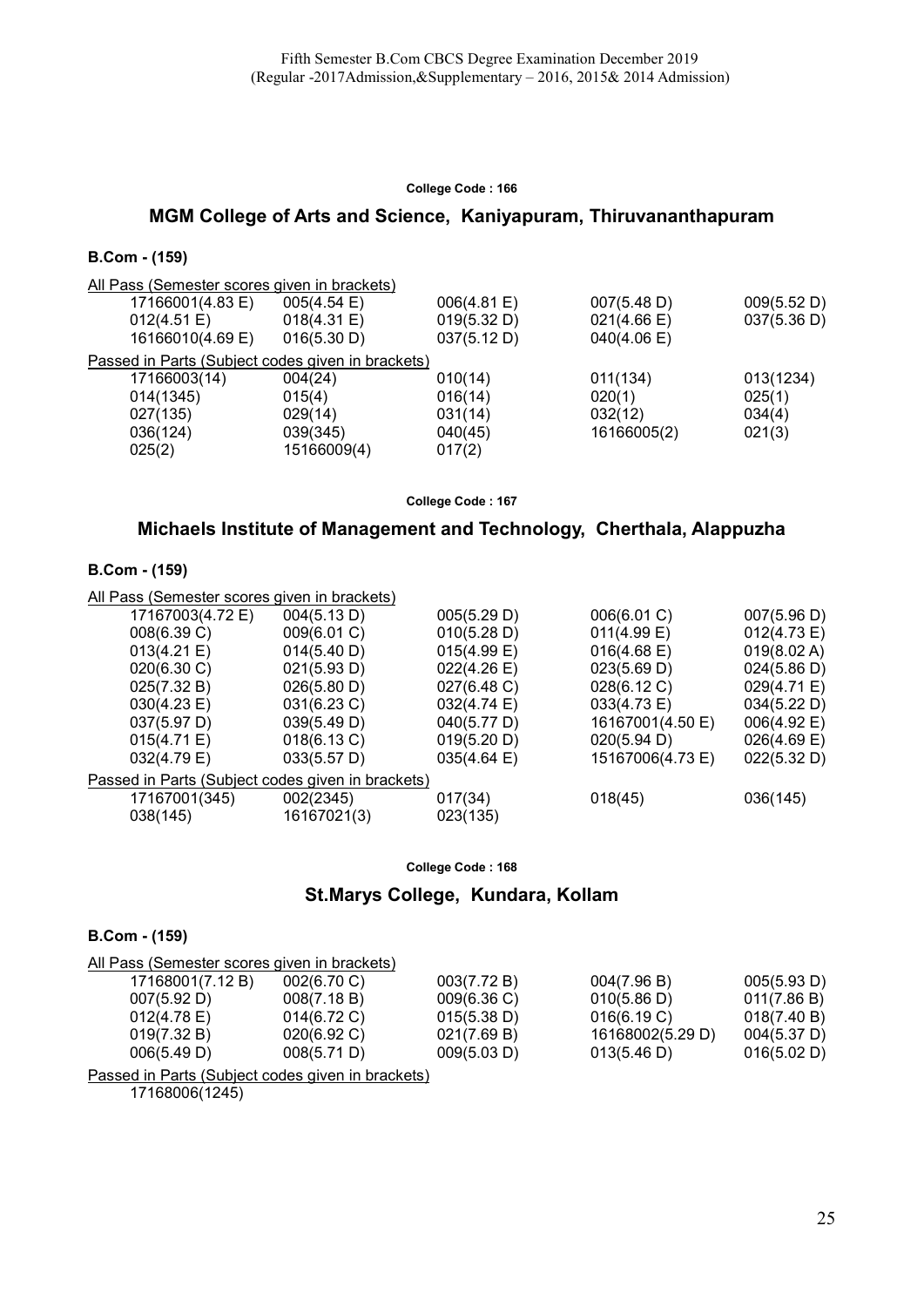# KVM College of Arts and Science College, Cherthala, Alappuzha

#### B.Com - (159)

All Pass (Semester scores given in brackets)

|                                                   | 17169001(6.80 C) | 002(5.48 D)      | 003(7.96 B)           | 004(5.50 D)           | 006(7.00 B) |  |  |
|---------------------------------------------------|------------------|------------------|-----------------------|-----------------------|-------------|--|--|
|                                                   | 007(7.43 B)      | 008(6.92 C)      | 009(5.89 D)           | 011(5.53 D)           | 012(6.76)   |  |  |
|                                                   | 013(6.08 C)      | 014(6.44 C)      | $015(8.10 \text{ A})$ | 016(6.76 C)           | 017(6.36)   |  |  |
|                                                   | 018(5.71 D)      | 019(7.74 B)      | 020(6.78 C)           | 021(5.20 D)           | 022(6.38 C) |  |  |
|                                                   | 023(5.81 D)      | 024(6.14 C)      | 025(7.37 B)           | $026(4.96 \text{ E})$ | 027(6.91 C) |  |  |
|                                                   | 028(6.38 C)      | 029(5.09 D)      | 030(5.52 D)           | 031(7.79 B)           | 032(4.89 E) |  |  |
|                                                   | 033(7.33 B)      | 034(6.56 C)      | 035(6.07 C)           | 036(6.10 C)           | 038(5.50 D) |  |  |
|                                                   | 048(5.19 D)      | 049(6.40 C)      | 050(5.86 D)           | 051(6.06 C)           | 052(5.96 D) |  |  |
|                                                   | 054(5.18 D)      | 057(6.23 C)      | 061(5.99 D)           | 062(6.61 C)           | 063(5.79 D) |  |  |
|                                                   | 064(5.80 D)      | 065(6.21 C)      | 066(5.11 D)           | 068(6.39 C)           | 070(5.82 D) |  |  |
|                                                   | 072(5.33 D)      | 16169004(5.99 D) | 025(6.01 C)           | 026(6.09 C)           | 029(5.82 D) |  |  |
|                                                   | 041(6.52 C)      | 043(5.62 D)      | 044(5.64 D)           | 045(5.80 D)           |             |  |  |
|                                                   | 15169039(5.76 D) |                  |                       |                       |             |  |  |
| Passed in Parts (Subject codes given in brackets) |                  |                  |                       |                       |             |  |  |
|                                                   | 17169039(3456)   | 040(6)           | 041(2456)             | 043(2456)             | 044(3456)   |  |  |
|                                                   | 046(13456)       | 055(1456)        | 056(6)                | 058(23456)            | 059(3456)   |  |  |
|                                                   | 060(3456)        | 071(46)          |                       |                       |             |  |  |
|                                                   |                  |                  |                       |                       |             |  |  |

#### College Code : 170

# Ayyankali Memorial Arts and Science College, Kuryottumala, Punalur, Kollam

#### B.Com - (159)

| All Pass (Semester scores given in brackets)      |                  |                       |                |             |  |  |
|---------------------------------------------------|------------------|-----------------------|----------------|-------------|--|--|
| 17170001(6.30 C)                                  | 002(6.82 C)      | 003(7.41 B)           | 004(5.59 D)    | 005(7.98 B) |  |  |
| 006(7.28 B)                                       | 007(7.72 B)      | $008(8.73 \text{ A})$ | 009(6.20 C)    | 010(5.97 D) |  |  |
| 013(5.69 D)                                       | 014(6.14 C)      | 019(7.60 B)           | 020(6.87 C)    | 023(8.09 A) |  |  |
| 024(7.54 B)                                       | 025(7.92 B)      | 026(4.84)             | 027(6.03 C)    | 028(8.49 A) |  |  |
| 029(5.73 D)                                       | 030(7.73 B)      | $031(4.88 \text{ E})$ | 032(5.29 D)    | 033(8.59 A) |  |  |
| 034(6.66 C)                                       | 035(7.09 B)      | 036(6.77 C)           | 037(5.99 D)    | 038(7.67 B) |  |  |
| 039(6.89 C)                                       | 040(5.49 D)      | 041(5.83 D)           | 042(5.91 D)    | 043(8.04 A) |  |  |
| $044(8.41 \text{ A})$                             | 16170002(5.35 D) | 016(5.64 D)           | $022(4.87)$ E) | 023(5.58 D) |  |  |
| 024(5.92 D)                                       | $029(4.38)$ E)   | 034(5.50 D)           | $036(4.69)$ E) | 042(5.07 D) |  |  |
| 044(6.24 C)                                       |                  |                       |                |             |  |  |
| Passed in Parts (Subject codes given in brackets) |                  |                       |                |             |  |  |
| 17170022(4)                                       | 045(1234)        | 16170012(3)           |                |             |  |  |
|                                                   |                  |                       |                |             |  |  |

ATTENDANCE SHORTAGE 17170015()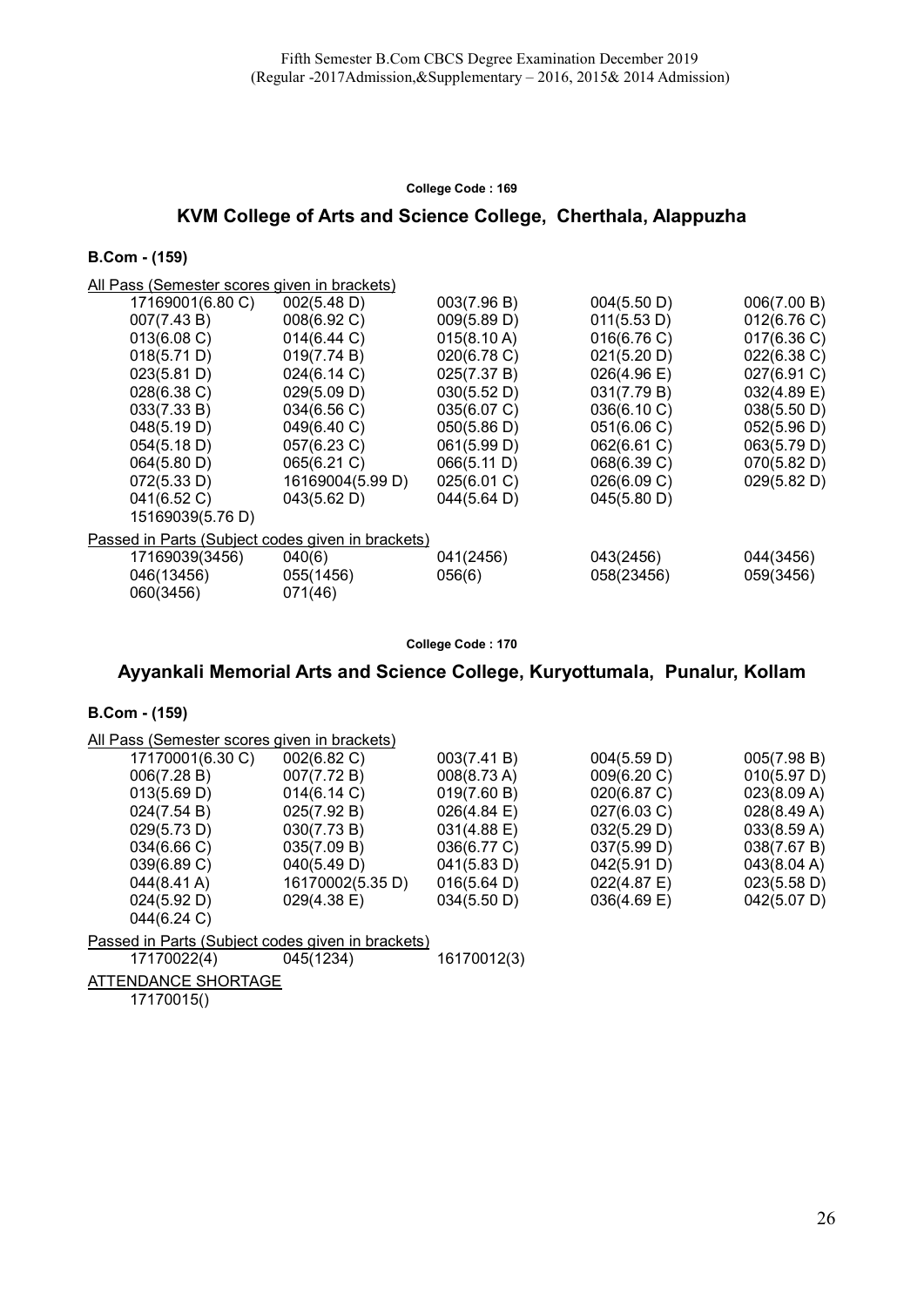# Gregorian College of Advanced Studies, Sreekariyam, Thiruvananthapuram

#### B.Com - (159)

All Pass (Semester scores given in brackets)

|                                                   | 17172001(7.33B)  | 002(6.84 C)           | 003(6.47 C)  | 004(7.68 B) | 005(6.82 C) |  |  |
|---------------------------------------------------|------------------|-----------------------|--------------|-------------|-------------|--|--|
|                                                   | 006(5.96 D)      | 007(8.80 A)           | 008(6.50 C)  | 009(5.48 D) | 011(4.61 E) |  |  |
|                                                   | 013(7.04 B)      | 014(5.40 D)           | 015(4.94)    | 017(8.30 A) | 018(7.98 B) |  |  |
|                                                   | 019(6.40 C)      | $020(8.42 \text{ A})$ | 021(6.12 C)  | 022(6.04 C) | 024(6.23 C) |  |  |
|                                                   | 026(7.56 B)      | 027(6.53 C)           | 028(6.80 C)  | 029(5.63 D) | 030(5.80 D) |  |  |
|                                                   | 031(7.62 B)      | 032(6.47 C)           | 033(6.81 C)  | 034(6.40 C) | 035(5.26 D) |  |  |
|                                                   | 036(6.31 C)      | 039(8.44 A)           | 042(7.58 B)  | 043(6.72 C) | 044(7.37 B) |  |  |
|                                                   | 16172001(4.99 E) | 002(5.13 D)           | 014(4.03 E)  | 019(5.51 D) | 020(4.56 E) |  |  |
|                                                   | 021(4.06 E)      | 026(5.64 D)           | 032(5.39 D)  |             |             |  |  |
| Passed in Parts (Subject codes given in brackets) |                  |                       |              |             |             |  |  |
|                                                   | 17172010(345)    | 016(2345)             | 023(234)     | 037(2345)   | 038(1235)   |  |  |
|                                                   | 040(234)         | 045(2345)             | 16172003(25) | 029(1)      |             |  |  |
|                                                   |                  |                       |              |             |             |  |  |

College Code : 173

### Govt. Arts & Science College, Karunagappally, Kollam

#### B.Com - (159)

| All Pass (Semester scores given in brackets)      |             |             |             |  |  |  |
|---------------------------------------------------|-------------|-------------|-------------|--|--|--|
| 002(5.64 D)                                       | 003(5.21 D) | 005(7.66 B) | 006(6.64 C) |  |  |  |
| 008(5.60 D)                                       | 011(7.28 B) | 012(5.94 D) | 013(5.33 D) |  |  |  |
| 016(6.86)                                         | 020(5.80 D) | 021(8.08 A) | 022(6.87 C) |  |  |  |
| 024(6.96)                                         | 025(5.51 D) | 026(6.03 C) | 027(7.39 B) |  |  |  |
| 029(7.22 B)                                       | 030(8.09 A) | 031(7.39 B) |             |  |  |  |
|                                                   |             |             |             |  |  |  |
| 008(5.56 D)                                       | 025(4.84)   | 027(4.85 E) |             |  |  |  |
| Passed in Parts (Subject codes given in brackets) |             |             |             |  |  |  |
| 010(4)                                            | 015(345)    | 017(45)     | 018(2345)   |  |  |  |
| 16173011(135)                                     |             |             |             |  |  |  |
|                                                   |             |             |             |  |  |  |

College Code : 800

# A.J College of Science and Technology, Thonnakkal, Thiruvananthapuram

| All Pass (Semester scores given in brackets) |                       |             |             |             |
|----------------------------------------------|-----------------------|-------------|-------------|-------------|
| 17800002(6.48 C)                             | $004(5.68 \text{ D})$ | 007(6.01 C) | 008(6.46 C) | 010(6.48 C) |
| 011(6.39 C)                                  | 012(7.16 B)           | 013(7.89 B) | 014(7.32 B) | 017(5.54 D) |
| 018(5.42 D)                                  | 022(6.42 C)           | 023(6.37 C) | 025(6.89 C) | 027(6.08 C) |
| 028(8.28 A)                                  | 029(4.30 E)           | 031(5.11 D) | 032(5.22 D) | 037(7.34 B) |
| 039(7.56 B)                                  | 040(6.08 C)           | 041(6.08 C) | 042(5.70 D) | 043(5.94 D) |
| 044(5.96 D)                                  | 046(6.54 C)           | 047(6.16 C) | 048(5.70 D) | 050(6.37 C) |
| 053(5.99 D)                                  | 054(6.09 C)           | 055(6.14 C) | 056(6.34 C) | 058(5.98 D) |
| 059(6.13 C)                                  | 062(4.90 E)           | 063(5.98 D) | 064(6.28 C) | 066(5.39 D) |
| 068(6.53 C)                                  | 071(6.04 C)           | 072(7.11 B) | 074(5.63 D) | 078(4.54 E) |
| 079(6.40 C)                                  | 082(5.18 D)           | 083(6.90 C) | 084(6.19 C) | 086(6.37 C) |
| 087(5.50 D)                                  | 088(5.84 D)           | 091(4.79 E) | 092(6.72 C) | 093(7.36 B) |
| 094(5.67 D)                                  | 095(5.09 D)           | 096(6.59 C) | 097(6.76 C) | 098(4.92 E) |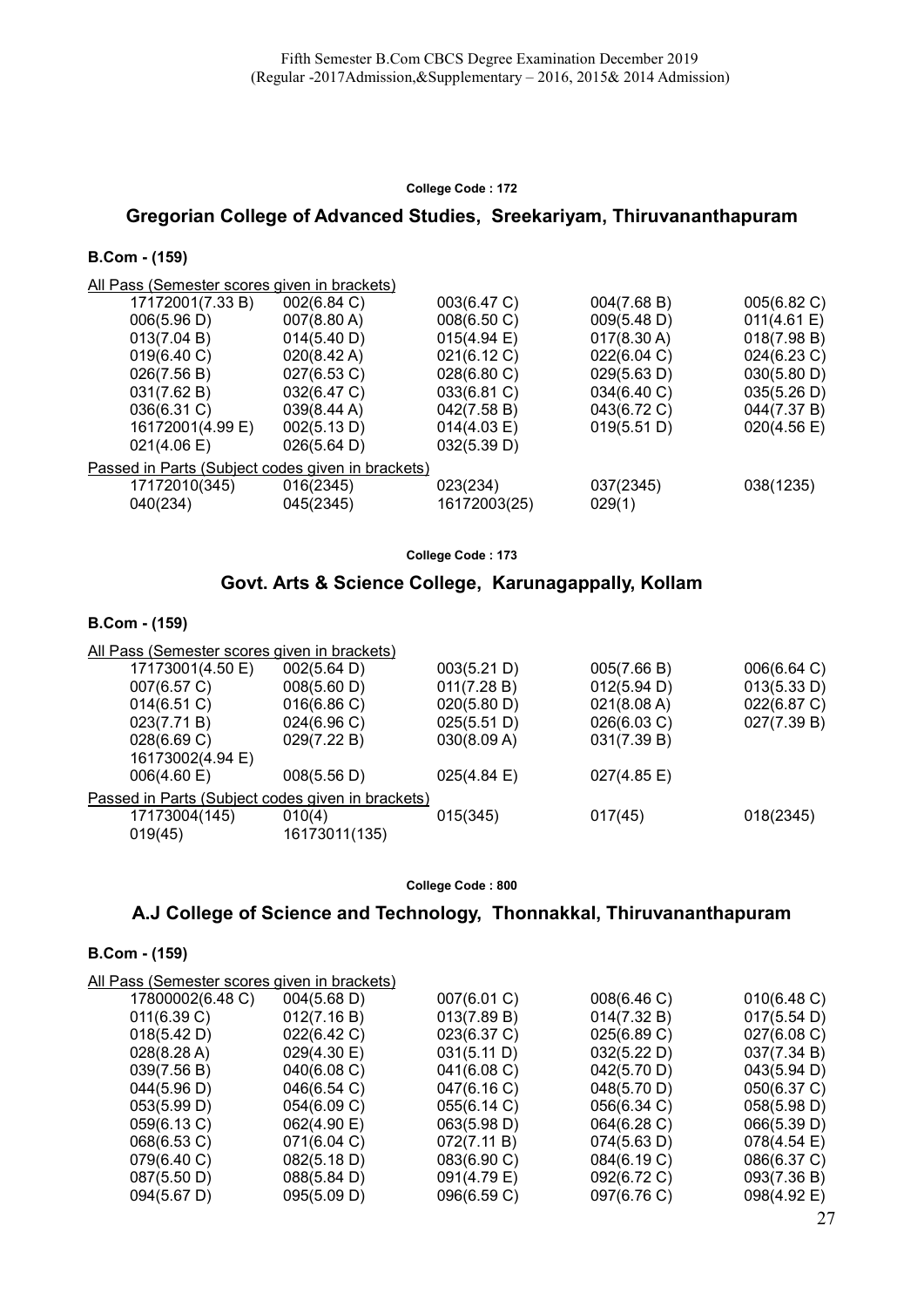Fifth Semester B.Com CBCS Degree Examination December 2019 (Regular -2017Admission,&Supplementary – 2016, 2015& 2014 Admission)

| 17800100(4.48 E) 101(6.17 C)                      |                       | 102(5.32 D) | 103(5.41 D) | 104(5.09 D)      |             |
|---------------------------------------------------|-----------------------|-------------|-------------|------------------|-------------|
| 16800025(4.51 E)                                  | $027(4.56 \text{ E})$ |             | 036(4.74 E) | 039(5.18 D)      | 046(4.41 E) |
| 049(5.42 D)                                       | 054(5.46 D)           |             | 055(4.93 E) | 057(4.48 E)      | 058(4.37 E) |
| 059(5.32 D)                                       | 062(4.88 E)           |             | 086(5.22 D) | 088(5.80 D)      | 092(5.13 D) |
| 15800029(4.43 E)                                  | 033(4.67 E)           |             | 037(4.80 E) | 14800022(5.66 D) | 044(5.56 D) |
| Passed in Parts (Subject codes given in brackets) |                       |             |             |                  |             |
| 17800001(45)                                      | 005(1234)             | 009(1245)   |             | 016(124)         | 019(1245)   |
| 020(1245)                                         | 021(1245)             | 033(245)    |             | 034(2)           | 035(1245)   |
| 036(2345)                                         | 045(1245)             | 049(25)     |             | 051(235)         | 052(345)    |
| 057(23456)                                        | 060(2456)             | 067(2346)   |             | 069(2346)        | 070(2346)   |
| 073(2346)                                         | 075(236)              |             | 076(12346)  | 080(346)         | 081(2346)   |
| 089(16)                                           | 090(146)              | 099(1346)   |             | 16800003(1)      | 004(35)     |
| 007(1)                                            | 014(34)               | 020(35)     |             | 021(4)           | 022(15)     |
| 024(3)                                            | 026(4)                | 032(4)      |             | 035(1)           | 040(13)     |
| 041(13)                                           | 042(3)                | 052(1)      |             | 087(34)          | 090(3)      |
| 093(3)                                            | 15800022(5)           | 031(5)      |             | 086(3)           |             |
| 14800002(15)                                      |                       |             |             |                  |             |
| 015(2)                                            | 018(12)               |             |             |                  |             |
|                                                   |                       |             |             |                  |             |

College Code : 801

# C.H.M.M College of Advanced Studies, Chavarkode, Thiruvananthapuram

#### B.Com - (159)

All Pass (Semester scores given in brackets)

| 17801001(5.24 D)                                  | 004(5.12 D) | 005(5.67 D)      | 009(6.48 C)      | 010(6.19 C) |
|---------------------------------------------------|-------------|------------------|------------------|-------------|
| 011(5.04 D)                                       | 014(5.50 D) | 019(6.40 C)      | 020(6.61 C)      | 021(7.33 B) |
| $023(8.41 \text{ A})$                             | 025(5.59 D) | 026(6.40 C)      | 027(5.27 D)      | 030(5.32 D) |
| 032(5.73 D)                                       | 035(5.47 D) | 036(6.44 C)      | 038(5.59 D)      | 040(5.71 D) |
| 041(5.76 D)                                       | 042(7.48 B) | 044(5.38 D)      | 046(6.76 C)      | 047(5.99 D) |
| 049(6.22 C)                                       | 050(6.11 C) | 051(6.34 C)      | 052(5.84 D)      | 055(5.80 D) |
| 058(5.84 D)                                       | 059(5.34 D) | 062(6.33 C)      | 064(7.09 B)      | 065(5.74 D) |
| 066(6.28 C)                                       | 067(7.18 B) | 16801005(5.84 D) | 008(5.62 D)      | 009(5.09 D) |
| 012(5.64 D)                                       | 016(5.51 D) | 018(6.01 C)      | 019(5.60 D)      | 020(6.02 C) |
| 028(5.27 D)                                       | 038(4.92 E) | 044(4.94 E)      | 049(5.56 D)      |             |
| 15801013(6.00 C)                                  |             |                  |                  |             |
| 026(5.02 D)                                       | 028(5.32 D) | 048(5.37 D)      | 14801010(5.37 D) | 041(5.81 D) |
| Passed in Parts (Subject codes given in brackets) |             |                  |                  |             |
| 17801002(125)                                     | 006(24)     | 012(24)          | 013(4)           | 015(24)     |
| 018(12456)                                        | 022(456)    | 024(6)           | 028(3456)        | 031(46)     |
| 033(246)                                          | 034(46)     | 037(456)         | 039(456)         | 043(2456)   |
| 045(56)                                           | 048(6)      | 053(1256)        | 054(256)         | 056(456)    |
| 057(456)                                          | 060(56)     | 061(56)          | 063(1256)        |             |
| 16801013(2456)                                    |             |                  |                  |             |
| 036(5)                                            | 045(12456)  | 15801022(2)      | 14801031(5)      | 032(5)      |
|                                                   |             |                  |                  |             |

College Code : 804

# Emmanuel College, Vazhichal, Thiruvananthapuram

| All Pass (Semester scores given in brackets) |             |                       |                |                |
|----------------------------------------------|-------------|-----------------------|----------------|----------------|
| 17804001(5.38 D)                             | 004(5.60 D) | 005(6.54 C)           | 006(5.24 D)    | 007(6.58 C)    |
| 008(6.43 C)                                  | 009(5.01 D) | $011(6.78)$ C)        | 013(7.06 B)    | $014(6.30)$ C) |
| 016(5.52 D)                                  | 017(5.49 D) | $018(8.51 \text{ A})$ | 019(5.52 D)    | 020(6.84)      |
| 021(5.72 D)                                  | 022(5.58 D) | 023(5.97 D)           | $024(4.74)$ E) | 025(7.16 B)    |
| $029(4.69)$ E)                               | 030(7.17 B) | 033(6.74 C)           | 034(5.94 D)    | 035(7.10 B)    |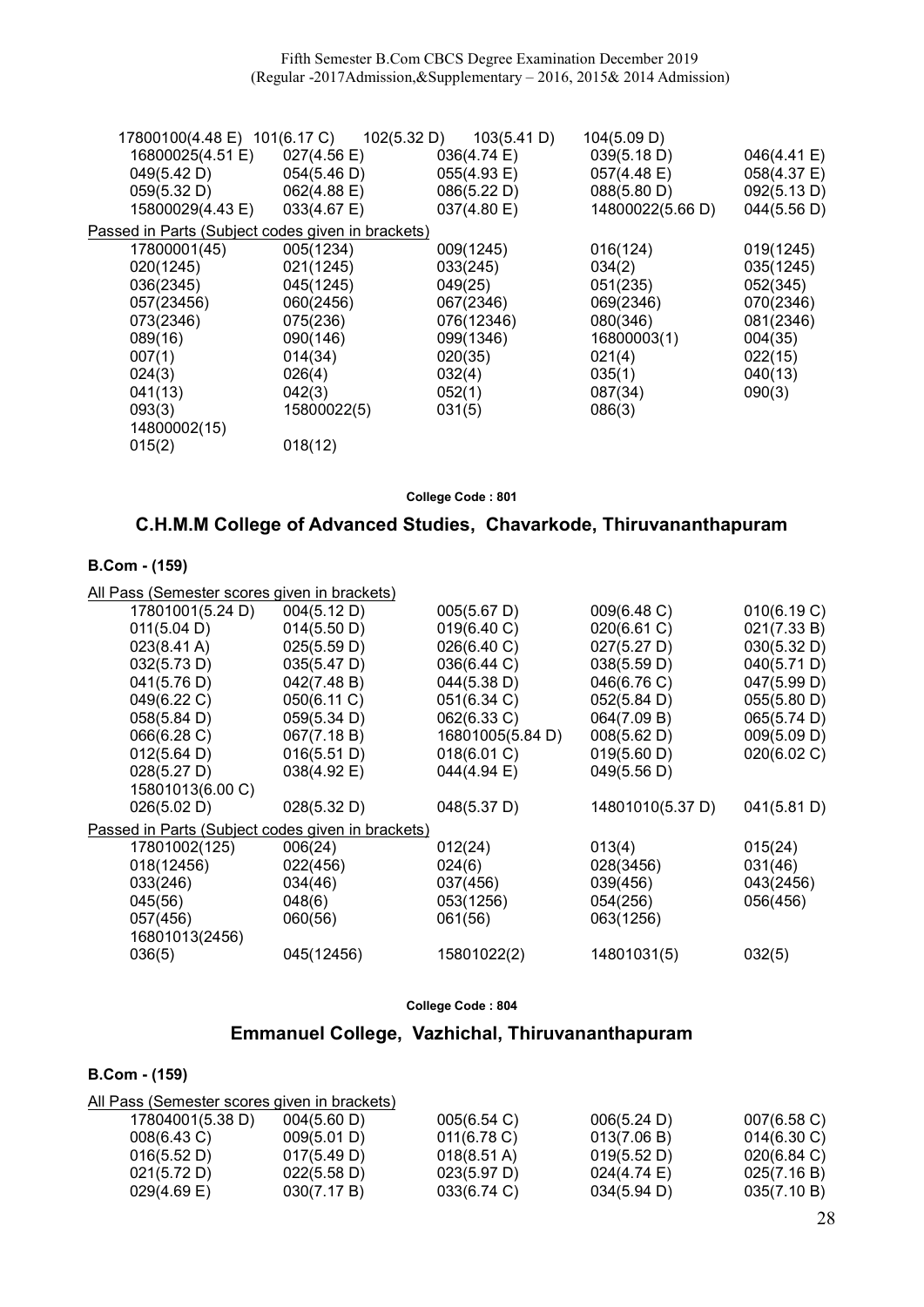| 040(7.02 B)<br>041(4.70 E)<br>043(7.22 B)<br>046(4.78 E)                | 048(7.28 B) |
|-------------------------------------------------------------------------|-------------|
| 049(5.33 D)<br>051(6.46 C)<br>052(6.29 C)<br>055(6.69 C)                | 056(7.08 B) |
| 17804058(7.54 B)<br>066(6.12 C)<br>059(5.94 D)<br>060(6.87 C)           | 068(7.02 B) |
| 069(7.20 B)<br>072(6.72 C)<br>074(5.93 D)<br>076(5.64 D)                | 084(6.47 C) |
| 16804008(5.22 D)<br>019(5.37 D)<br>085(7.47 B)<br>$017(4.36 \text{ E})$ | 025(5.56 D) |
| $038(4.53 \text{ E})$<br>047(5.13 D)<br>028(6.51 C)<br>046(5.20 D)      | 048(5.37 D) |
|                                                                         |             |
| 062(5.33 D)<br>049(4.91 E)<br>055(5.92 D)<br>054(5.37 D)                | 065(6.03 C) |
| 077(5.14 D)<br>080(6.06 C)<br>070(5.81 D)<br>073(5.51 D)                | 089(4.91 E) |
| 14804007(5.29 D)<br>090(4.46 E)<br>101(5.17 D)<br>15804011(7.10 B)      | 010(5.80 D) |
| Passed in Parts (Subject codes given in brackets)                       |             |
| 17804002(124)<br>003(145)<br>012(5)<br>010(145)                         | 015(45)     |
| 026(345)<br>028(14)<br>032(4)<br>036(4)                                 | 037(4)      |
| 038(4)<br>039(14)<br>044(1245)<br>047(14)                               | 050(12456)  |
| 053(12456)<br>054(12456)<br>057(12456)<br>061(1456)                     | 062(12456)  |
| 063(12456)<br>065(12456)<br>067(1456)<br>070(1456)                      | 071(1456)   |
| 073(1456)<br>075(6)<br>077(6)<br>078(12456)                             | 079(146)    |
| 083(1246)<br>080(46)<br>082(146)<br>081(12456)                          | 086(46)     |
| 088(16)<br>090(12456)<br>087(456)<br>089(12456)                         | 091(46)     |
| 092(12456)<br>093(1456)<br>094(1456)<br>095(46)                         | 096(12456)  |
| 16804003(35)<br>005(5)<br>022(35)<br>033(3)                             | 14804048(2) |
| ATTENDANCE SHORTAGE                                                     |             |

17804045()

College Code : 805

# K.V.V.S College of Science and Technology, Adoor, Pathanamthitta

### B.Com - (159)

| All Pass (Semester scores given in brackets)      |                  |                  |             |             |
|---------------------------------------------------|------------------|------------------|-------------|-------------|
| 17805002(7.32 B)                                  | 003(5.31 D)      | 008(6.60 C)      | 010(6.11 C) | 013(5.67 D) |
| 018(5.62 D)                                       | 019(5.81 D)      | 023(6.42 C)      | 026(7.46 B) | 027(6.87 C) |
| 029(5.80 D)                                       | 030(6.00 C)      | 043(6.90 C)      | 044(6.32 C) | 050(5.41 D) |
| 051(5.98 D)                                       | 16805002(5.57 D) | 004(5.13 D)      | 005(5.22 D) | 008(5.50 D) |
| 009(5.24 D)                                       | 011(5.14 D)      | 019(5.19 D)      | 020(5.37 D) | 026(5.43 D) |
| 027(5.37 D)                                       | 035(5.37 D)      | 036(5.50 D)      | 041(5.34 D) | 042(5.28 D) |
| 046(5.57 D)                                       | 047(5.71 D)      | 15805004(4.94 E) | 024(4.96 E) | 032(4.91 E) |
| Passed in Parts (Subject codes given in brackets) |                  |                  |             |             |
| 17805004(2346)                                    | 005(346)         | 006(2346)        | 007(246)    | 009(346)    |
| 011(2346)                                         | 014(3456)        | 015(346)         | 016(2346)   | 017(346)    |
| 022(346)                                          | 025(246)         | 028(246)         | 031(2456)   | 032(2456)   |
| 033(26)                                           | 034(2456)        | 035(2346)        | 038(246)    | 039(26)     |
| 040(26)                                           | 042(2456)        | 045(2456)        | 047(246)    | 049(46)     |
| 16805001(12)                                      | 006(2345)        | 014(3)           | 030(3)      | 031(25)     |
| 034(24)                                           | 040(35)          | 043(23)          | 15805044(2) |             |

| <b>College Code: 807</b> |  |  |
|--------------------------|--|--|

# National College, Ambalathara, Thiruvananthapuram

| All Pass (Semester scores given in brackets) |                |                  |             |             |
|----------------------------------------------|----------------|------------------|-------------|-------------|
| 17807001(5.62 D)                             | 004(7.13 B)    | 007(5.37 D)      | 010(4.90 E) | 011(7.02 B) |
| $012(6.66 \text{ C})$                        | 013(6.99 C)    | 014(5.60 D)      | 016(7.24 B) | 018(5.86 D) |
| 019(5.23 D)                                  | 020(6.06 C)    | 023(5.23 D)      | 024(5.32 D) | 030(5.81 D) |
| 031(7.74 B)                                  | $032(6.21)$ C) | 037(5.58 D)      | 041(7.41 B) | 042(6.29 C) |
| 043(5.21 D)                                  | 044(5.93 D)    | 045(6.13 C)      | 047(4.94 E) | 048(5.96 D) |
| 051(7.09 B)                                  | 052(5.33 D)    | 16807002(5.17 D) | 007(4.98 E) | 013(5.47 D) |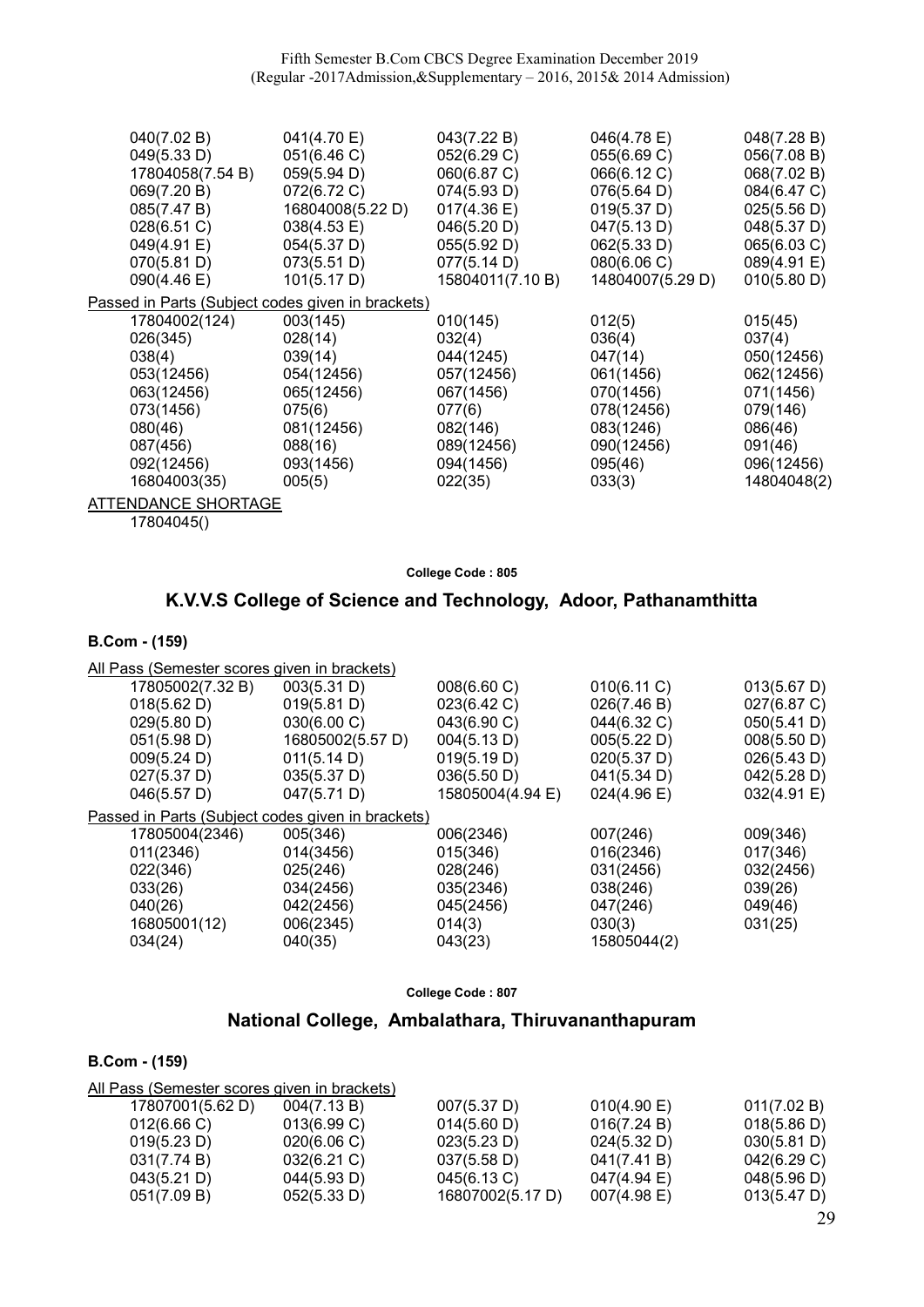| 041(5.31 D)<br>15807019(5.09 D)                   | 042(5.11 D)<br>049(4.66 E) | 047(5.26 D) | 048(5.96 D) | 052(5.13 D) |
|---------------------------------------------------|----------------------------|-------------|-------------|-------------|
| Passed in Parts (Subject codes given in brackets) |                            |             |             |             |
| 17807006(456)                                     | 008(2456)                  | 015(2456)   | 021(46)     | 022(246)    |
| 025(456)                                          | 026(12456)                 | 029(12456)  | 033(456)    | 034(246)    |
| 035(12456)                                        | 036(6)                     | 038(2346)   | 039(2456)   | 040(46)     |
| 049(2456)                                         | 16807020(245)              | 021(24)     | 035(2)      | 037(3)      |
| 15807039(2)                                       | 042(23)                    |             |             |             |

### Sree Sankara Vidya Peetom College, Kilimanoor, Thiruvananthapuram

### B.Com - (159)

| All Pass (Semester scores given in brackets)      |             |             |             |                       |  |  |
|---------------------------------------------------|-------------|-------------|-------------|-----------------------|--|--|
| 17808001(5.38 D)                                  | 002(5.17 D) | 003(5.51 D) | 004(6.26 C) | 006(5.83 D)           |  |  |
| 007(4.94 E)                                       | 008(5.44 D) | 010(6.05 C) | 012(5.08 D) | 013(4.95 E)           |  |  |
| 015(5.65 D)                                       | 016(6.73 C) | 017(6.48 C) | 020(6.75 C) | 023(5.88 D)           |  |  |
| 026(6.79 C)                                       | 027(6.07 C) | 030(5.11 D) | 031(5.78 D) | 032(5.81 D)           |  |  |
| 041(5.08 D)                                       | 042(4.84 E) | 045(5.60 D) | 047(7.74 B) | 052(7.26 B)           |  |  |
| 054(6.22 C)                                       | 055(7.84 B) | 057(7.23 B) | 058(6.78 C) | 059(5.83 D)           |  |  |
| 060(5.87 D)                                       | 064(4.26 E) | 068(5.40 D) | 069(6.63 C) | $072(5.64 \text{ D})$ |  |  |
| 075(4.43 E)                                       | 077(6.31 C) | 078(5.34 D) | 089(5.07 D) | 092(5.06 D)           |  |  |
| 16808002(5.39 D)                                  | 003(5.01 D) | 015(4.77 E) | 021(5.41 D) | 022(4.39 E)           |  |  |
| 024(4.99 E)                                       | 037(5.03 D) | 055(5.66 D) | 069(5.58 D) | 071(5.23 D)           |  |  |
| $072(4.54 \text{ E})$                             | 073(4.65 E) | 079(5.57 D) | 080(5.10 D) | 083(4.96 E)           |  |  |
| 15808042(4.70 E)                                  |             |             |             |                       |  |  |
| Passed in Parts (Subject codes given in brackets) |             |             |             |                       |  |  |
| 17808018(12)                                      | 019(5)      | 022(25)     | 024(245)    | 025(2345)             |  |  |
| 028(1245)                                         | 029(25)     | 033(1245)   | 034(1235)   | 040(25)               |  |  |
| 043(1)                                            | 044(123)    | 048(6)      | 049(1356)   | 051(16)               |  |  |
| 053(6)                                            | 056(1456)   | 062(16)     | 063(16)     | 065(6)                |  |  |
| 066(356)                                          | 070(2456)   | 071(12356)  | 073(1256)   | 074(156)              |  |  |
| 076(1256)                                         | 080(16)     | 081(6)      | 082(6)      | 083(56)               |  |  |
| 084(12456)                                        | 085(12456)  | 087(6)      | 090(56)     | 093(146)              |  |  |
| 16808004(5)                                       | 009(25)     | 016(12)     | 029(2)      | 058(1245)             |  |  |
| 066(3)                                            | 076(23)     | 077(234)    | 081(2)      | 082(23)               |  |  |
| 084(1)                                            |             |             |             |                       |  |  |
| <b>SUSPECTED MALPRACTICE</b>                      |             |             |             |                       |  |  |
| 16808041()                                        |             |             |             |                       |  |  |
| ATTENDANCE SHORTAGE                               |             |             |             |                       |  |  |
| 17808038()                                        | 039()       | 046()       | 079()       |                       |  |  |
|                                                   |             |             |             |                       |  |  |

College Code : 809

# Sree Vidyadhiraja Arts and Science College, Karunagappally, Kollam

| <b>B.Com - (159)</b> |  |  |
|----------------------|--|--|
|----------------------|--|--|

| All Pass (Semester scores given in brackets) |                       |                       |                       |                |
|----------------------------------------------|-----------------------|-----------------------|-----------------------|----------------|
| 17809001(6.93 C)                             | 002(7.14 B)           | 003(7.68 B)           | 004(7.64 B)           | 005(7.98 B)    |
| 006(7.59 B)                                  | 007(6.82 C)           | 008(5.22 D)           | $009(8.11 \text{ A})$ | 010(6.18 C)    |
| 011(5.43 D)                                  | $013(6.41)$ C)        | 016(6.26)             | 018(6.00 C)           | $019(4.79)$ E) |
| 020(6.41 C)                                  | 021(6.74 C)           | 023(5.66 D)           | 024(5.50 D)           | 025(6.97 C)    |
| 027(7.11 B)                                  | 030(6.13 C)           | $032(4.57 \text{ E})$ | $033(4.23 \text{ E})$ | 034(5.86 D)    |
| 036(5.28 D)                                  | $037(4.90 \text{ E})$ | 041(6.43 C)           | 042(5.71 D)           | $044(4.69)$ E) |
| 046(6.39 C)                                  | 047(6.23 C)           | 050(5.84 D)           | 053(5.72 D)           | 054(5.88 D)    |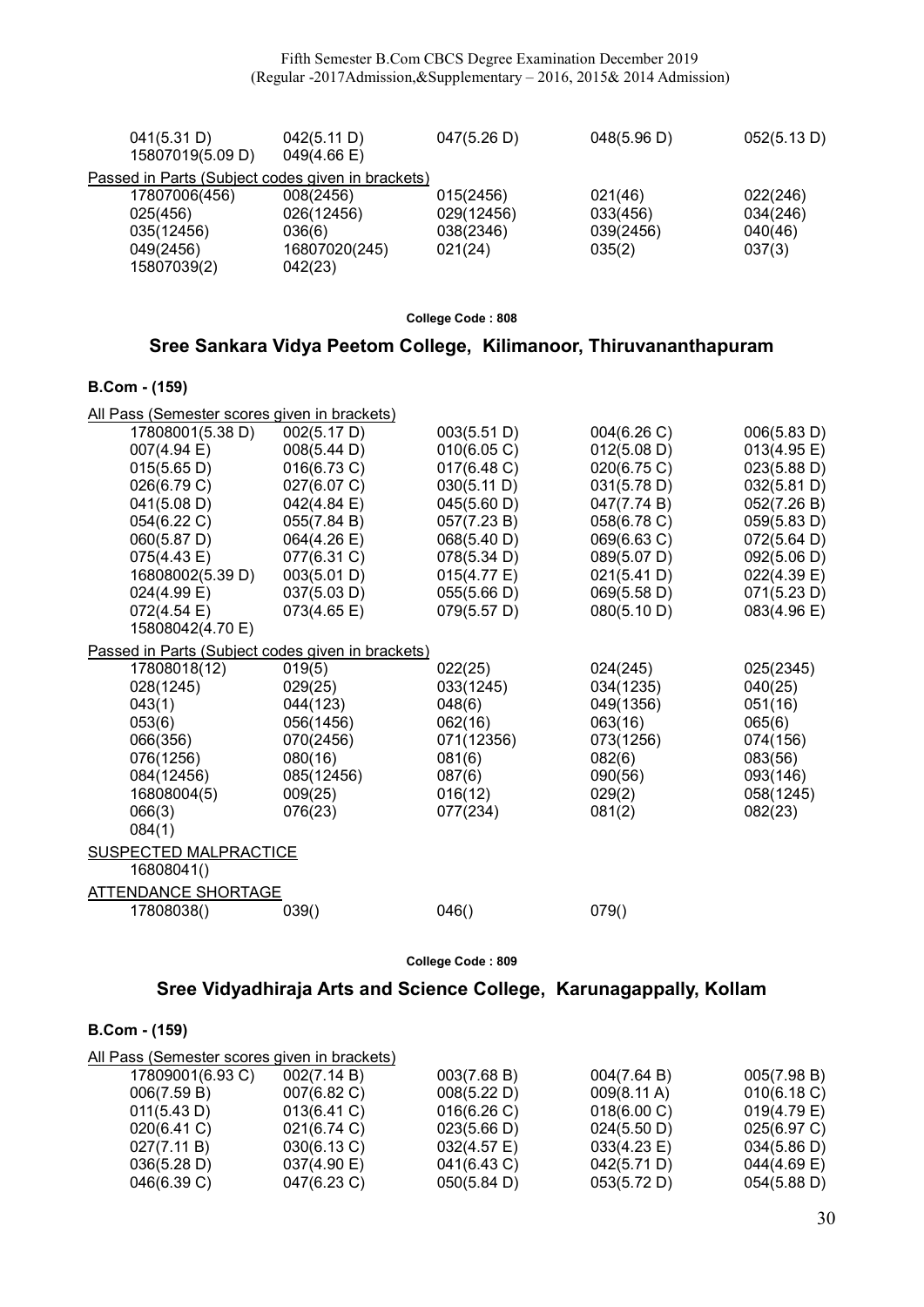| 056(7.00 B)<br>17809061(6.59 C)<br>16809006(4.79 E) | 057(5.78 D)<br>062(6.62 C) | 058(5.98 D)<br>063(6.23 C) | 059(5.22 D)<br>066(5.47 D) | 060(5.56 D) |
|-----------------------------------------------------|----------------------------|----------------------------|----------------------------|-------------|
| $021(4.46 \text{ E})$<br>14809047(5.08 D)           | 046(5.08 D)                | 15809019(5.14 D)           | 032(5.38 D)                |             |
| Passed in Parts (Subject codes given in brackets)   |                            |                            |                            |             |
| 17809012(124)                                       | 015(24)                    | 017(2345)                  | 026(123)                   | 028(14)     |
| 029(1235)                                           | 031(1234)                  | 038(1345)                  | 040(145)                   | 043(14)     |
| 048(145)                                            | 049(145)                   | 052(45)                    | 055(24)                    | 065(1234)   |
| 067(4)                                              | 068(125)                   | 069(25)                    | 16809011(2345)             |             |
| 14809053(1235)                                      |                            |                            |                            |             |

# MSN Institute of Management and Technology, Chavara, Kollam

| All Pass (Semester scores given in brackets)      |                |             |             |                       |
|---------------------------------------------------|----------------|-------------|-------------|-----------------------|
| 17811001(4.71 E)                                  | 003(4.48 E)    | 004(6.62 C) | 005(5.52 D) | 007(5.39 D)           |
| 008(4.40 E)                                       | 009(6.77 C)    | 010(5.20 D) | 011(5.07 D) | 012(5.51 D)           |
| 013(6.01 C)                                       | 014(5.59 D)    | 020(5.68 D) | 023(6.33 C) | 025(6.94 C)           |
| 026(5.18 D)                                       | 029(5.81 D)    | 030(7.59 B) | 031(7.97 B) | 032(5.69 D)           |
| 034(7.97 B)                                       | 035(7.03 B)    | 040(5.19 D) | 041(6.48 C) | 043(5.42 D)           |
| 045(5.13D)                                        | 052(7.02 B)    | 053(5.12 D) | 054(5.62 D) | 058(7.86 B)           |
| 060(5.22 D)                                       | 061(5.78 D)    | 063(6.84 C) | 074(5.93 D) | 079(5.13 D)           |
| 084(6.37 C)                                       | 086(4.57 E)    | 087(5.22 D) | 088(5.90 D) | 089(8.01 A)           |
| 090(4.56 E)                                       | 092(5.84 D)    | 095(5.52 D) | 099(4.44 E) | 101(6.11 C)           |
| 102(5.10 D)                                       | 103(4.43 E)    | 104(5.71 D) | 106(5.13 D) | $110(4.62 \text{ E})$ |
| 116(5.19 D)                                       | 122(4.80 E)    | 123(6.20 C) | 124(4.56 E) | 126(5.43 D)           |
| 129(6.02 C)                                       | 130(7.27 B)    | 131(4.88 E) | 134(5.43 D) |                       |
| 16811001(4.66 E)                                  |                |             |             |                       |
| 009(5.28 D)                                       | 012(4.49 E)    | 038(5.34 D) | 056(4.43 E) | 057(5.93 D)           |
| 061(5.01 D)                                       | 064(5.08 D)    | 066(5.18 D) | 068(5.60 D) | 070(5.81 D)           |
| 084(4.37 E)                                       | 086(4.64 E)    | 088(4.51 E) | 098(4.69 E) | 099(4.90 E)           |
| 100(5.27 D)                                       | 102(4.73 E)    | 107(4.77 E) | 108(4.67 E) | 135(4.67 E)           |
| 15811004(4.41 E)                                  | $023(4.30)$ E) | 058(4.53 E) | 073(4.29 E) | 096(4.22 E)           |
| Passed in Parts (Subject codes given in brackets) |                |             |             |                       |
| 17811002(1235)                                    | 016(245)       | 017(245)    | 019(1345)   | 021(45)               |
| 022(1235)                                         | 024(145)       | 028(15)     | 033(245)    | 036(1235)             |
| 038(235)                                          | 042(2345)      | 044(2345)   | 048(12456)  | 049(1456)             |
| 050(256)                                          | 051(2456)      | 055(2456)   | 056(26)     | 062(23456)            |
| 064(246)                                          | 065(2456)      | 067(6)      | 069(2456)   | 070(256)              |
| 072(25)                                           | 073(12356)     | 075(2456)   | 076(12356)  | 077(2456)             |
| 078(256)                                          | 080(12456)     | 081(2)      | 085(12356)  | 091(13456)            |
| 094(12456)                                        | 097(1456)      | 098(1246)   | 100(256)    | 105(16)               |
| 107(16)                                           | 108(16)        | 111(156)    | 112(16)     | 114(6)                |
| 117(1256)                                         | 119(456)       | 121(1456)   | 125(56)     | 132(12456)            |
| 135(256)                                          | 16811014(34)   | 017(35)     | 029(1235)   | 037(3)                |
| 041(235)                                          | 043(24)        | 045(24)     | 047(2)      | 048(2)                |
| 072(2)                                            | 114(123)       | 124(234)    | 133(2)      | 15811010(3)           |
| 063(3)                                            | 085(3)         |             |             |                       |
| <b>SUSPECTED MALPRACTICE</b>                      |                |             |             |                       |
| 17811039()                                        |                |             |             |                       |
| ATTENDANCE SHORTAGE                               |                |             |             |                       |
| 17811015()                                        | 037()          | 093()       |             |                       |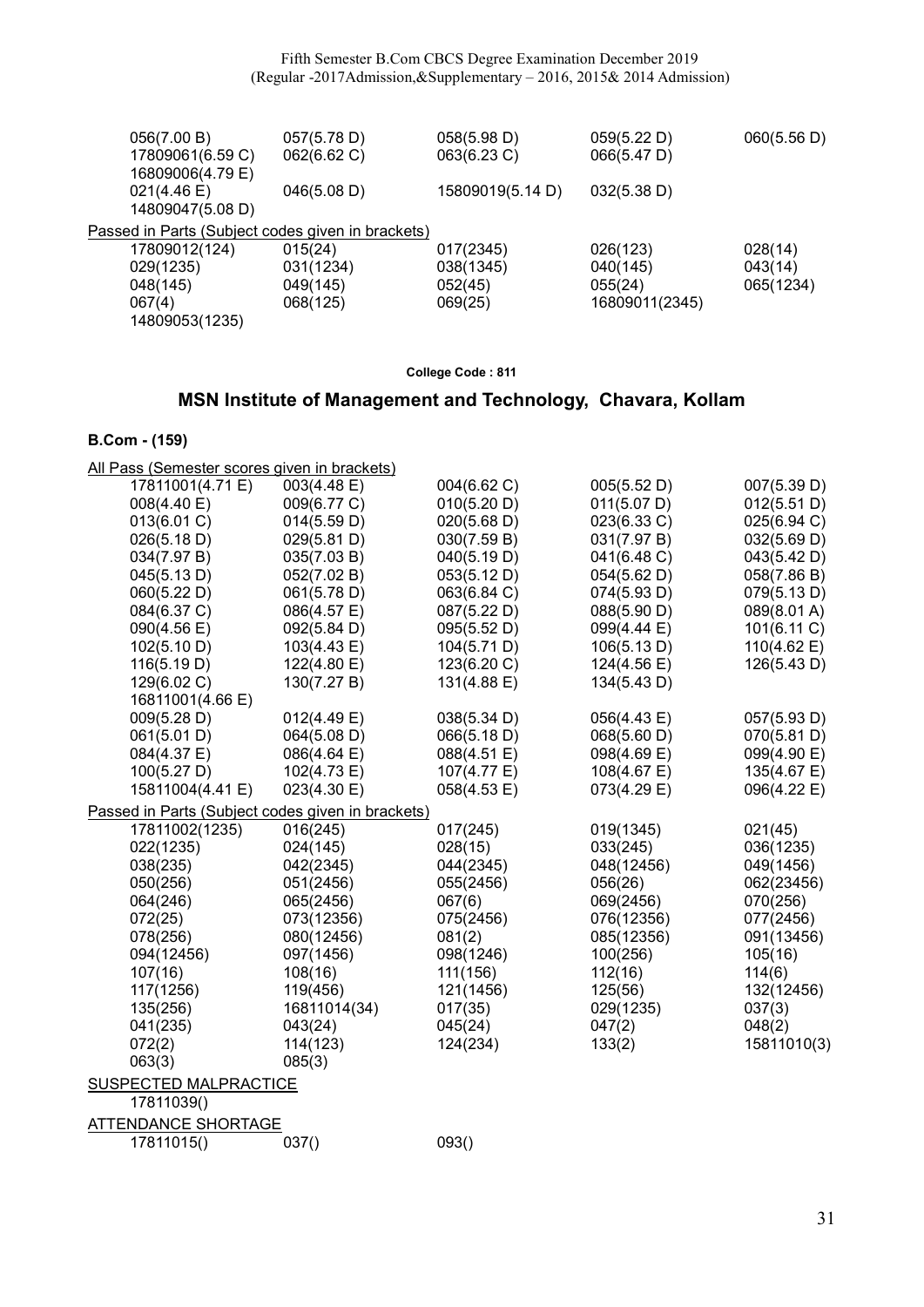### Naipunya School of Management, Cherthala, Alappuzha

#### B.Com - (159)

All Pass (Semester scores given in brackets)

|                                                   | 17812001(6.91 C) | 002(6.70 C)           | 003(7.19 B)           | 004(6.31 C)      | 005(7.63 B)           |  |
|---------------------------------------------------|------------------|-----------------------|-----------------------|------------------|-----------------------|--|
|                                                   | 006(8.59 A)      | 007(6.66 C)           | 008(6.11 C)           | 009(4.99 E)      | 010(5.99 D)           |  |
|                                                   | 011(4.90 E)      | 012(5.83 D)           | 013(5.64 D)           | 015(7.10 B)      | 016(6.97 C)           |  |
|                                                   | $017(6.32)$ C)   | 018(5.78 D)           | 019(7.64 B)           | 020(6.51 C)      | 021(5.30 D)           |  |
|                                                   | 023(7.70 B)      | $024(8.10 \text{ A})$ | 025(6.68 C)           | 026(5.67 D)      | 027(5.01 D)           |  |
|                                                   | 028(5.27 D)      | 029(6.16 C)           | $030(8.71 \text{ A})$ | 031(6.74 C)      | 032(6.81 C)           |  |
|                                                   | 033(5.77 D)      | 034(6.14 C)           | 035(8.28 A)           | 036(6.46)        | 037(7.18 B)           |  |
|                                                   | 038(6.12 C)      | 039(7.51 B)           | 040(6.20 C)           | 041(5.52 D)      | 042(8.00 A)           |  |
|                                                   | 043(7.69 B)      | 044(7.63 B)           | 045(5.39 D)           | 046(5.64 D)      | 047(6.27 C)           |  |
|                                                   | 048(7.08 B)      | 049(6.01 C)           | 050(6.02 C)           | 16812017(5.14 D) | $026(5.67 \text{ D})$ |  |
|                                                   | 033(5.26 D)      |                       |                       |                  |                       |  |
| Passed in Parts (Subject codes given in brackets) |                  |                       |                       |                  |                       |  |
|                                                   | 17812022(134)    | 16812021(23)          | 042(3)                | 15812023(2)      |                       |  |
|                                                   |                  |                       |                       |                  |                       |  |

#### College Code : 814

### PMSA Pookoya Thangal Arts and Science College, Kadakkal, Kollam

#### B.Com - (159)

| All Pass (Semester scores given in brackets) |                                                   |                  |                  |             |  |
|----------------------------------------------|---------------------------------------------------|------------------|------------------|-------------|--|
| 17814001(4.98 E)                             | 002(4.92 E)                                       | 003(4.96 E)      | 006(6.17 C)      | 007(5.49 D) |  |
| 011(6.87 C)                                  | 013(6.30 C)                                       | 014(5.02 D)      | 015(6.42 C)      | 016(7.06 B) |  |
| $019(4.68 \text{ E})$                        | 020(5.94 D)                                       | 021(5.00 D)      | 025(4.78 E)      | 027(5.50 D) |  |
| 029(5.32 D)                                  | 030(6.56 C)                                       | 033(6.00 C)      | 035(7.00 B)      | 036(7.14 B) |  |
| 037(5.09 D)                                  | 038(6.66 C)                                       | 041(6.86 C)      | 16814012(5.13 D) | 018(5.69 D) |  |
| 021(5.07 D)                                  | 037(5.22 D)                                       | 15814001(5.50 D) | 009(5.36 D)      |             |  |
| 14814007(5.39 D)                             |                                                   |                  |                  |             |  |
|                                              | Passed in Parts (Subject codes given in brackets) |                  |                  |             |  |
| 17814004(126)                                | 005(2456)                                         | 009(246)         | 010(2456)        | 017(23456)  |  |
| 018(13456)                                   | 022(56)                                           | 023(456)         | 026(13456)       | 028(13456)  |  |
| 032(356)                                     | 034(3456)                                         | 040(23456)       | 042(3456)        | 16814008(1) |  |
| 009(13)                                      | 022(1)                                            | 031(1)           | 032(1)           | 041(13)     |  |
| 15814023(3)                                  |                                                   |                  |                  |             |  |

College Code : 822

### Sree Narayana Guru Memorial Arts & Science College, Thuravoor, Alappuzha

| <b>B.Com - (159)</b>                              |                            |             |           |                |
|---------------------------------------------------|----------------------------|-------------|-----------|----------------|
| All Pass (Semester scores given in brackets)      |                            |             |           |                |
| 17822004(6.48 C)<br>019(5.14 D)                   | 006(6.64 C)<br>020(5.92 D) | 010(4.83 E) | 013(6.74) | $015(4.89)$ E) |
| Passed in Parts (Subject codes given in brackets) |                            |             |           |                |
| 17822001(124)                                     | 002(4)                     | 003(1245)   | 005(145)  | 007(4)         |
| 008(4)                                            | 009(1245)                  | 012(1345)   | 014(1345) | 016(124)       |
| 017(1245)                                         | 018(4)                     | 021(124)    | 022(14)   | 023(14)        |
| 025(14)                                           |                            |             |           |                |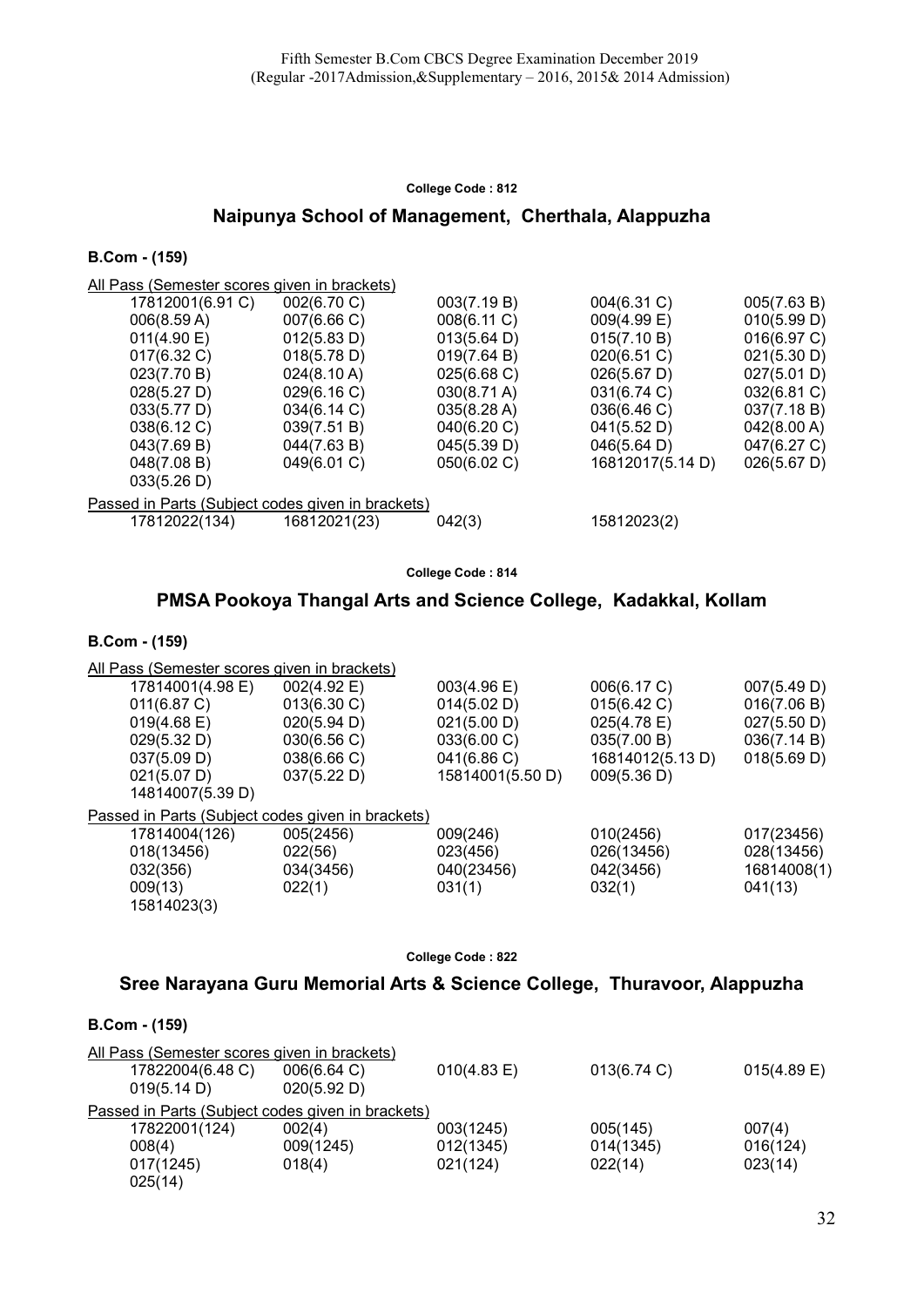ATTENDANCE SHORTAGE 17822024()

#### College Code : 826

### Vigyaan College of Applied Sciences, Kattakada, Thiruvananthapuram

B.Com - (159)

| All Pass (Semester scores given in brackets)      |                  |                       |             |             |
|---------------------------------------------------|------------------|-----------------------|-------------|-------------|
| 17826001(6.13 C)                                  | 002(5.22 D)      | 005(6.70 C)           | 006(6.30 C) | 007(6.29 C) |
| 008(5.64 D)                                       | 009(6.58 C)      | 011(6.67 C)           | 012(7.17 B) | 013(5.82 D) |
| 017(6.77 C)                                       | 018(5.68 D)      | 019(5.33 D)           | 020(7.24 B) | 022(5.29 D) |
| 023(6.21 C)                                       | 031(5.52 D)      | 032(6.36 C)           | 033(6.44 C) | 035(6.83 C) |
| 036(7.92 B)                                       | 042(5.21 D)      | 043(4.88 E)           | 045(5.21 D) | 048(5.50 D) |
| 049(6.11 C)                                       | 16826005(5.13 D) | $010(4.77 \text{ E})$ | 014(5.52 D) | 026(5.44 D) |
| 039(6.01 C)                                       | 040(5.64 D)      | 15826009(4.47 E)      | 016(4.74)   |             |
| Passed in Parts (Subject codes given in brackets) |                  |                       |             |             |
| 17826004(1235)                                    | 010(125)         | 014(1245)             | 015(45)     | 021(1245)   |
| 026(124)                                          | 027(24)          | 030(245)              | 034(245)    | 037(124)    |
| 038(245)                                          | 041(1234)        | 044(124)              | 046(1)      | 047(1245)   |
| 16826037(123)                                     |                  |                       |             |             |
|                                                   |                  |                       |             |             |

College Code : 888

# Sree Narayana Guru College of Advanced Studies, Chempazhanthy, Thiruvananthapuram

B.Com - (159)

| All Pass (Semester scores given in brackets)      |                  |              |                  |                       |
|---------------------------------------------------|------------------|--------------|------------------|-----------------------|
| 17888002(5.54 D)                                  | 003(5.82 D)      | 004(5.66 D)  | 005(5.81 D)      | 006(6.96 C)           |
| 007(6.10 C)                                       | 008(6.87 C)      | 009(5.08 D)  | 010(5.17 D)      | 011(6.50 C)           |
| 012(5.16 D)                                       | 013(4.49 E)      | 014(5.13 D)  | 015(5.04 D)      | 017(5.29 D)           |
| 018(5.42 D)                                       | 019(5.44 D)      | 020(5.88 D)  | 021(5.10 D)      | 022(5.33 D)           |
| 023(5.42 D)                                       | 024(5.23 D)      | 025(6.67 C)  | 026(6.57 C)      | 027(5.07 D)           |
| $028(4.69)$ E)                                    | 029(6.72 C)      | 030(7.20 B)  | 031(6.18 C)      | $032(4.54 \text{ E})$ |
| 033(8.09 A)                                       | 034(5.73 D)      | 036(5.99 D)  | 037(6.14 C)      | 038(5.70 D)           |
| 041(7.20 B)                                       | 043(5.64 D)      | 044(6.04 C)  | 046(5.83 D)      | 047(7.28 B)           |
| 16888006(5.10 D)                                  | 007(5.06 D)      | 009(5.37 D)  | 013(5.56 D)      | 014(6.07 C)           |
| 019(5.14 D)                                       | 020(4.88 E)      | 021(4.79 E)  | 029(4.79 E)      | 032(4.84 E)           |
| 033(4.77 E)                                       | 037(4.23 E)      | 039(4.56 E)  | 15888001(4.50 E) | 009(4.96 E)           |
| $041(4.69)$ E)                                    | 14888016(4.34 E) |              |                  |                       |
| Passed in Parts (Subject codes given in brackets) |                  |              |                  |                       |
| 17888016(2345)                                    | 035(2345)        | 039(2345)    | 042(245)         |                       |
| 16888024(23)                                      |                  |              |                  |                       |
| 028(235)                                          | 15888011(5)      | 14888019(45) | 024(2)           |                       |

| College Code: 892 |  |  |  |
|-------------------|--|--|--|
|-------------------|--|--|--|

# SDV College of Arts & Applied Science, Alappuzha, Alappuzha

| All Pass (Semester scores given in brackets) |             |             |                       |                |
|----------------------------------------------|-------------|-------------|-----------------------|----------------|
| 17892001(5.18 D)                             | 002(6.47 C) | 004(7.01 B) | 007(5.22 D)           | 008(5.16 D)    |
| 009(6.21)                                    | 010(5.90 D) | 011(7.13 B) | $012(4.92 \text{ E})$ | 014(6.13 C)    |
| 016(4.64)                                    | 017(6.67 C) | 018(5.92 D) | 019(5.21 D)           | 020(4.84)      |
| 021(4.73 E)                                  | 023(5.07 D) | 024(6.01 C) | $025(6.82)$ C)        | $026(6.34)$ C) |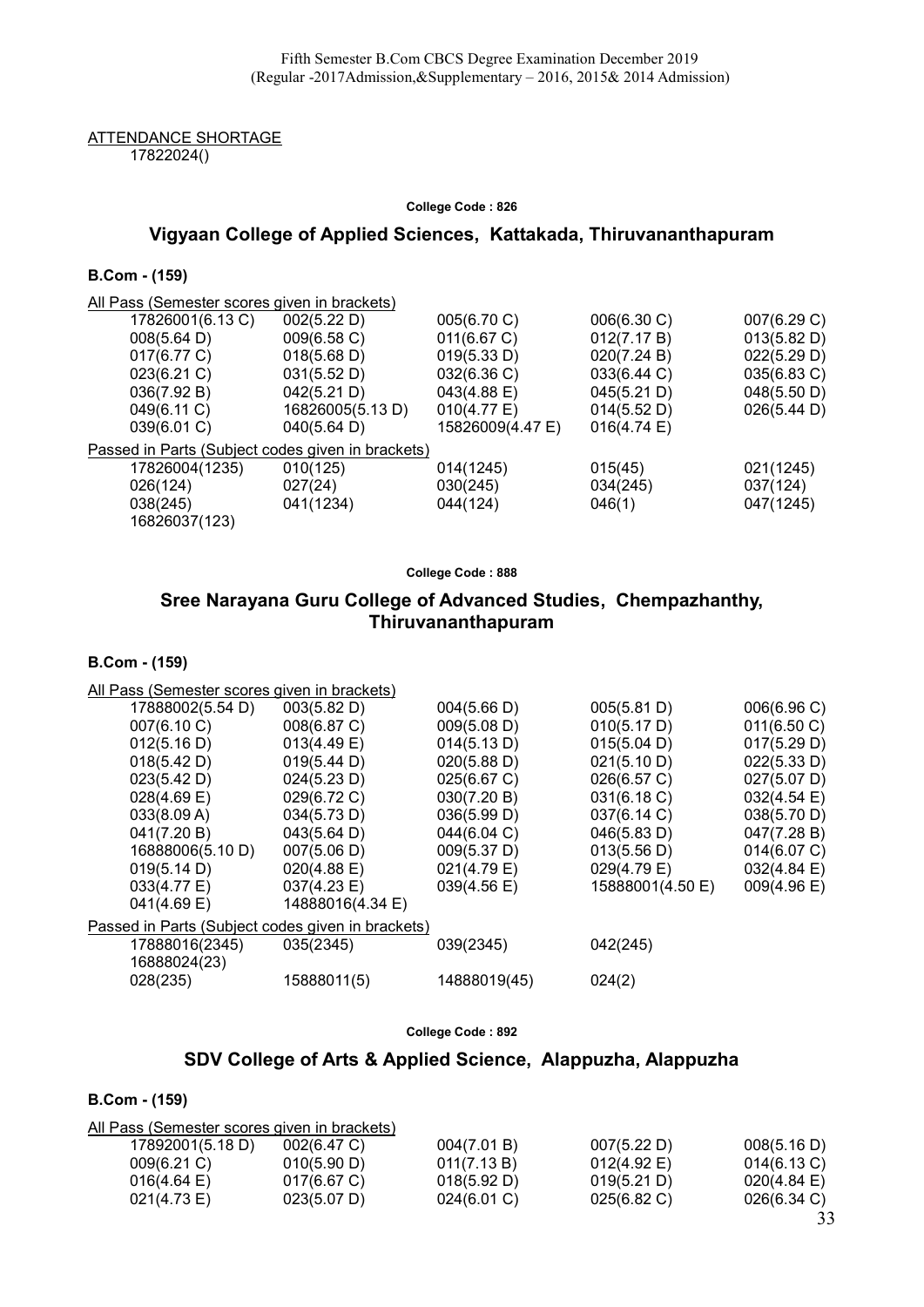Fifth Semester B.Com CBCS Degree Examination December 2019 (Regular -2017Admission,&Supplementary – 2016, 2015& 2014 Admission)

| 17892027(8.10 A) | 031(6.26)<br>029(7.01 B)                          | 032(6.29 C) | 034(6.11 C)      |                |
|------------------|---------------------------------------------------|-------------|------------------|----------------|
| 036(5.86 D)      | 037(4.81)                                         | 039(5.08 D) | 040(4.71 E)      | 042(5.71 D)    |
| 043(5.46 D)      | 16892006(4.98 E)                                  | 015(4.80 E) | 031(4.81 E)      | $033(4.36)$ E) |
| $042(4.98)$ E)   | $044(4.63 \text{ E})$                             | 045(4.12 E) | 15892020(5.53 D) |                |
|                  | Passed in Parts (Subject codes given in brackets) |             |                  |                |
| 17892003(12456)  | 005(12356)                                        | 006(6)      | 015(3456)        | 028(46)        |
| 033(46)          | 035(2456)                                         | 038(2456)   | 041(3456)        | 16892021(3)    |
| 022(1)           | 15892003(4)                                       |             |                  |                |

College Code : 893

### Muslim Association College of Arts and Science, Panavoor, Thiruvananthapuram

### B.Com - (159)

| All Pass (Semester scores given in brackets)      |                       |             |                       |             |
|---------------------------------------------------|-----------------------|-------------|-----------------------|-------------|
| 17893001(5.63 D)                                  | 002(5.68 D)           | 003(5.28 D) | 004(7.02 B)           | 005(6.58 C) |
| $006(4.84 \text{ E})$                             | 007(6.77 C)           | 008(5.16 D) | 009(4.74 E)           | 010(5.94 D) |
| 014(5.70 D)                                       | $015(8.52 \text{ A})$ | 016(7.50 B) | 018(6.28)             | 019(7.53 B) |
| 020(6.60 C)                                       | 021(6.31 C)           | 022(5.68 D) | 023(7.23 B)           | 024(6.54 C) |
| 025(5.54 D)                                       | 026(5.34 D)           | 027(6.63 C) | $030(4.52 \text{ E})$ | 031(4.94 E) |
| 035(6.64 C)                                       | 040(6.53 C)           | 041(5.81 D) | 042(5.74 D)           |             |
| 16893001(5.89 D)                                  |                       |             |                       |             |
| 006(5.52 D)                                       | 015(4.67)             | 022(5.56 D) | 040(5.52 D)           |             |
| 15893018(5.07 D)                                  |                       |             |                       |             |
| Passed in Parts (Subject codes given in brackets) |                       |             |                       |             |
| 17893011(14)                                      | 012(1345)             | 013(15)     | 017(145)              | 028(14)     |
| 032(345)                                          | 034(14)               | 036(45)     | 038(15)               | 043(4)      |
| 16893003(35)                                      | 007(3)                | 010(3)      | 025(135)              | 029(23)     |
| 041(3)                                            | 15893007(3)           |             |                       |             |

College Code : 895

# College of Applied Science, Perissery, Alappuzha

| All Pass (Semester scores given in brackets) |                  |                                                   |                       |
|----------------------------------------------|------------------|---------------------------------------------------|-----------------------|
| 17895004(5.53 D)<br>006(5.46 D)              | 008(5.56 D)      | 010(6.67 C)                                       | 011(6.49 C)           |
| 015(7.23 B)                                  | 016(5.32 D)      | 018(5.40 D)                                       | 020(6.04 C)           |
| 022(5.71 D)                                  | 026(5.78 D)      | 029(5.47 D)                                       | 030(5.80 D)           |
| 032(6.48 C)                                  | 033(6.17 C)      | 034(6.56 C)                                       | 039(8.64 A)           |
| 043(6.28)                                    | 044(5.62 D)      | 045(5.54 D)                                       |                       |
| 16895006(4.70 E)                             |                  |                                                   |                       |
| 023(6.93 C)                                  | 025(5.09 D)      | 027(5.27 D)                                       | $028(5.86 \text{ D})$ |
| 038(6.25 C)                                  | 15895002(5.68 D) | 003(4.70 E)                                       | 024(4.91 E)           |
|                                              |                  |                                                   |                       |
| 002(456)                                     | 005(56)          | 007(1456)                                         | 009(3456)             |
| 013(1456)                                    | 017(456)         | 019(1456)                                         | 023(1456)             |
| 025(456)                                     | 027(456)         | 028(456)                                          | 035(1456)             |
| 037(46)                                      | 040(456)         | 041(1456)                                         | 046(456)              |
| 16895015(2)                                  | 021(25)          | 15895012(25)                                      | 018(2)                |
|                                              |                  |                                                   |                       |
|                                              |                  | Passed in Parts (Subject codes given in brackets) |                       |